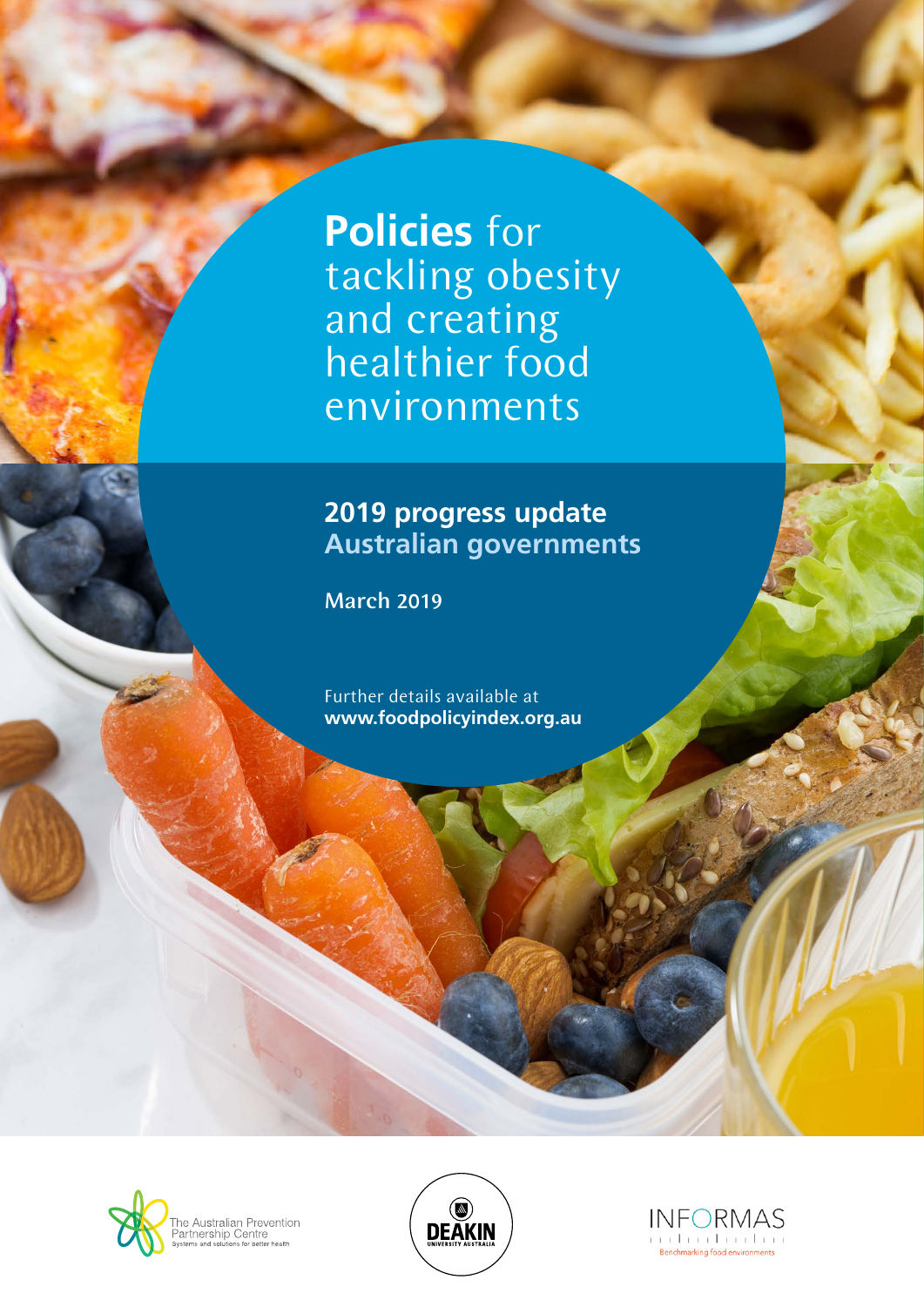# **Executive summary**

Unhealthy diets and obesity are leading contributors to poor health in Australia. Addressing obesity and improving population diets requires a comprehensive government response at Commonwealth and State/Territory levels.

In 2017, a Food Policy Index was developed for Australia to assess the food and diet-related policies that were in place in each jurisdiction, and identify recommended actions for each government based on international best practice.

This report provides a follow up to the 2017 Food Policy Index report. It summarises and assesses the actions taken by Australian governments (July 2016 – December 2018) in relation to the recommended policies identified in the 2017 report.

While each jurisdiction has made some progress in relation to the recommended policies, there is large variation in the actions taken by each jurisdiction, and there continues to be varying levels of implementation across Australia of internationally recommended policies.

Australia needs a national co-ordinated approach to address unhealthy diets and obesity. An increased focus on sharing of good practice with respect to policy design and implementation is required as part of the National Obesity Strategy that is currently under development.

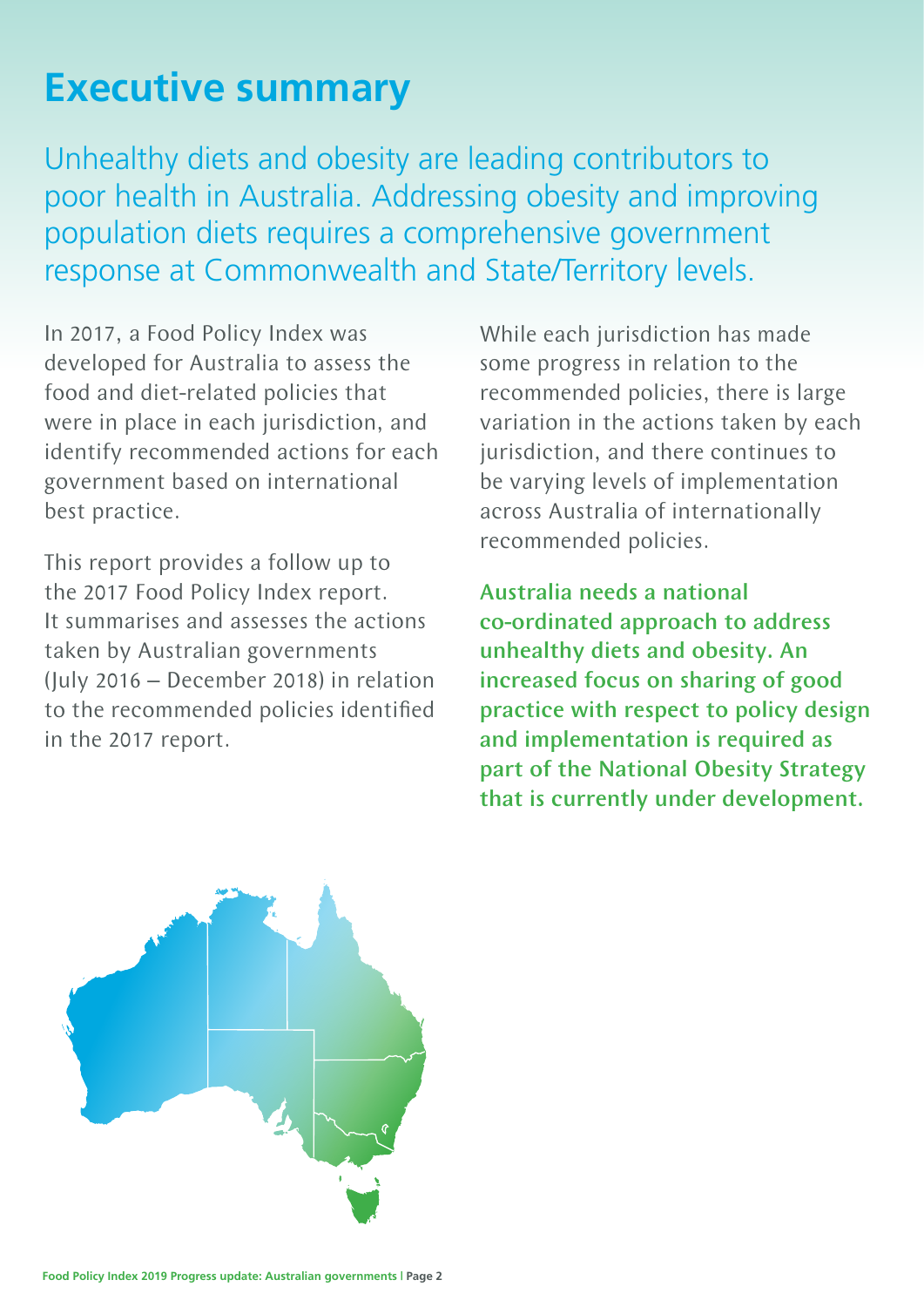#### Key areas in which Australian governments have made progress:



**National:** The Council of Australian Governments (COAG) Health Council agreed that a national strategy be developed on obesity, with a strong focus on the primary and secondary prevention and social determinants of health

**Queensland:** Leading efforts to develop the National Obesity Strategy. Developed a new strategy for improving the wellbeing and prosperity of Queenslanders, including two whole-of-government priorities focused on healthy weight

**Western Australia:** Hosted the WA Preventive Health Summit to explore ways to reduce obesity and harm caused by alcohol



**National:** Continued commitment to and investment in the Health Star Rating (HSR) system and the 5-year review of the HSR system. Substantial progress in considering options for the labelling of added sugars on packaged food and drinks



**New South Wales:** Implementation of comprehensive food provision policies in schools and health facilities, including detailed auditing and compliance monitoring

**Victoria:** Supporting public and private-sector settings to implement healthy food policies, through the Healthy Eating Advisory Service and the Achievement Program



**ACT:** Removal of unhealthy food and drink advertisements on Canberra's public bus network **Western Australia:** Banning the advertisement of alcohol on public transport, including train infrastructure, digital billboards and buses



**ACT:** Implementation of the Healthy Choices Canberra program, which helps consumers to identify healthier food and drink options across a range of settings

**Northern Territory:** Ongoing support for remote communities/stores to improve availability of healthy foods and limit availability / sales of unhealthy foods **Tasmania:** Funding grants for community access to local, healthy foods



**Queensland:** Commitment to establish a state-wide health promotion agency

**South Australia:** Commitment to establish *Wellbeing SA* as a Prevention, Health Promotion and Primary Health Care agency



**New South Wales:** Implementing routine height and weight measures for all children (0-17 years) who attend a New South Wales Health facility (including oral health clinics)

#### Recommended action areas for Australian governments for 2019/2020:



**Leadership:** Develop a comprehensive National Obesity Strategy, based on best practice recommendations for obesity prevention and incorporating consensus recommendations from public health groups



**Food promotion:** Adopt a national co-ordinated approach to restrict exposure of children to unhealthy food and beverage promotion across multiple settings, including sport and recreation settings and those controlled or managed by Australian governments



**Food labelling:** Finalise the outcomes of the 5-year review of the HSR system, including adoption of the recommendations coming out of the review. Finalise work on the labelling of added sugars on packaged food and drinks



**Food provision:** Implement a national co-ordinated approach for healthy food provision in schools, health facilities, sport and recreation facilities, and other settings controlled or managed by Australian governments, with a strong focus on implementation and compliance monitoring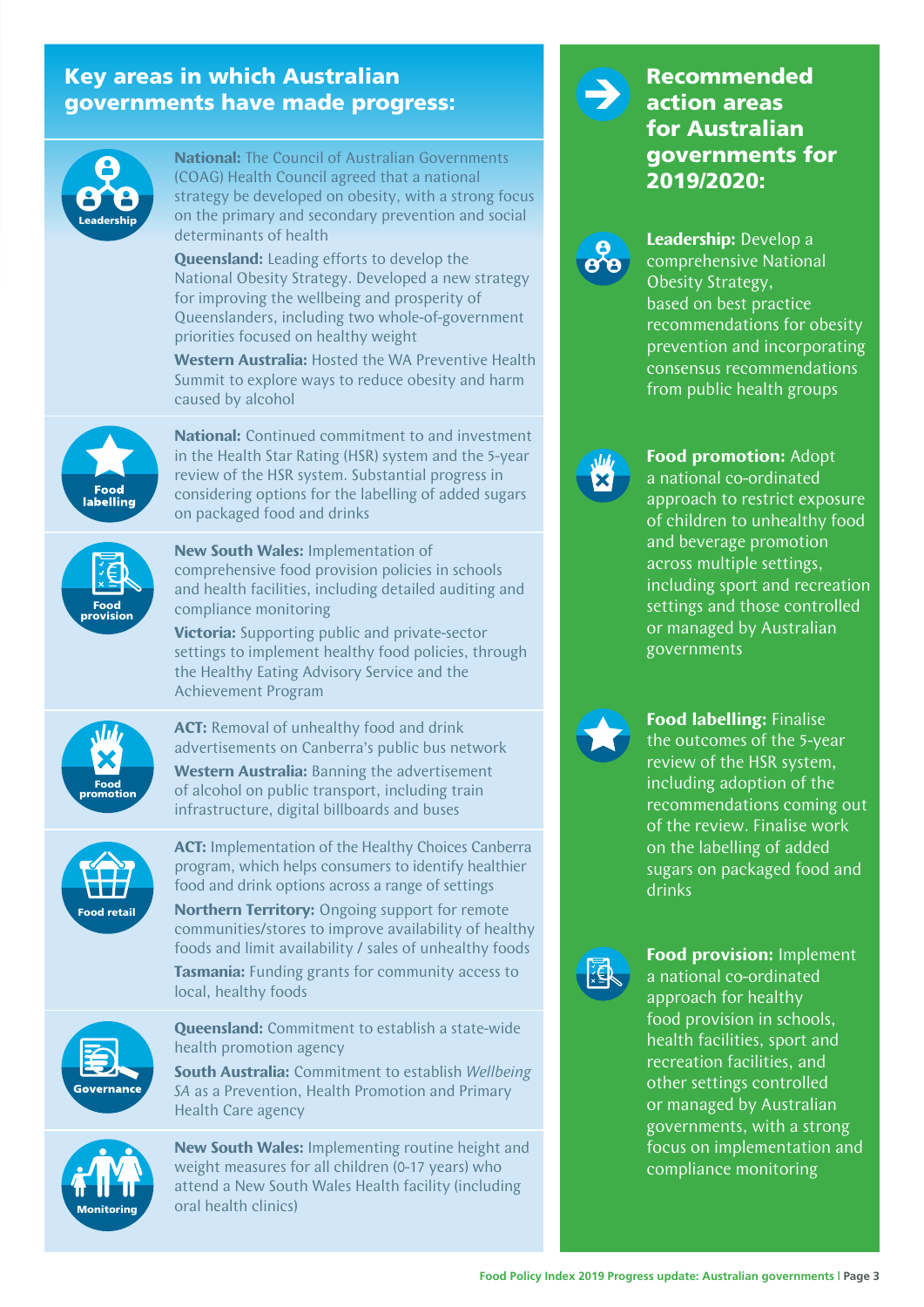## Summary of key areas of progress and recommendations for each jurisdiction

| <b>Government</b>                                             | Key areas in which progress has been made                                                                                                                                                                                                                                                                                                                                                                                                                                                                                                                                                                                                                                                                                                                     | <b>Recommended areas for action in 2019/2020</b>                                                                                                                                                                                                                                                                                                                                                                                                                                                                                                                                                                                                                                   |  |
|---------------------------------------------------------------|---------------------------------------------------------------------------------------------------------------------------------------------------------------------------------------------------------------------------------------------------------------------------------------------------------------------------------------------------------------------------------------------------------------------------------------------------------------------------------------------------------------------------------------------------------------------------------------------------------------------------------------------------------------------------------------------------------------------------------------------------------------|------------------------------------------------------------------------------------------------------------------------------------------------------------------------------------------------------------------------------------------------------------------------------------------------------------------------------------------------------------------------------------------------------------------------------------------------------------------------------------------------------------------------------------------------------------------------------------------------------------------------------------------------------------------------------------|--|
| Federal                                                       | • Leadership: The Council of Australian Governments<br>(COAG) Health Council agreed that a national<br>strategy be developed on obesity, with a strong focus<br>on the primary and secondary prevention and social<br>determinants of health<br>• Food labelling: Continued commitment to and<br>investment in the Health Star Rating (HSR) system and<br>the 5-year review of the HSR system. Substantial<br>progress in considering options for the labelling of<br>added sugars on packaged food and drinks<br>• Food composition: Progressing the activities of the<br>Healthy Food Partnership, including through<br>development of draft reformulation targets for<br>manufactured foods, and development of a voluntary<br>food services pledge scheme | • Leadership: Develop a comprehensive National<br>Obesity Strategy, based on best practice<br>recommendations for obesity prevention and<br>incorporating consensus recommendations from<br>public health groups<br>• Food labelling: Finalise the outcomes of the 5-year<br>review of the HSR system, including adoption of the<br>recommendations coming out of the review. Finalise<br>work on the labelling of added sugars on packaged<br>food and drinks<br>• Food composition: Set comprehensive national<br>targets for reformulation of packaged food, including<br>detailed monitoring and reporting of progress, and<br>strong incentives for industry to meet targets  |  |
| <b>Australian</b><br><b>Capital</b><br><b>Territory (ACT)</b> | • Food retail: Implementation of the Healthy Choices<br>Canberra program, which helps consumers to identify<br>healthier food and drink options across a range of<br>settings<br>• Food promotion: Removal of unhealthy food and<br>drink advertisements on Canberra's public bus<br>network<br>• Food provision: Regular monitoring of school<br>canteen menus, demonstrating high levels of<br>compliance with the National Healthy School<br>Canteen Guidelines                                                                                                                                                                                                                                                                                            | • Food promotion: Building on the work of 'Healthier<br>Choices Canberra: Junior Sport', continue efforts to<br>reduce exposure of children to unhealthy food and<br>drink marketing in junior sport settings<br>• Monitoring and intelligence: Finalise and implement<br>the Year 7 Health check to facilitate regular<br>surveillance of the weight of secondary school<br>children<br>• Food provision: Continue efforts to provide<br>healthier food and drinks in public sector settings,<br>including continued monitoring of compliance with<br>existing policies                                                                                                           |  |
| <b>New South</b><br><b>Wales (NSW)</b>                        | • Monitoring and intelligence: Implementing routine<br>height and weight measures for all children (0-17<br>years) who attend a NSW Health facility (including<br>oral health clinics)<br>• Food provision: Updating and implementing the<br>Healthy Food and Drink in NSW Health Facilities<br>Framework and the NSW Healthy School Canteen<br><b>Strategy</b><br>• Monitoring and intelligence: Monitoring and<br>reporting progress against implementation of and<br>compliance with both the Healthy Food and Drink in<br>NSW Health Facilities Framework and the NSW<br><b>Healthy School Canteen Strategy</b>                                                                                                                                           | • Food provision: Continue efforts to implement<br>policies on healthy food provision, and extend them<br>to apply across all NSW government departments and<br>settings<br>• Food promotion: Implement additional policies to<br>restrict unhealthy food and beverage advertising in<br>all settings controlled or managed by the NSW<br>Government, including public transport<br>infrastructure and sports sponsorship<br>• Food retail: Identify policy mechanisms to assist<br>local governments to limit access to unhealthy<br>take-away foods, and to assist retail outlets<br>(including restaurants, pubs and clubs) to improve<br>the healthiness of the foods supplied |  |
| <b>Northern</b><br><b>Territory (NT)</b>                      | • Monitoring and intelligence: Regular monitoring of<br>unhealthy food prices via market basket surveys<br>• Support for communities: NT Health has continued<br>to fund the NT Heart Foundation branch to<br>implement Live Lighter social marketing campaign,<br>including tailored content for remote communities<br>• Food retail: Ongoing support for remote<br>communities/stores to improve availability of healthy<br>foods and limit availability / sales of unhealthy foods                                                                                                                                                                                                                                                                         | • Monitoring and intelligence: Implement ongoing<br>monitoring of food environments, including the<br>marketing of unhealthy foods to children, and the<br>nutritional quality of food available in schools and<br>public sector settings<br>• Food provision: Establish a whole-of-government<br>policy on healthy food provision by applying the NT<br>Health 'Healthy Choices Made Easy' policy across all<br>public sector settings as well as settings under<br>government control<br>• Food promotion: Implement policies to restrict the<br>promotion of unhealthy food and beverages in<br>settings controlled or managed by the Northern<br>Territory Government          |  |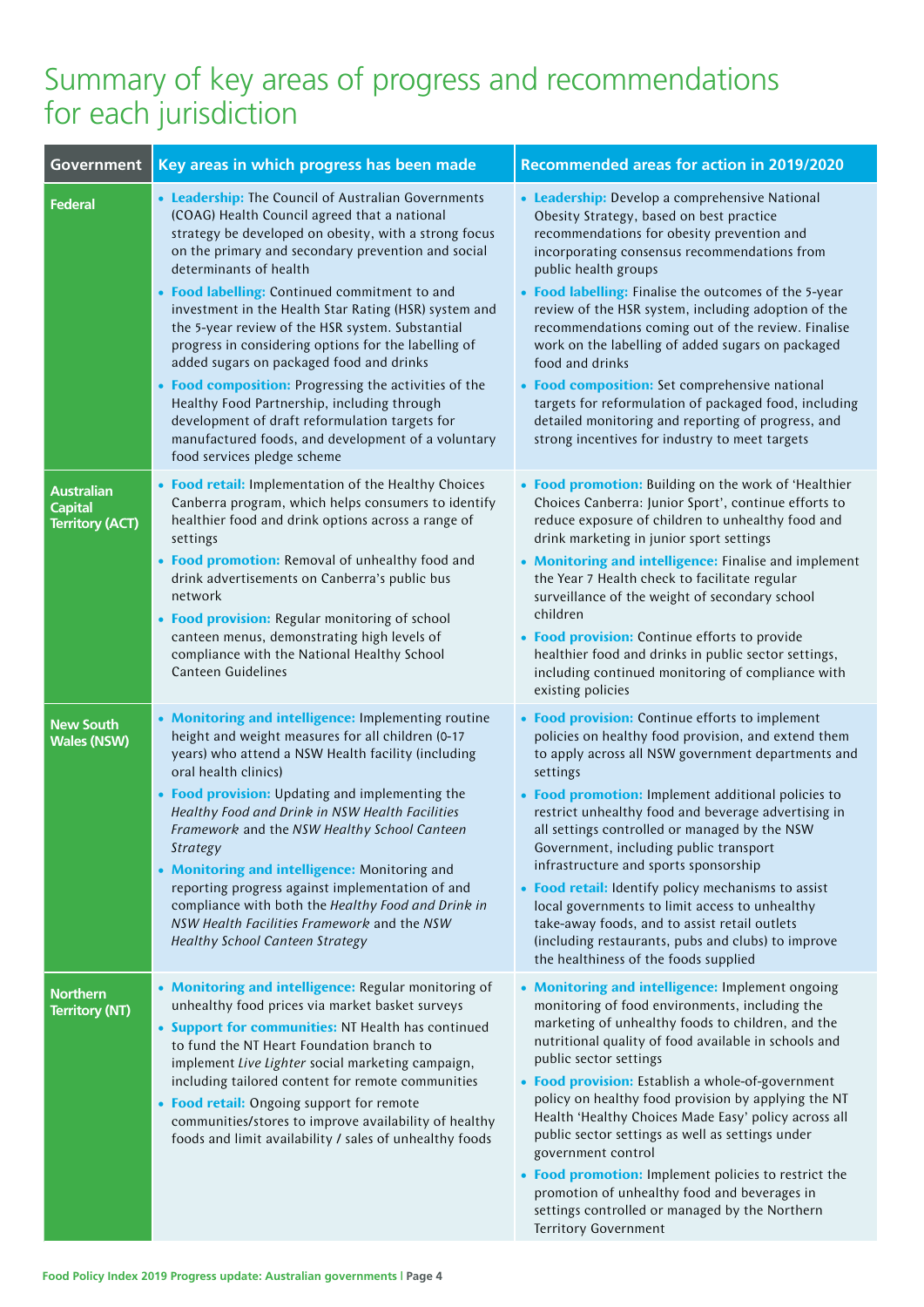| Queensland                                 | • Leadership: Commitment to establish a state-wide<br>health promotion agency, the development of the<br>Health and Wellbeing Strategic Framework 2017-26,<br>and two whole-of-government priorities focused on<br>healthy weight. Leading efforts to develop the<br>National Obesity Strategy<br>• Support for communities: Continuing support for<br>the 'Healthier. Happier' social marketing campaign<br>• Governance: Coordinating governance mechanisms<br>across all relevant agencies to ensure attainment of<br>Our Future State: Advancing Queensland's Priorities                                                             | • Leadership: Continue efforts to establish a state-wide<br>Queensland Health Promotion Commission (QHPC) to<br>implement programs that promote health and<br>wellbeing<br>• Food promotion: Implement policies to restrict the<br>promotion of unhealthy food and beverages in<br>settings controlled / managed by the Queensland<br>Government<br>• Food labelling: Enhance existing menu labelling<br>regulations by requiring food outlets to display<br>interpretive nutrition labelling                                                                                                                                                                                                                                                                             |
|--------------------------------------------|------------------------------------------------------------------------------------------------------------------------------------------------------------------------------------------------------------------------------------------------------------------------------------------------------------------------------------------------------------------------------------------------------------------------------------------------------------------------------------------------------------------------------------------------------------------------------------------------------------------------------------------|---------------------------------------------------------------------------------------------------------------------------------------------------------------------------------------------------------------------------------------------------------------------------------------------------------------------------------------------------------------------------------------------------------------------------------------------------------------------------------------------------------------------------------------------------------------------------------------------------------------------------------------------------------------------------------------------------------------------------------------------------------------------------|
| <b>South Australia</b>                     | • Leadership: Development of the Better Prevention for<br>a Healthy South Australia policy, and the formation<br>of the Prevention and Population Health Branch<br>(PPHB)<br>• Funding and resources: Commitment to establish<br>Wellbeing SA as a Prevention, Health Promotion and<br>Primary Health Care agency, within SA Health,<br>including plans for a health promotion branch and<br>focus on preventing health issues before they arise<br>• Governance: Continuing implementation of a<br>health-in-all-policies approach through the use of<br>Public Health Partner Authority (PHPA) Agreements                              | • Food promotion: Implement policies to restrict<br>unhealthy food and beverage advertising in settings<br>controlled or managed by the South Australian<br>Government<br>• Food provision: Establish a whole-of-government<br>policy on healthy food procurement and provision<br>across all South Australian Government departments<br>and settings under government control<br>• Food provision: Continue efforts to monitor food<br>environments and ensure compliance with existing<br>policies, particularly in schools and health facilities                                                                                                                                                                                                                       |
| Tasmania                                   | • Food retail: Funding a number of Healthy Tasmania<br>innovations grants focussed on community access to<br>local, healthy foods<br>• Monitoring and intelligence: Implementation of the<br>Tasmanian School Canteen Accreditation program,<br>leading to a rapid increase in the number of schools<br>accredited and participating in the program<br>• Support for communities: Engaging a wide range of<br>partners through social media campaign messages<br>developed by Eat Well Tasmania                                                                                                                                          | • Support for communities: Scale-up and build on the<br>Eat Well Tasmania Veg It Up, Get Fruity, and What's in<br>Season campaigns to partner with local communities<br>and other sectors including, food growers and<br>producers, food retailers, food service and tourism<br>• Food retail: Provide a coordinated and ongoing<br>commitment to support local communities to access<br>healthy produce and promote healthy eating<br>• Food promotion: Leverage action off the<br>recommendations of the COAG Health Council to<br>restrict the promotion of unhealthy food and<br>beverages in settings controlled or managed by the<br>Tasmanian Government                                                                                                           |
| <b>Victoria</b>                            | • Food labelling: Introducing mandatory kilojoule<br>menu labelling (May 2018), requiring certain chain<br>food outlets and supermarkets to display kilojoules<br>on their menus and food tags<br>• Food provision: Accelerating uptake of the Victorian<br>Government's Healthy Choices guidelines within sport<br>and recreation facilities, supported through the<br>Healthy Eating Advisory Service and the Achievement<br>Program<br>• Food retail: Incorporating the Healthy Choices<br>guidelines within the 'Boost Your Business Food<br>Innovation Voucher Stream' to incentivise the<br>development of healthier food products | • Food provision: Developing healthy food<br>procurement policies for the Department of Health<br>and Human Services which would require staff across<br>Victoria to make healthier choices when purchasing<br>catering using government funds<br>• Food provision: Further improving the supply and<br>promotion of healthy food and drinks within public<br>settings, by increasing the scale and uptake of the<br>Healthy Choices guidelines and aligned policies within<br>early childhood settings, schools, health care<br>services, sport and recreation facilities, parks and<br>universities<br>• Food promotion: Implement policies to restrict all<br>unhealthy food and beverage advertising in settings<br>controlled or managed by the Victorian Government |
| <b>Western</b><br><b>Australia</b><br>(WA) | • Leadership: Hosting the WA Preventive Health<br>Summit to encourage broader thinking and<br>community engagement about ways to foster healthy<br>lifestyles among Western Australians.<br>• Food provision: Actively evaluating the<br>implementation of Healthy Options WA: Food and<br>Nutrition Policy for WA Health Services and Facilities,<br>and using this evaluation to inform future iterations<br>of the policy<br>• Food promotion: Banning the advertisement of<br>alcohol on public transport, including train<br>infrastructure, digital billboards and buses                                                           | • Food promotion: Mandate the removal of unhealthy<br>food and drink advertising from state assets<br>• Food provision: Eliminate the sale of unhealthy food<br>and drinks in WA hospitals and other state-owned<br>institutions<br>• Food provision: Introduce healthy food and drink<br>provision policies across WA Government<br>departments and agencies                                                                                                                                                                                                                                                                                                                                                                                                             |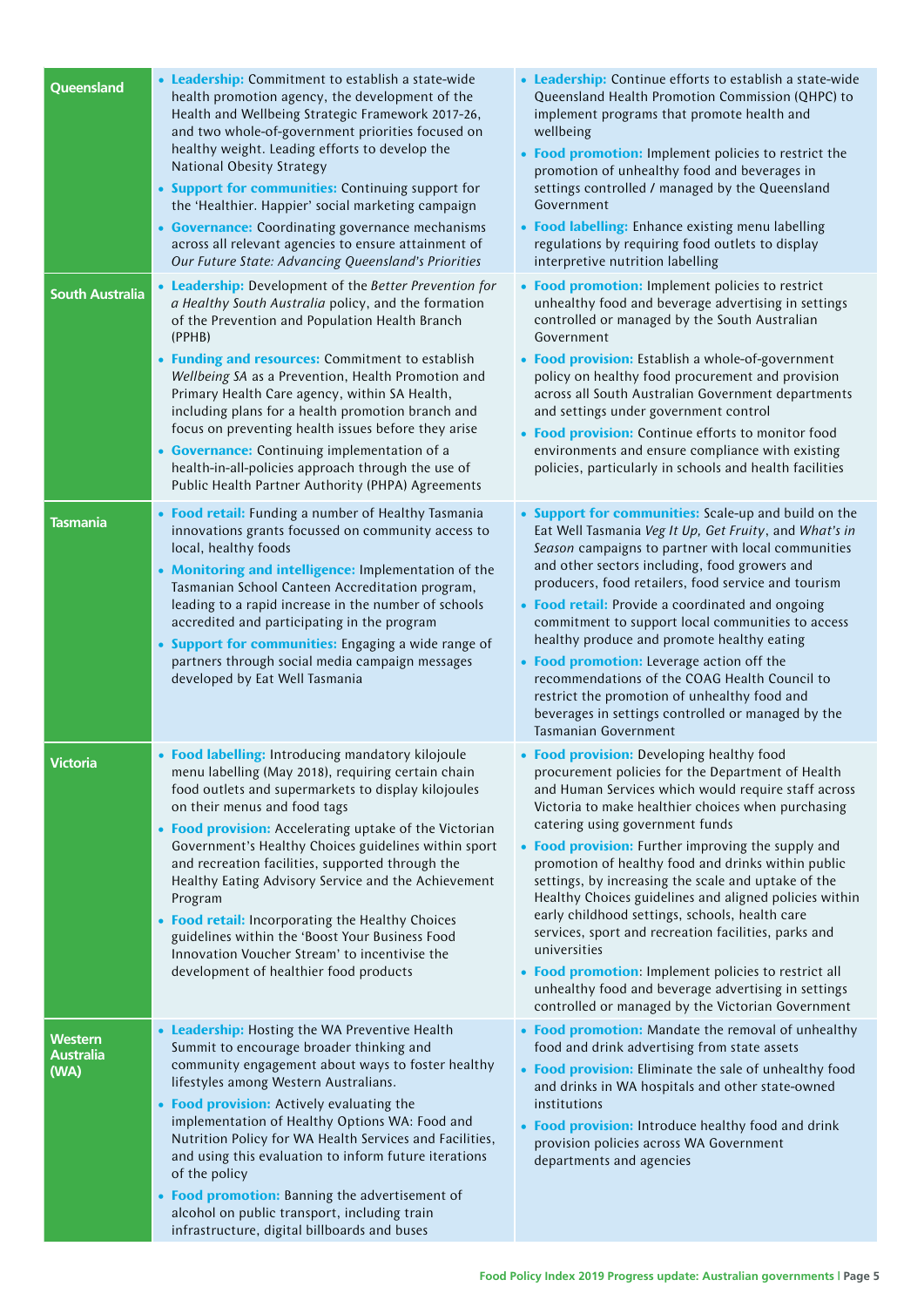# Background and results Healthy Food Environment Policy Index (Food-EPI)

**In 2017, a Food Policy Index was developed for Australia to assess the extent to which governments in Australia were implementing globally recommended policies for tackling obesity and creating healthier food environments.1**

The project was conducted as part of INFORMAS, $<sup>2</sup>$  an international network of</sup> food policy and public health experts. The project implemented the Healthy Food Environment Policy Index (Food-EPI) tool, developed by INFORMAS to assess government policy across 14 domains related to food environments and applied in >10 countries. As part of the Food-EPI Australia 2017 project, recommended actions for each government (Federal, State and Territory) were developed and prioritised, based on international best practice and consultation with >100 non-government public health experts representing 53 organisations.

## Assessment of progress made

The Food-EPI Australia 2017 report identified and prioritised a number of recommended policy actions for Australian governments, as part of efforts to create healthier food environments and address obesity.

**The purpose of this 2019 Progress Update was to assess progress made by Australian governments in relation to the recommended policy actions.** 

Government officials from each jurisdiction in Australia provided information on actions taken by their government in relation to the recommended actions from the Food-EPI Australia 2017 report. This included all activities from **July 2016** (the date up to which policies were assessed in the 2017 report) to **December 2018.**

The actions were summarised, and progress in relation to each recommendation was assessed by the project team as 'Substantive action', 'Some action' or 'Limited action', based on the criteria in Table 1. A summary of results are provided in the pages that follow, with full details of progress made by each jurisdiction available at: www.foodpolicyindex.org.au.

Sacks G for the Food-EPI Australia project team. Policies for tackling obesity and creating healthier food environments: scorecard and priority recommendations for Australian governments. Melbourne: Deakin University, 2017. Available at: www.foodpolicyindex.org.au

<sup>2</sup> www.informas.org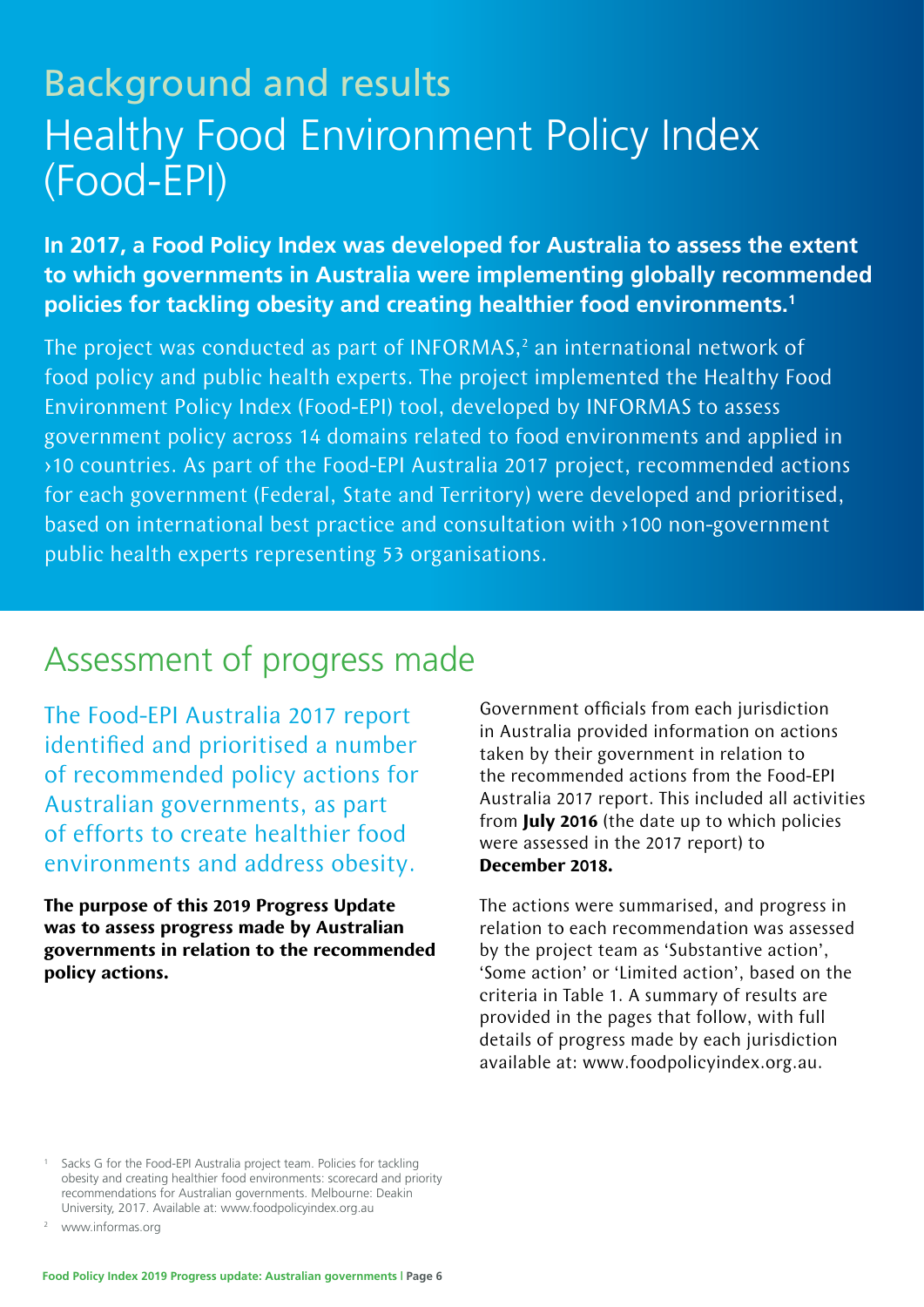#### **Actions taken (July 2016 - December 2018)3 by Australian governments in relation to the recommended policies from the 2017 Food Policy Index report**

#### **(% of total number of recommendations)**



#### Substantive action

• Implemented substantive action in relation to all or most components of the recommendation

#### Some action

- Implemented action in relation to some components of the recommendation; and/or
- Taken steps to initiate or formulate plans in relation to the recommendation, but relevant actions have not yet been implemented

#### Limited action

- Taken no substantive action in relation to the recommendation; and/or
- Made no or very limited progress in the area

Table 1: Criteria for assessment of progress made

<sup>3</sup> Action taken in relation to the Queensland Government are for the period July 2016 – June 2018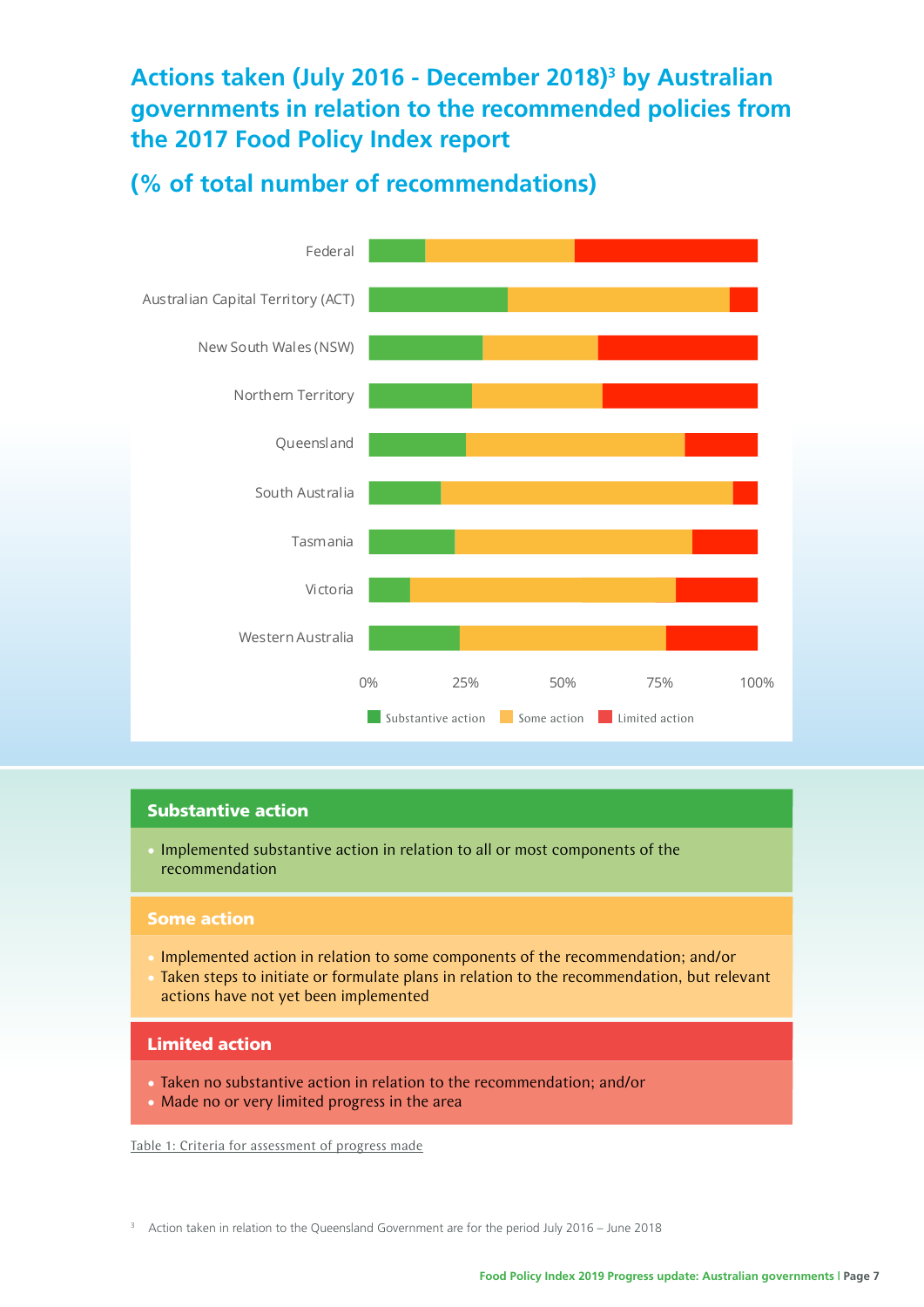#### **Australian Federal Government**

Actions taken (July 2016 - December 2018) in relation to the recommended policies from the 2017 Food Policy Index report

#### A] Policy actions

|                  | <b>Domain</b>            | <b>Recommended policy action</b>                                                                                                                                                        | Progress in relation to recommended action                                                                                                                                                                                                                                                                                                                                                                                                                                                                                               | <b>Assessment</b>     |
|------------------|--------------------------|-----------------------------------------------------------------------------------------------------------------------------------------------------------------------------------------|------------------------------------------------------------------------------------------------------------------------------------------------------------------------------------------------------------------------------------------------------------------------------------------------------------------------------------------------------------------------------------------------------------------------------------------------------------------------------------------------------------------------------------------|-----------------------|
| POL <sub>1</sub> | <b>Food prices</b>       | Implement a health levy on sugar-<br>sweetened drinks to increase<br>consumer-end prices by 20%, and<br>invest revenue raised into public<br>health interventions                       | No specific progress has occurred since 2016.                                                                                                                                                                                                                                                                                                                                                                                                                                                                                            | <b>Limited action</b> |
| POL <sub>2</sub> | Food<br>promotion        | Implement mandatory time-based<br>(up to 9:00pm) restrictions of<br>unhealthy food and beverage<br>advertising on broadcast media,<br>including effective monitoring and<br>enforcement | No specific progress has occurred since 2016.                                                                                                                                                                                                                                                                                                                                                                                                                                                                                            | <b>Limited action</b> |
| POL3             | Food<br>composition      | Establish clear national targets for<br>reductions in salt, saturated fat,<br>trans fat and added sugar in key<br>food categories related to packaged<br>foods and out-of-home meals    | The Healthy Food Partnership Food Reformulation Working<br>Group has drafted and initiated consultation on draft<br>voluntary reformulation targets across food categories<br>identified as significant contributors to the intake of<br>sodium, saturated fat and sugars in the Australian diet.<br>Draft targets have been proposed for 36 food categories.                                                                                                                                                                            | <b>Some action</b>    |
| POL <sub>4</sub> | Food<br><b>labelling</b> | Fast-track changes to the Health<br>Star Rating scheme to address<br>anomalies / design issues, and<br>make the scheme mandatory for all<br>packaged food by July 2019                  | The government has made significant progress in addressing<br>issues with the Health Star Rating system, and has<br>conducted in depth consultation with stakeholders. Of<br>particular note is changes to the 'as prepared' rule (June<br>2018), which will now see foods only able to display Health<br>Star Rating on packages 'as sold' (with some exemptions).<br>The 5 year review of the Health Star Rating is underway<br>(due mid-late 2019), which will identify other aspects of the<br>system that may need to be addressed. | <b>Some action</b>    |
| POL5             | Food<br>promotion        | Staged removal of unhealthy food<br>and beverage sponsorship of major<br>sporting codes and events                                                                                      | As part of the COAG Health Council's (CHC) work on<br>limiting the impact of unhealthy food and drinks on<br>children, the CHC is considering ways to reduce the<br>availability and promotion of unhealthy food and drinks<br>at sport and recreation venues. A joint statement between<br>Sport and Recreation Ministers and the CHC identifies<br>opportunities for governments and organisations across<br>Australia to improve food and drink associated with<br>children's sport and recreation.                                   | <b>Some action</b>    |
| POL6             | <b>Food prices</b>       | Implement a health levy on<br>unhealthy foods to increase<br>consumer-end prices by 20%, and<br>invest revenue raised into public<br>health interventions                               | No specific progress has occurred since 2016.                                                                                                                                                                                                                                                                                                                                                                                                                                                                                            | <b>Limited action</b> |
| POL7             | Food<br>promotion        | Remove the tax deductibility<br>(for companies) of marketing<br>expenditure related to the<br>promotion of unhealthy food and<br>beverages                                              | No specific progress has occurred since 2016.                                                                                                                                                                                                                                                                                                                                                                                                                                                                                            | <b>Limited action</b> |
| POL <sub>8</sub> | Food<br>labelling        | Restrict the use of nutrition content<br>claims on discretionary foods (as<br>defined by the Australian Dietary<br>Guidelines and associated resources)                                 | The Australian Government Department of Health has<br>commissioned the National Health and Medical Research<br>Council (NHMRC) to review the evidence and reports about<br>consumer, clinician educator and industry understanding<br>of the current 'discretionary' food category associated<br>with the Australian Dietary Guidelines. NHMRC will report<br>on possible definitions of discretionary food and drinks<br>suggested by the review, which may be used in a range of<br>policy contexts.                                   | <b>Some action</b>    |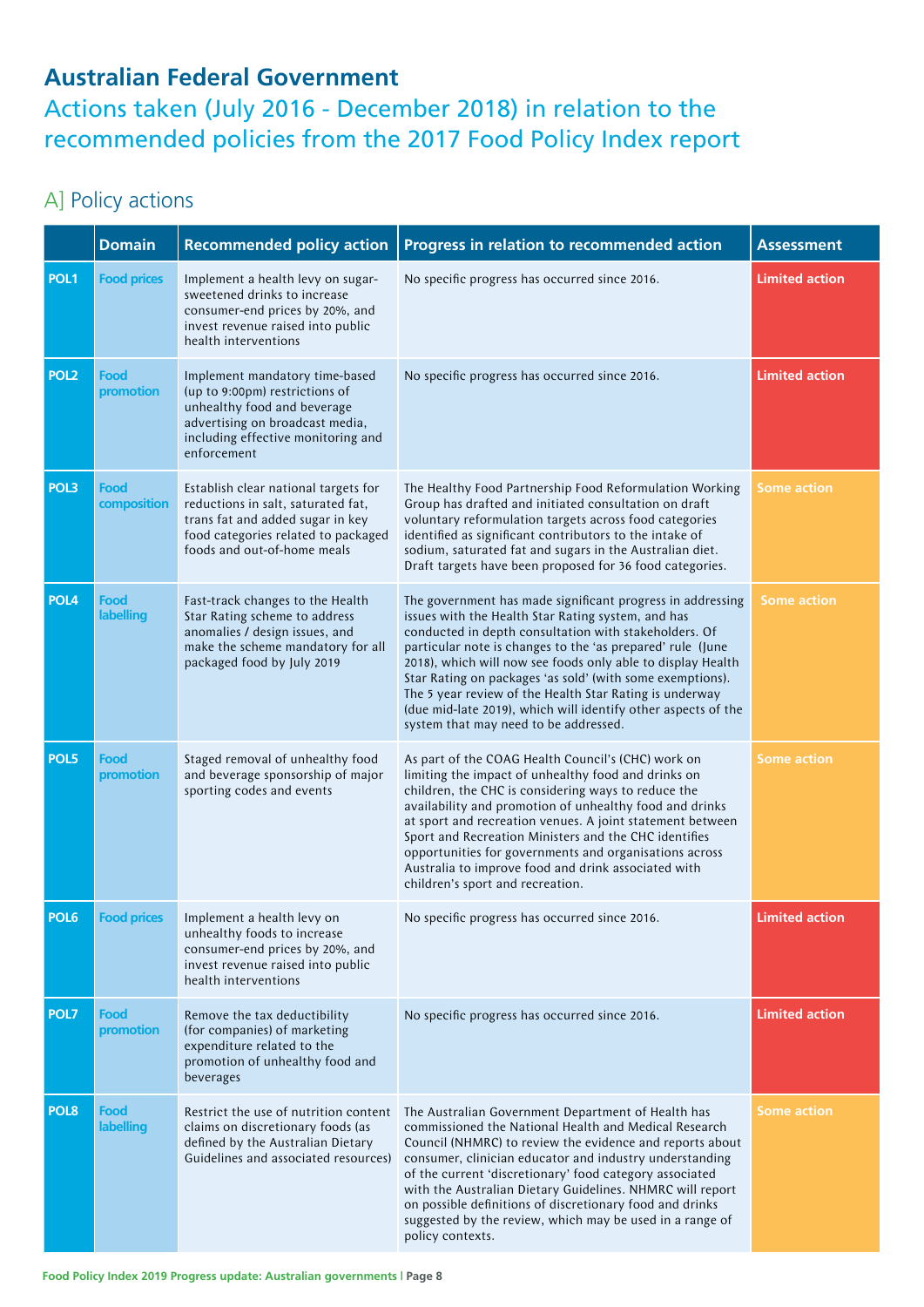| POL9         | Food<br>labelling   | Provide resources to support<br>improved consumer awareness /<br>understanding of the Health Star<br>Rating scheme, particularly in<br>vulnerable populations                                                                                                                         | The Health Star Rating website provides resources to support<br>uptake and understanding of the Health Star Rating scheme,<br>including factsheets, posters, infographics, social media and<br>information videos/articles. Between February - April 2017<br>a fourth stage of the consumer campaign was conducted<br>to increase awareness / understanding of the system. The<br>Department of Health is currently considering options for<br>the next stage of the Health Star Rating campaign.                                                                                                                                                                                                                                  | <b>Substantive action</b> |
|--------------|---------------------|---------------------------------------------------------------------------------------------------------------------------------------------------------------------------------------------------------------------------------------------------------------------------------------|------------------------------------------------------------------------------------------------------------------------------------------------------------------------------------------------------------------------------------------------------------------------------------------------------------------------------------------------------------------------------------------------------------------------------------------------------------------------------------------------------------------------------------------------------------------------------------------------------------------------------------------------------------------------------------------------------------------------------------|---------------------------|
| <b>POL10</b> | Food<br>labelling   | Develop national guidelines for<br>nutrition labelling on the menus<br>of food service outlets, including<br>the potential adaptation of the<br>Health Star Rating scheme for these<br>purposes, to ensure a consistent<br>approach is used across Australia                          | In April 2017, the ANZ Ministerial Forum on Food Regulation<br>identified one of its priority areas for 2017-21 as supporting<br>public health objectives to reduce chronic disease related<br>to obesity; including evaluating the effectiveness of existing<br>initiatives, such as menu labelling schemes. There has been a<br>review of the fast food menu labelling schemes (early 2018),<br>and further targeted consultation will occur to develop<br>policy options that aim to improve fast food menu labelling<br>in Australia.                                                                                                                                                                                          | <b>Some action</b>        |
| <b>POL11</b> | Food<br>provision   | Implement clear, consistent policies<br>to provide and promote healthy food<br>choices in food service activities in<br>settings under Federal government<br>control. This includes public sector<br>workplaces, and government-owned,<br>funded or managed services                  | The CHC agreed actions to limit the impact of unhealthy<br>food and drink on children, including: improving food and<br>drinks associated with children's sport and recreation;<br>initiatives that strengthen school-based efforts to encourage<br>and support healthy eating; national minimum acceptable<br>nutrition standards for food and drink in public health<br>care facilities; a national interim voluntary guide to define<br>unhealthy food and drinks for use by jurisdictions to reduce<br>the exposure of children to unhealthy marketing in settings<br>under government control.                                                                                                                                | <b>Some action</b>        |
| <b>POL12</b> | Food<br>provision   | Update and strengthen the National<br>Healthy School Canteen guidelines<br>(including restrictions on the<br>promotion of unhealthy foods and<br>beverages in all schools), and provide<br>additional resources to support the<br>States / Territories to implement the<br>guidelines | The CHC has endorsed a joint statement with the COAG<br>Education Council on healthy eating in school, and is<br>collaborating with them to strengthen and increase the<br>impact of school-based efforts to encourage and support<br>healthy eating, including through supporting teachers to<br>integrate food and nutrition into classroom learning and<br>developing good practice standards for healthy eating in<br>school.                                                                                                                                                                                                                                                                                                  | <b>Some action</b>        |
| <b>POL13</b> | Food<br>composition | Continue and re-emphasise the<br>government's commitment to the<br>Healthy Food Partnership, including<br>resources to support implementation<br>as well as independent monitoring<br>and evaluation of progress and<br>performance                                                   | The Healthy Food Partnership has established several<br>working groups to address aspects of healthy eating<br>and obesity. All groups regularly publish their activities,<br>work plans and deliverables. As activities move into the<br>implementation phase, a new Implementation, Monitoring<br>and Evaluation Reference Group will be established.                                                                                                                                                                                                                                                                                                                                                                            | <b>Substantive action</b> |
| <b>POL14</b> | Food<br>provision   | Revise the regulations for early<br>childhood settings to include<br>detailed requirements regarding the<br>healthiness of foods provided and<br>promoted, and provide resources to<br>support implementation                                                                         | A National Quality Framework (NQF) has been developed<br>and implemented to provide a national approach to<br>regulation, assessment and quality improvement for early<br>childhood education and care services in Australia. The NQF<br>includes standards relating to healthy lifestyles (Standard<br>2.1, Element 2.1.3). The feedAustralia program, funded by<br>the Department of Health, is currently being implemented<br>to facilitate child care services in providing nutritious and<br>appropriate food and drinks to better meet the Australian<br>Dietary Guidelines. As of June 2018, nearly 1000 Australian<br>early childhood and education care service are using the<br>feedAustralia online menu planning tool. | <b>Substantive action</b> |
| <b>POL15</b> | <b>Food retail</b>  | Through the Healthy Food<br>Partnership, explore voluntary<br>initiatives to increase in-store<br>availability of healthy foods and<br>decrease in-store availability<br>of unhealthy foods (e.g., in<br>supermarkets, fast food outlets etc.)                                        | The Healthy Food Partnership has explored voluntary<br>initiatives to address the availability of healthy compared<br>to less healthy in-store foods, through the activities of the<br>Food Service Working Group. The group is developing a<br>voluntary pledge-style scheme which will include pledges<br>related to increasing fruit, vegetable and wholegrain intake<br>in food service settings, and portion control strategies.<br>Recommendations for the pledge scheme are online and the<br>Department of Health is working to have the system ready<br>for implementation in 2019.                                                                                                                                       | <b>Substantive action</b> |
| <b>POL16</b> | Food<br>provision   | Provide funding and support to the<br>States and Territories to support<br>private sector companies to develop,<br>implement and monitor health<br>and wellbeing policies, adopting a<br>national approach and building on<br>the resources currently available                       | No specific progress has occurred since 2016.                                                                                                                                                                                                                                                                                                                                                                                                                                                                                                                                                                                                                                                                                      | <b>Limited action</b>     |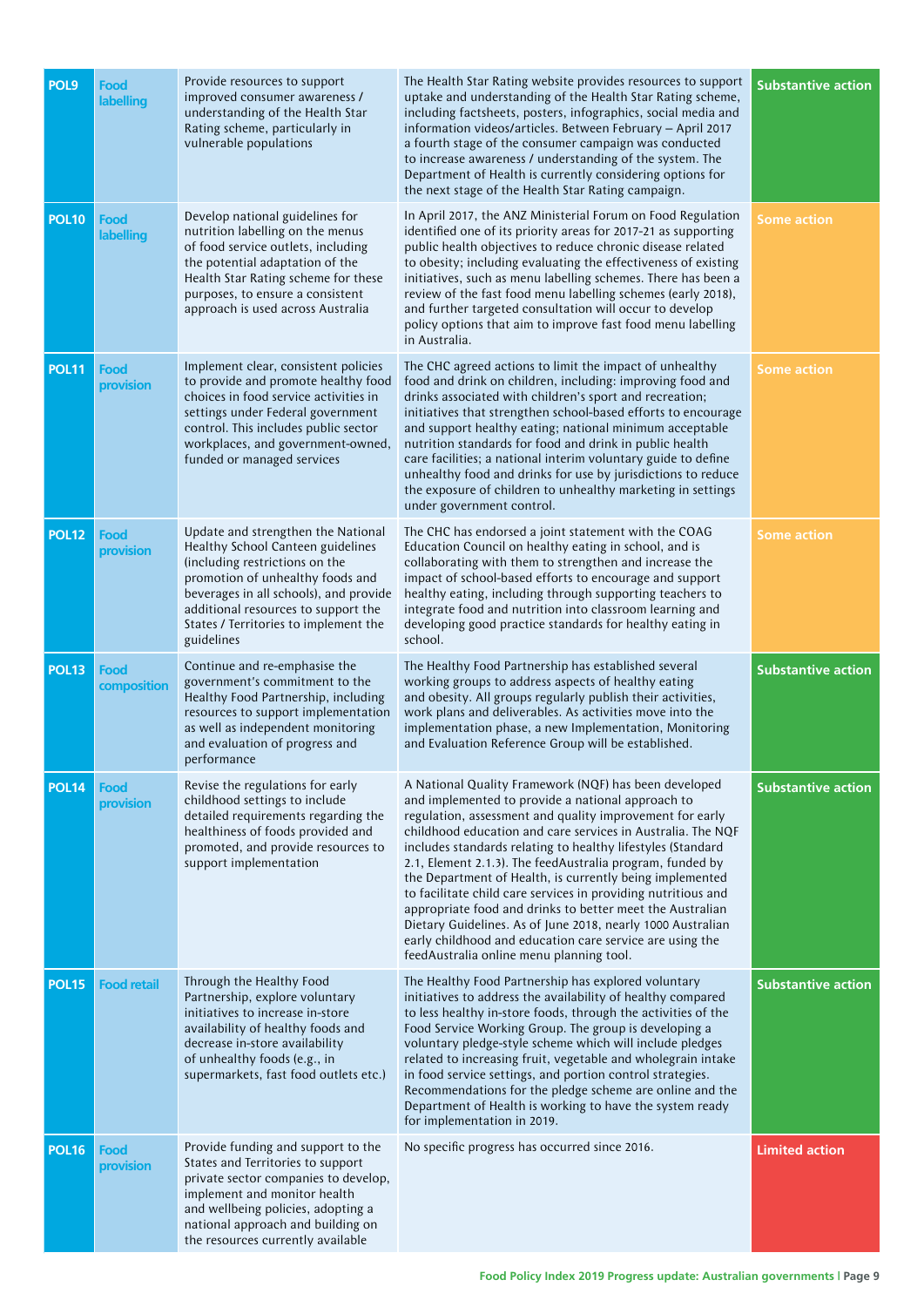## B] Infrastructure support actions

|                  | <b>Domain</b>                            | <b>Recommended policy action</b>                                                                                                                                                                                                                                                                                                                                                  | Progress in relation to recommended action                                                                                                                                                                                                                                                                                                                                                                                                                                                                                                                                                                                                                                                                                                                                       | <b>Assessment</b>         |
|------------------|------------------------------------------|-----------------------------------------------------------------------------------------------------------------------------------------------------------------------------------------------------------------------------------------------------------------------------------------------------------------------------------------------------------------------------------|----------------------------------------------------------------------------------------------------------------------------------------------------------------------------------------------------------------------------------------------------------------------------------------------------------------------------------------------------------------------------------------------------------------------------------------------------------------------------------------------------------------------------------------------------------------------------------------------------------------------------------------------------------------------------------------------------------------------------------------------------------------------------------|---------------------------|
| INF1             | Leadership                               | Establish obesity prevention as a<br>national priority, with a national<br>taskforce, sustained funding,<br>regular and ongoing monitoring and<br>evaluation of key measures, and<br>regular reporting with respect to<br>targets                                                                                                                                                 | In October 2018, the CHC agreed that a national strategy<br>be developed on obesity with a strong focus on the primary<br>and secondary prevention and social determinants of health,<br>especially in relation to early childhood and rural / regional<br>issues. The National Diabetes Strategy implementation plan,<br>released December 2017, identifies several national priority<br>actions for the Commonwealth Government that are related<br>to obesity prevention. The National Strategic Framework<br>for Chronic Conditions, released in May 2017, provides a<br>national approach to guide planning, design and delivery<br>of policies, strategies, actions and services to better address<br>the prevention and management of chronic conditions in<br>Australia. | <b>Some action</b>        |
| INF <sub>2</sub> | Leadership                               | Develop a National Nutrition Policy,<br>building on previous work. The<br>Policy should be integrated with the<br>National Strategic Framework for<br><b>Chronic Conditions and National</b><br>Diabetes Strategy; include strategies<br>to reduce inequalities and target<br>vulnerable populations; supported<br>by long-term funding, with co-<br>ordination across government | No specific progress has occurred since 2016.                                                                                                                                                                                                                                                                                                                                                                                                                                                                                                                                                                                                                                                                                                                                    | <b>Limited action</b>     |
| INF3             | <b>Monitoring</b><br>and<br>intelligence | Commit sustained funding and<br>ongoing support for a comprehensive<br>diet and nutrition survey conducted<br>every 5-10 years                                                                                                                                                                                                                                                    | No specific progress has occurred since 2016.                                                                                                                                                                                                                                                                                                                                                                                                                                                                                                                                                                                                                                                                                                                                    | <b>Limited action</b>     |
| INF4             | Leadership                               | Establish national population dietary<br>intake targets, including reducing<br>the proportion of discretionary food<br>intake                                                                                                                                                                                                                                                     | The Australian Government Department of Health and the<br>New Zealand Ministry of Health have revised the nutrient<br>reference values for Suggested Dietary Target and Upper Level<br>of Intake of sodium for adults, approved by the NHMRC. The<br>NHMRC will undertake a review of the remaining nutrient<br>reference values for sodium, due 2021.                                                                                                                                                                                                                                                                                                                                                                                                                           | <b>Some action</b>        |
| INF5             | <b>Funding and</b><br><b>resources</b>   | Ensure research funding allocation,<br>including the MRFF, takes into<br>account diseases and conditions with<br>the highest burden, including an<br>increase in research funding allocated<br>to improving population nutrition<br>and diet-related NCD prevention                                                                                                               | In 2017-18, the MRFF announced \$10 million over 4 years in<br>funding for the Australian Prevention Partnership Centre, to<br>implement 10 new prevention projects. The 2018-19 budget<br>included \$125 million in funding over 9 years towards chronic<br>conditions research. The NHMRC 2017-18 corporate plan<br>states that a substantial proportion of funding will be used to<br>address National Health Priority Areas, which include obesity,<br>with \$27.2 million and \$26.8 million allocated to obesity<br>research in 2016 and 2017 respectively.                                                                                                                                                                                                                | <b>Substantive action</b> |
| INF <sub>6</sub> | <b>Support for</b><br>communities        | Develop and fund an ongoing obesity<br>prevention or nutrition-focused social<br>marketing campaign, implemented<br>across a wide range of platforms,<br>designed to support related policy<br>initiatives                                                                                                                                                                        | In August 2017, the Australian Sports Commission launched<br>the Move it Aus campaign. This campaign was rolled<br>out nationwide and promotes a more active lifestyle by<br>encouraging all Australians to commit at least 30 minutes<br>a day to physical activity. The campaign consists of a video<br>and several related resources available through the Sports<br>Australia website. This campaign does not include healthy<br>eating.                                                                                                                                                                                                                                                                                                                                     | <b>Some action</b>        |
| <b>INF7</b>      | <b>Support for</b><br>communities        | Support nutrition education<br>in schools and early childhood<br>education by: integrating nutrition<br>and cooking skills into the national<br>curriculum for all years; embedding<br>nutrition and the ADGs into learning<br>outcomes assessment requirements;<br>adequately training, accrediting<br>and supporting teachers to provide<br>nutrition information               | The CHC has endorsed a joint statement with the COAG<br>Education Council on healthy eating in school, and is<br>collaborating with them to strengthen and increase the<br>impact of school based efforts to encourage and support<br>healthy eating, including through supporting teachers to<br>integrate food and nutrition into classroom learning and<br>developing good practice standards for healthy eating in<br>school.                                                                                                                                                                                                                                                                                                                                                | <b>Some action</b>        |
| <b>INF8</b>      | <b>Funding and</b><br><b>resources</b>   | Re-establish the Australian National<br>Preventive Health Agency (or a similar<br>independent agency), with a secure<br>funding stream, to coordinate health<br>promotion functions (including<br>improving population nutrition)<br>across jurisdictions                                                                                                                         | No specific progress has occurred since 2016.                                                                                                                                                                                                                                                                                                                                                                                                                                                                                                                                                                                                                                                                                                                                    | <b>Limited action</b>     |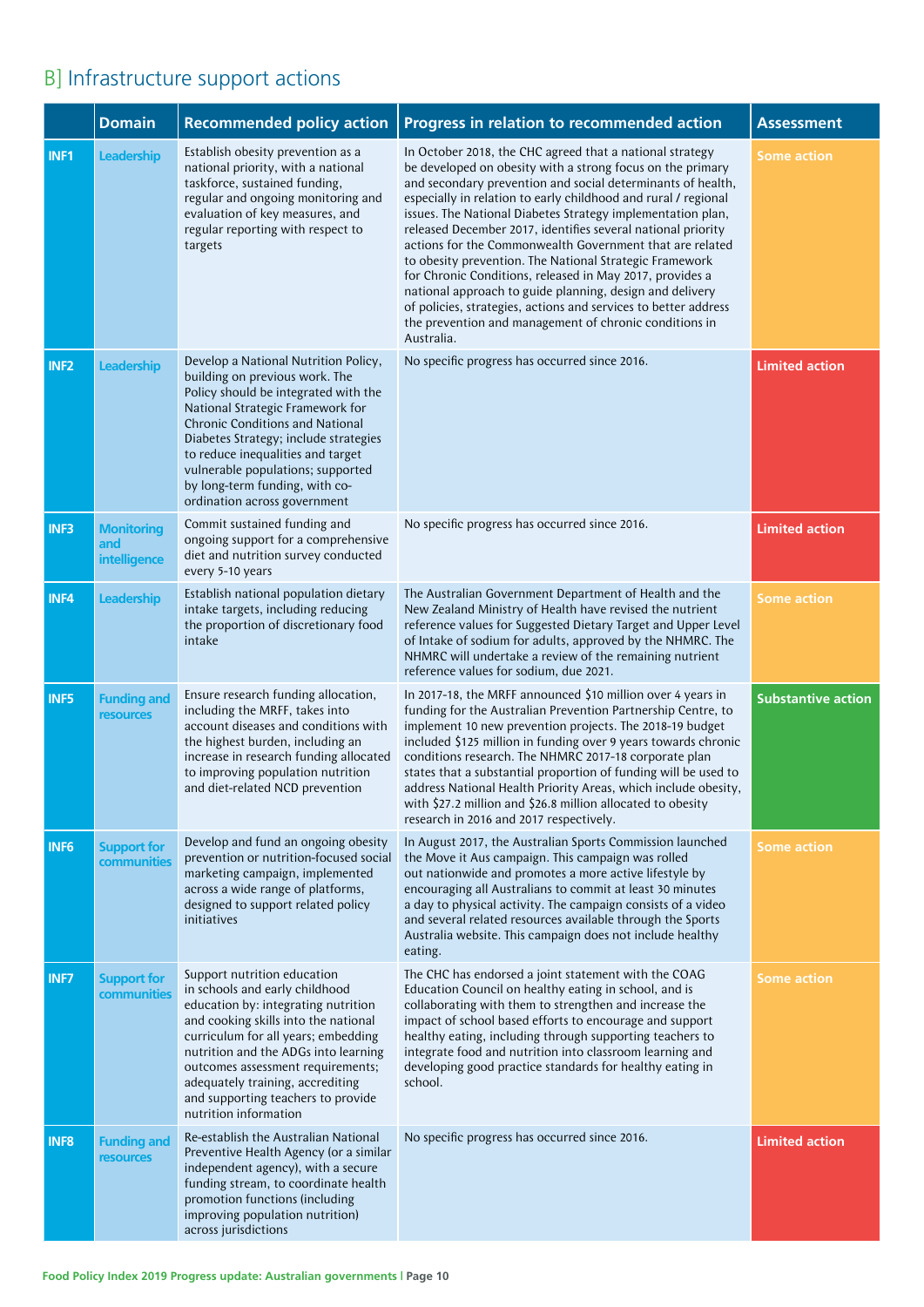| <b>INF9</b>  | <b>Governance</b>                        | Implement a health-in-all-policies<br>framework nationally, with formal<br>health impact assessments as part<br>of policy development and proposal<br>processes, including explicit details<br>about the consideration of potential<br>impacts of policies on population<br>nutrition and health     | No specific progress has occurred since 2016.                                                                                                                                                                                                                                                                                                                                                                                                                                                                                                                                                                                                      | <b>Limited action</b> |
|--------------|------------------------------------------|------------------------------------------------------------------------------------------------------------------------------------------------------------------------------------------------------------------------------------------------------------------------------------------------------|----------------------------------------------------------------------------------------------------------------------------------------------------------------------------------------------------------------------------------------------------------------------------------------------------------------------------------------------------------------------------------------------------------------------------------------------------------------------------------------------------------------------------------------------------------------------------------------------------------------------------------------------------|-----------------------|
| <b>INF10</b> | <b>Governance</b>                        | Set clear guidelines for involvement<br>of different stakeholders in policy<br>development processes, ensuring that<br>food industry representatives are not<br>involved in setting policy objectives<br>and agendas where they have conflicts<br>of interest with improving population<br>nutrition | No specific progress has occurred since 2016.                                                                                                                                                                                                                                                                                                                                                                                                                                                                                                                                                                                                      | <b>Limited action</b> |
| <b>INF11</b> | <b>Support for</b><br>communities        | Support community-based<br>interventions to create healthy food<br>environments by implementing<br>and funding a national knowledge<br>translation and exchange platform to<br>provide advice, promote best practice,<br>and offer networking opportunities                                          | No specific progress has occurred since 2016.                                                                                                                                                                                                                                                                                                                                                                                                                                                                                                                                                                                                      | <b>Limited action</b> |
| <b>INF12</b> | <b>Support for</b><br>communities        | Provide additional resources to<br>support increased understanding, use<br>and uptake of the Australian Dietary<br>Guidelines among the general public                                                                                                                                               | The 'Eat for Health' website provides information and<br>associated resources related to the Australian Dietary<br>Guidelines and the Australian Guide to Healthy Eating.<br>Associated print resources to support consumers, health<br>professionals and educators are made available free with<br>over 750,000 Eat for Health print resources ordered and<br>distributed each year. The Department of Health has engaged<br>NHMRC to review and broadly consult on understanding of<br>the term 'discretionary foods and drinks', to consider a more<br>standardised approach to identifying these foods and drinks<br>across multiple settings. | <b>Some action</b>    |
| <b>INF13</b> | <b>Leadership</b>                        | Explicitly incorporate environmental<br>sustainability in the next revision of<br>the Australian Dietary Guidelines                                                                                                                                                                                  | No specific progress has occurred since 2016.                                                                                                                                                                                                                                                                                                                                                                                                                                                                                                                                                                                                      | <b>Limited action</b> |
| <b>INF14</b> | <b>Governance</b>                        | Introduce requirements for<br>stakeholders to declare potential<br>conflicts of interest during<br>public consultation processes<br>regarding policy development and<br>implementation                                                                                                               | No specific progress has occurred since 2016.                                                                                                                                                                                                                                                                                                                                                                                                                                                                                                                                                                                                      | <b>Limited action</b> |
| <b>INF15</b> | <b>Monitoring</b><br>and<br>intelligence | Establish a consistent national<br>approach to regular measuring of<br>children's height and weight at key<br>stages of primary and secondary<br>schools, including 'opt-out' consent                                                                                                                | This matter will be considered through the outcomes of the<br>Senate Enquiry into the Obesity Epidemic in Australia. It will be<br>further developed through the CHC agreed National Obesity<br>Strategy.                                                                                                                                                                                                                                                                                                                                                                                                                                          | <b>Limited action</b> |
| <b>INF16</b> | <b>Governance</b>                        | Implement measures to improve<br>integration, dialogue and policy<br>coherence across agriculture,<br>health and trade, to ensure that<br>public health and nutrition are<br>explicit considerations during policy<br>development processes                                                          | No specific progress has occurred since 2016.                                                                                                                                                                                                                                                                                                                                                                                                                                                                                                                                                                                                      | <b>Limited action</b> |
| <b>INF17</b> | <b>Governance</b>                        | Modify the government lobby register<br>to require more detailed reporting,<br>including details of specific lobbying<br>activities (such as when lobbying is<br>occurring, who is involved, and the<br>issues discussed)                                                                            | The Australian Government Register of Lobbyists (the<br>Register), and the associated information contained in the<br>Register, is established in accordance with the requirements<br>of the Lobbying Lode of Conduct (the Code). The Code is an<br>administrative initiative, not a regulatory regime, and has been<br>consistently applied and continued by successive Governments<br>since 2008. No relevant changes in reporting requirements have<br>recently been made.                                                                                                                                                                      | <b>Limited action</b> |
| <b>INF18</b> | <b>Governance</b>                        | Improve transparency of political<br>donations by introducing online,<br>real-time declaration of political<br>donations over \$1,000, and apply<br>these requirements nationally                                                                                                                    | The Government has introduced legislation reforming<br>Australia's electoral disclosure laws. These laws will improve<br>the transparency of political donations at the federal level.<br>Australia has committed to investigating options for enhancing<br>the timeliness and the accessibility of information relating<br>to political donations and funding as part of its Second Open<br>Government National Action Plan 2018-2020.                                                                                                                                                                                                            | <b>Some action</b>    |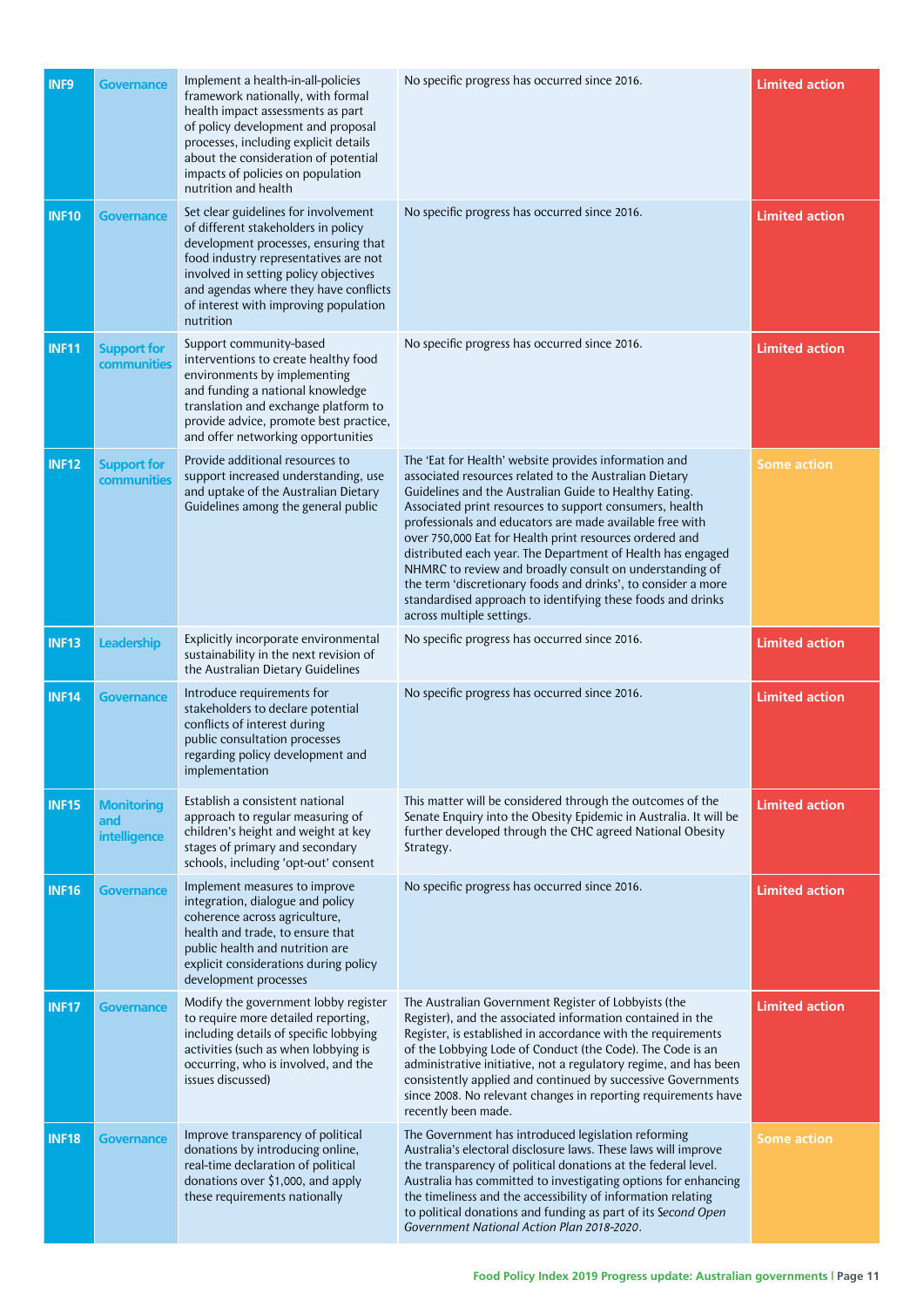### C] Other substantive actions

|                | <b>Domain</b>            | <b>Action</b>                                                                                                                                                                                                                                                                                                                                                                                                                                                                                                                                                                                                                                                                                                                                                                                                           |
|----------------|--------------------------|-------------------------------------------------------------------------------------------------------------------------------------------------------------------------------------------------------------------------------------------------------------------------------------------------------------------------------------------------------------------------------------------------------------------------------------------------------------------------------------------------------------------------------------------------------------------------------------------------------------------------------------------------------------------------------------------------------------------------------------------------------------------------------------------------------------------------|
|                | Leadership               | Select Committee into the Obesity Epidemic in Australia:<br>On 16 May 2018, the Senate established a Select Committee into the Obesity Epidemic in Australia. This included an<br>inquiry into numerous aspects of the obesity epidemic in Australia, with a particular focus on childhood obesity. The<br>findings and recommendations of the Select Committee into the Obesity Epidemic in Australia were publicly released on<br>the 5th December 2018.                                                                                                                                                                                                                                                                                                                                                              |
| 2              | Leadership               | Opportunities for the Food Regulation System to support obesity prevention objectives:<br>A Health and Food Collaboration (the Collaboration) has been established to assist in identifying opportunities for the<br>Food Regulation System to support obesity prevention objectives. As part of this, a Rapid Review of food regulatory<br>approaches to address childhood obesity was commissioned, feeding into a public health 'Policy Think Tank' to develop a<br>shared understanding among the public health community about what can/cannot be achieved in the Food Regulation<br>System (held 22 March 2018). The Collaboration has identified front-of-pack labelling as intersection between public<br>health and the food regulatory system, and is planning an HSR symposium in the third quarter of 2019. |
| 3              | Food<br>labelling        | Labelling of sugars on packaged food and drinks:<br>In November 2017, the Australia and New Zealand Ministerial Forum on Food Regulation concluded that current<br>information about sugars on labels is inadequate. Between July - September 2018, the Food Regulation Standing<br>Committee undertook a public consultation on policy options in relation to the labelling of sugars on food and drinks.<br>This included consultation on a number of policy options for labelling of sugars. Outcomes will be presented to the<br>Forum in 2019.                                                                                                                                                                                                                                                                     |
| $\overline{4}$ | Food<br>labelling        | Clarifying the policy issue in relation to naming sources of fats and oils:<br>In November 2016, the Australia and New Zealand Ministerial Forum on Food Regulation (the Forum) authorised a range<br>of activities to clarify the labelling of sources of fats and oils. In June 2018, the Forum noted that in relation to public<br>health, consumers' ability to identify saturated and/or mono and polyunsaturated fats in food is limited. They agreed<br>that the Australian Government Department of Health request the NHMRC provide advice on the appropriate dietary<br>guidance provided to consumers to assist them to choose healthy fats and oils.                                                                                                                                                        |
| 5              | <b>Food</b><br>labelling | Energy labelling of alcoholic beverages:<br>In response to the 2011 Labelling Logic Review recommendation 'That energy content should be displayed on the labels<br>of all alcoholic beverages, consistent with the requirements for other food products', the Forum requested further<br>work into the energy labelling of alcoholic beverages. The Food Regulation Standing Committee released a consultation<br>paper on the issue in June 2017, and held a number of stakeholder roundtables in mid-2017, the results of which were<br>published. This information is now being used to develop policy options for wider public consultation.                                                                                                                                                                       |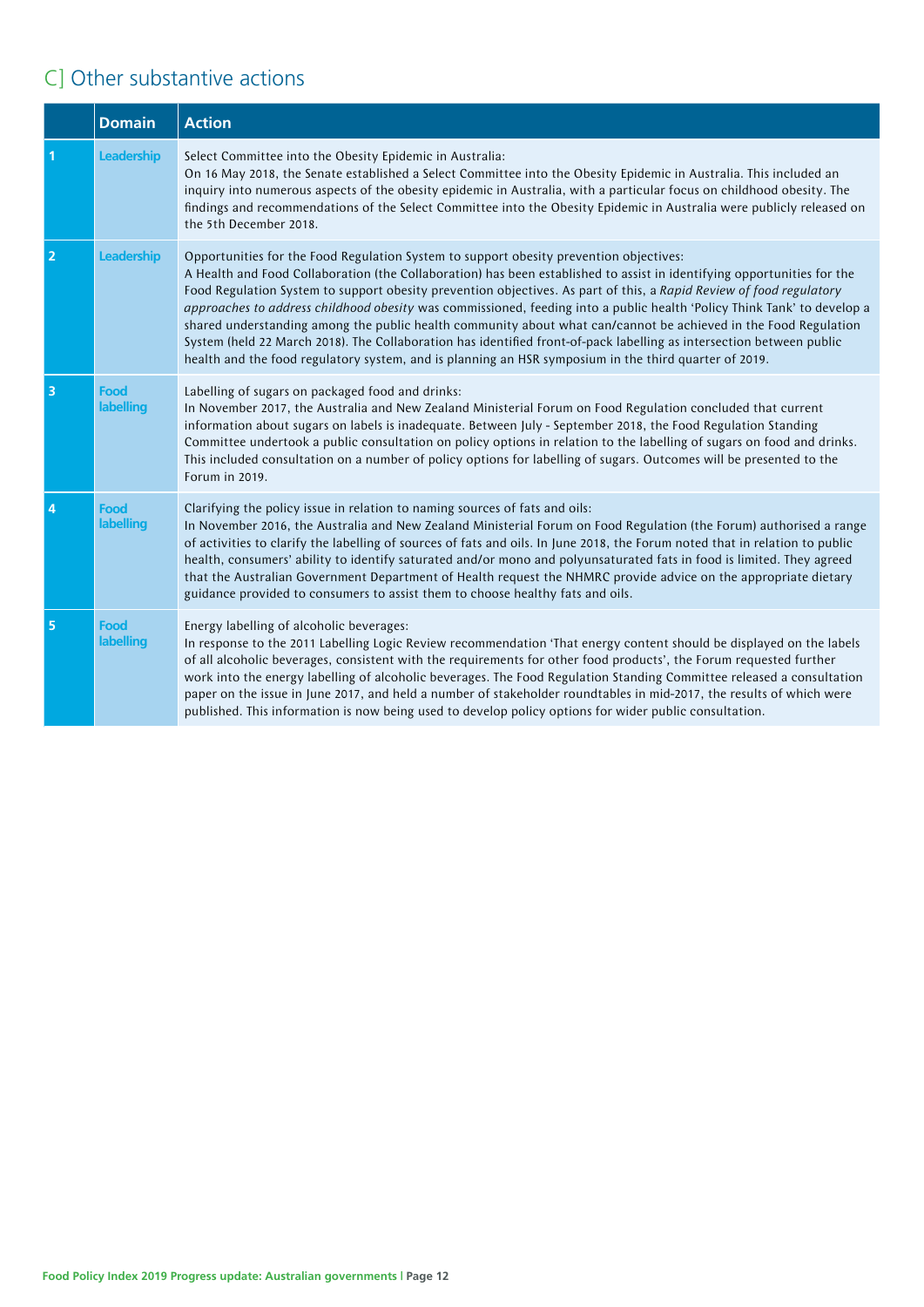#### **ACT Government**

|                  | <b>Domain</b>                            | <b>Recommended policy action</b>                                                                                                                                                                                   | Progress in relation to recommended action                                                                                                                                                                                                                                                                                                                                                                                                                                                                                                                                                                                                                                                                                           | <b>Assessment</b>         |
|------------------|------------------------------------------|--------------------------------------------------------------------------------------------------------------------------------------------------------------------------------------------------------------------|--------------------------------------------------------------------------------------------------------------------------------------------------------------------------------------------------------------------------------------------------------------------------------------------------------------------------------------------------------------------------------------------------------------------------------------------------------------------------------------------------------------------------------------------------------------------------------------------------------------------------------------------------------------------------------------------------------------------------------------|---------------------------|
| ACT1             | <b>Food retail</b>                       | Expand existing work with retailers and<br>food service outlets to improve in-store<br>availability of healthy foods and limit<br>availability and sales of unhealthy<br>foods                                     | In 2016, the ACT Government implemented the Choose<br>Healthier Business Pilot to trial voluntary in-store actions<br>to promote healthier food and drinks, and reduce the<br>marketing of unhealthy food and drinks. Following<br>the success of the pilot, in September 2018 the ACT<br>Government launched Healthier Choices Canberra, with<br>the aim of making it easier to find healthier food and drink<br>options at kids' entertainment venues, club restaurants,<br>cafes, supermarkets, sports canteens and hospital food<br>outlets. Over 40 local businesses and sports organisations<br>have signed up to the program. A communications and<br>marketing campaign is being rolled out.                                 | <b>Substantive action</b> |
| ACT <sub>2</sub> | Food<br>promotion                        | Continue demonstrating leadership in<br>implementing mechanisms to restrict<br>the promotion of unhealthy food and<br>beverages in community and sports<br>settings, and particularly in children's<br>settings    | The ACT Government is implementing the Healthier Choices<br>Canberra (HCC): Junior Sport pilot program to reduce the<br>exposure of children to unhealthy food and drinks in sport<br>and recreation settings. Four state sporting organisations<br>(Netball ACT, Basketball ACT, Canberra Region Rugby<br>League and AFL Canberra) have signed on, with further<br>sports engaged from 2019. The ACT government continues<br>to use the 2016 ACT Healthy Food and Drink Marketing<br>Criteria and Guidelines to determine whether a food or<br>drink item is suitable to be marketed on Transport Canberra<br>buses.                                                                                                                | <b>Substantive action</b> |
| ACT3             | <b>Monitoring</b><br>and<br>intelligence | Implement ongoing monitoring of<br>food environments, with a particular<br>focus on the nutritional quality of food<br>provided / available in early childcare<br>settings, schools, and public sector<br>settings | The ACT Government implements mandatory Healthy<br>Food and Drink Choices Policies in public schools (2015),<br>government workplaces (2016) and ACT Health facilities<br>(2015). Regular monitoring is undertaken to assess<br>whether the requirements of the policies are being met<br>and substantial improvements have been measured. In<br>2017, a review of the ACT's Traffic Light Food and Drink<br>Classification System was undertaken to assist in reviewing<br>effectiveness of the ACT Government's healthy food and<br>drink choice policies. ACT continues to monitor school<br>canteens against the National Healthy School Canteen<br>Guidelines, through regular menu reviews conducted by an<br>external agency. | <b>Some action</b>        |
| ACT4             | Food<br>provision                        | Develop and implement healthy food<br>provision guidelines for early childhood<br>settings and non-government schools                                                                                              | The ACT Government continues to support the Kids at Play<br>website, which aims to provide resources to families of<br>children aged 0-5 years and early childhood educators to<br>promote a nutritious, balanced diet and to limit the intake<br>of discretionary foods (e.g., sugar-sweetened beverages).<br>Fresh Tastes supports ACT primary schools to improve their<br>food and drink environments, including food and drink<br>provision. Currently, 93 of 108 ACT Government primary<br>schools, 15 of 24 Catholic primary schools, and 12 of 17<br>independent primary schools are participating in the<br>program. Recruitment is continuing.                                                                              | <b>Substantive action</b> |
| ACT5             | <b>Support for</b><br>communities        | Continue efforts to improve population<br>nutrition through community<br>education and awareness raising<br>strategies                                                                                             | Healthier Choices Canberra (launched September 2018) is<br>supported by a dedicated communications and marketing<br>campaign. The campaign utilises a range of channels to<br>engage the community in healthier eating, and guide<br>consumers to healthier choices at participating businesses.<br>In June 2018, ACT Health implemented a kilojoule menu<br>labelling awareness campaign. The four-week campaign<br>aimed to encourage consumers to notice, read, understand<br>and use kilojoule displays to guide healthier food and drink<br>choices in the ACT. Nutrition communications and healthy<br>eating information for the wider community (website,<br>weekly newsletter) is also provided by an external provider.    | <b>Some action</b>        |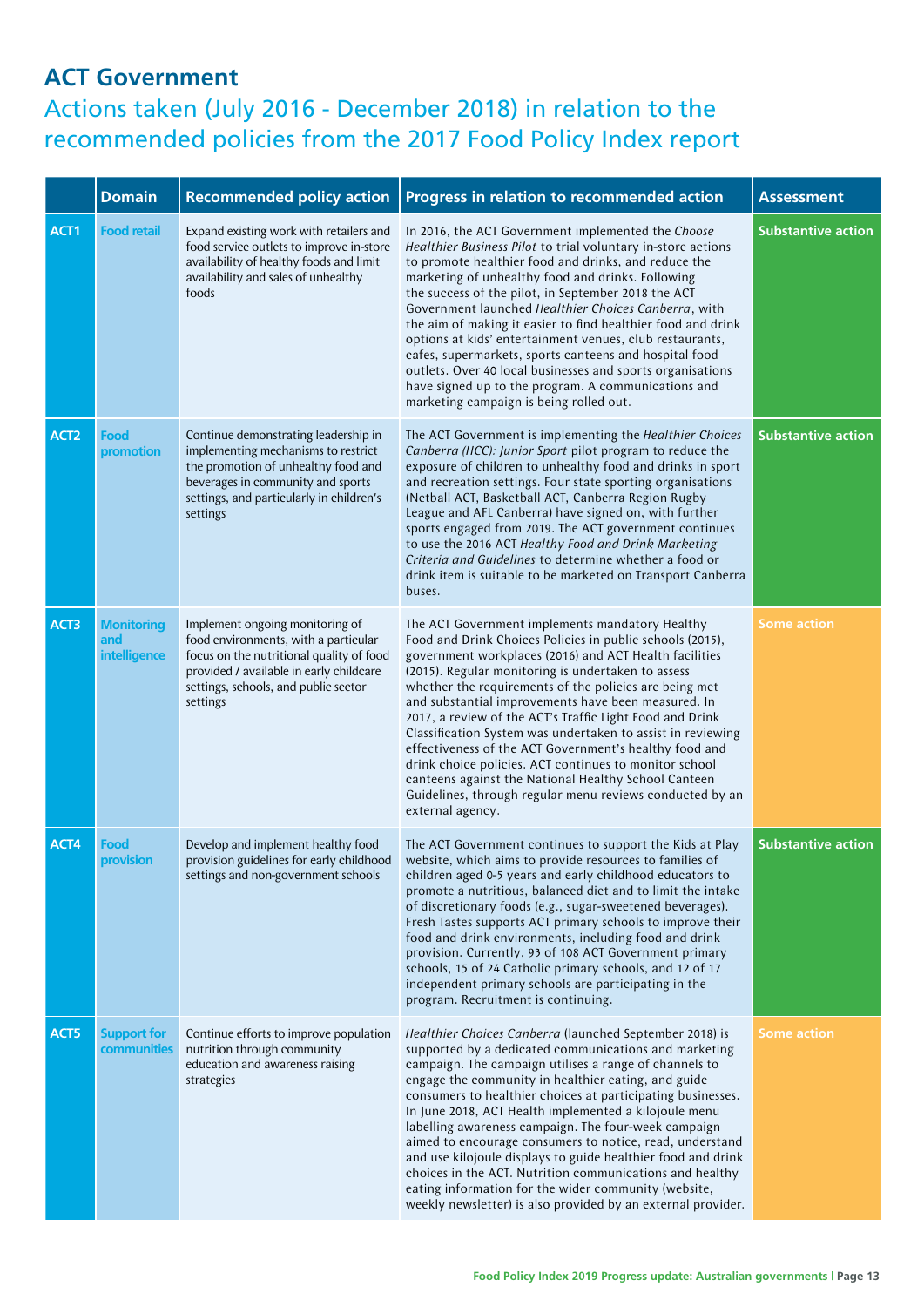| ACT <sub>6</sub>  | <b>Governance</b>                        | Implement formal health impact<br>assessments that consider population<br>nutrition and health impacts as part<br>of policy development and proposal<br>process                                                     | The ACT Healthy Weight Initiative established a formal<br>whole of government governance mechanism to integrate<br>health considerations in to policy making across sectors.<br>All ACT Cabinet submissions are required to report against<br>a triple bottom line, and regulatory impact statements are<br>conducted when required.                                                                                                                                                                                                                                                                                                                        | <b>Some action</b>        |
|-------------------|------------------------------------------|---------------------------------------------------------------------------------------------------------------------------------------------------------------------------------------------------------------------|-------------------------------------------------------------------------------------------------------------------------------------------------------------------------------------------------------------------------------------------------------------------------------------------------------------------------------------------------------------------------------------------------------------------------------------------------------------------------------------------------------------------------------------------------------------------------------------------------------------------------------------------------------------|---------------------------|
| ACT7              | <b>Food retail</b>                       | Investigate options for amending<br>the Territory Plan and associated<br>planning controls to decrease access<br>to unhealthy take-away foods and<br>increasing access to healthy food<br>outlets                   | The ACT Government is committed to the promotion and<br>provision of healthier food choices in the retail sector<br>through Healthier Choices Canberra. In its current form,<br>the ACT planning system does not provide close control<br>over the location or density of healthy (or unhealthy) food<br>retail outlets, and so this recommendation is considered to<br>be not directly implementable.                                                                                                                                                                                                                                                      | <b>Some action</b>        |
| ACT <sub>8</sub>  | <b>Food</b><br>promotion                 | Require all organisations that receive<br>funding from the ACT government<br>to restrict all promotion (including<br>sponsorship) related to unhealthy<br>food and beverages as a condition of<br>receiving funding | The ACT Government is implementing the Healthier Choices<br>Canberra (HCC): Junior Sport pilot program with the aim<br>of reducing the exposure of children to unhealthy food<br>and drinks in sport and recreation settings. Activities<br>being delivered under HCC: Junior Sport include a focus<br>on upskilling the sports sector to negotiate and secure<br>sponsorship, with an emphasis on aligning junior club<br>sponsorships with health and wellbeing values.                                                                                                                                                                                   | <b>Some action</b>        |
| ACT9              | <b>Support for</b><br>communities        | Put in place community-wide structures<br>and associated resources for supporting<br>community-based interventions<br>designed to create and maintain<br>healthy food environments across<br>multiple settings      | In September 2018, the ACT Government launched<br>Healthier Choices Canberra, making it easier to find<br>healthier food and drink options at kids' entertainment<br>venues, club restaurants, cafes, supermarkets, sports<br>canteens and hospital food outlets. Over 40 local<br>businesses and sports organisations have signed up to the<br>program. There are no other structures in place to support<br>comprehensive community-led interventions designed to<br>create and maintain healthy food environments across<br>multiple settings.                                                                                                           | <b>Substantive action</b> |
| <b>ACT10</b>      | <b>Monitoring</b><br>and<br>intelligence | Provide funding for oversampling for<br>the ACT in the triennial National Health<br>Survey for the purposes of monitoring<br>BMI and key nutrition indicators of<br>children and adults                             | ACT Health's Epidemiology Section has had initial<br>discussions with the Australian Bureau of Statistics<br>regarding the potential for oversampling the National<br>Health Survey. For the purposes of monitoring BMI and<br>key nutrition indicators, ACT Health administers the ACT<br>General Health Survey, the ACT Physical Activity and<br>Nutrition Survey (ACTPANS) and the Australian Secondary<br>Students' Alcohol and Drug Survey.                                                                                                                                                                                                            | Some action               |
| ACT11             | Food<br>labelling                        | Enhance existing menu labelling<br>regulations by requiring outlets to<br>display interpretive nutrition labelling,<br>potentially through adaptation of the<br><b>Health Star Rating scheme</b>                    | The ACT Review of Display of Nutritional Information for<br>Food report (tabled in the ACT Legislative Assembly in<br>September 2017) noted some use of kilojoule information<br>on menu boards in the ACT, and strong business<br>compliance. The report recommended that any move<br>to change or expand the ACT's current menu labelling<br>requirements be undertaken through engagement and<br>discussion at national fora on food and health, supported<br>by a robust policy process. Kilojoule menu displays are<br>currently under a national review, and, when finalised,<br>the ACT Government will consider enhanced labelling<br>requirements. | <b>Some action</b>        |
| ACT12             | <b>Monitoring</b><br>and<br>intelligence | Introduce regular measuring of<br>children's height and weight at key<br>stages of primary and secondary<br>schools, on an 'opt-out' consent basis                                                                  | Children's height and weight is measured in primary school<br>by ACT Health at age 5/6 in the Kindergarten Health Check<br>(yearly) and at age 11/12 in the ACTPANS (three yearly) on<br>an opt-out consent basis. Children's height and weight will<br>be measured in secondary schools by ACT Health at age<br>12/13 in the Year 7 Health Check, which will replace the<br>ACTPANS from 2019. At this stage, the consent model will<br>be on an opt-in basis, however this is still to be determined.                                                                                                                                                     | <b>Substantive action</b> |
| ACT <sub>13</sub> | <b>Governance</b>                        | Modify the government lobby register<br>to require more detailed reporting,<br>including details of specific lobbying<br>activities                                                                                 | At the time of this report, an ACT Legislative Assembly<br>Committee was investigating developing the public register<br>of lobbyists in Canberra.                                                                                                                                                                                                                                                                                                                                                                                                                                                                                                          | <b>Some action</b>        |
| ACT14             | <b>Governance</b>                        | Improve transparency of political<br>donations by introducing real-time<br>declaration of political donations                                                                                                       | No specific progress has occurred since 2016.                                                                                                                                                                                                                                                                                                                                                                                                                                                                                                                                                                                                               | <b>Limited action</b>     |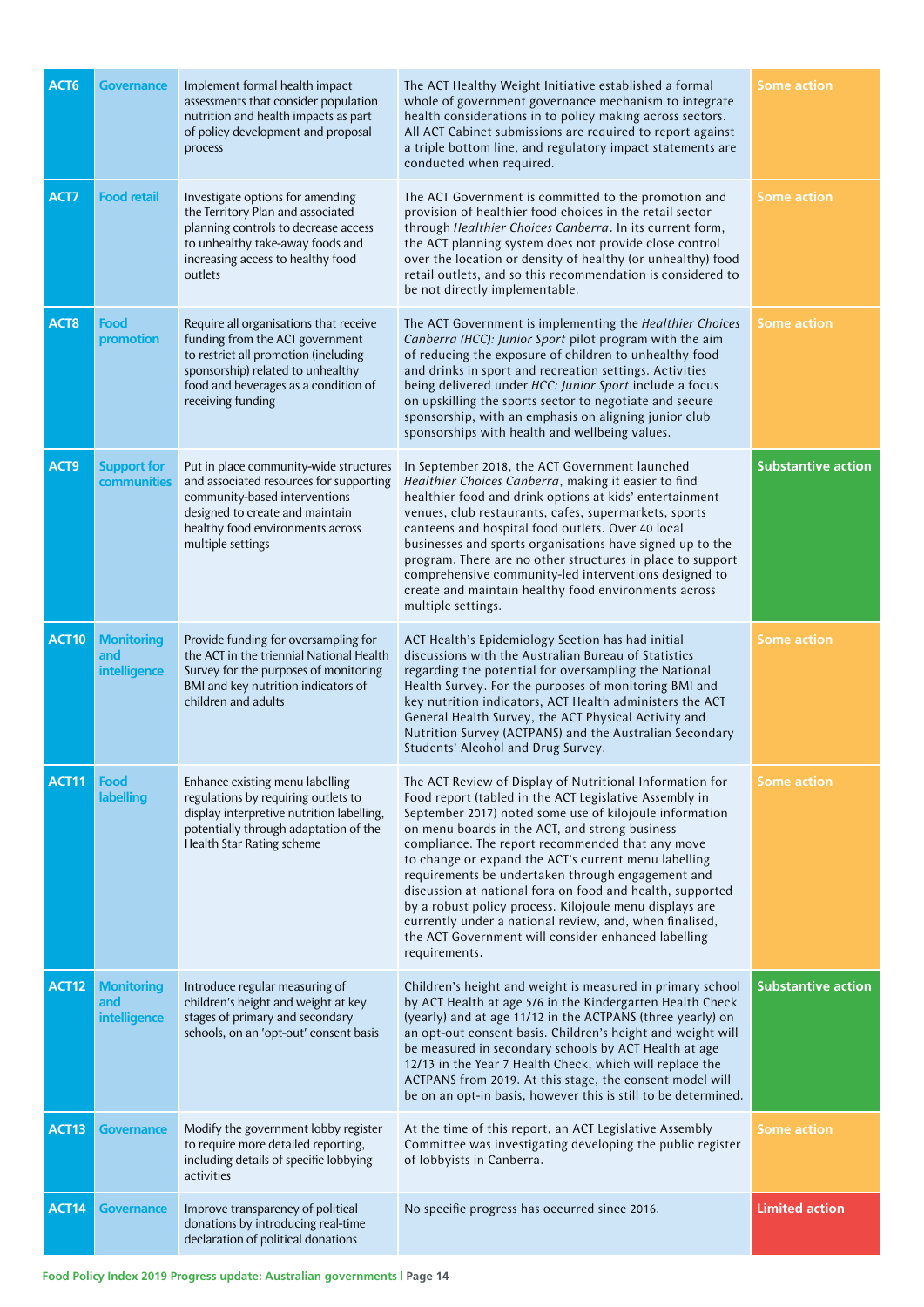#### **NSW Government**

|                  | <b>Domain</b>                                   | <b>Recommended policy action</b>                                                                                                                                                                              | Progress in relation to recommended action                                                                                                                                                                                                                                                                                                                                                                                                                                                                                                                                                                 | <b>Assessment</b>         |
|------------------|-------------------------------------------------|---------------------------------------------------------------------------------------------------------------------------------------------------------------------------------------------------------------|------------------------------------------------------------------------------------------------------------------------------------------------------------------------------------------------------------------------------------------------------------------------------------------------------------------------------------------------------------------------------------------------------------------------------------------------------------------------------------------------------------------------------------------------------------------------------------------------------------|---------------------------|
| NSW1             | <b>Monitoring</b><br>and<br>intelligence        | Implement ongoing monitoring of<br>food environments, including the<br>marketing of unhealthy foods to<br>children, and the nutritional quality<br>of food available in schools and<br>public sector settings | NSW now conducts annual monitoring and progress<br>reporting against implementation of the 2017 'Healthy<br>Food and Drink in NSW Health Facilities for Staff and<br>Visitors Framework'. By 2019, all government primary<br>and secondary schools will be required to meet the 'NSW<br>Healthy School Canteen Strategy' (launched in 2017).<br>NSW has an independent verification process in place to<br>monitor and assess if school canteens are meeting the<br>Strategy, including that unhealthy foods are not promoted<br>to children. The service is funded to conduct checks to<br>December 2019. | <b>Substantive action</b> |
| NSW <sub>2</sub> | Food<br>promotion                               | Restrict the promotion of unhealthy<br>food and beverages in settings<br>controlled / managed by the New<br>South Wales government                                                                            | The 2017 'Healthy Food and Drink in NSW Health Facilities<br>for Staff and Visitors Framework' specify that unhealthy<br>foods and drinks should not be promoted in NSW health<br>facilities. The 2017 'NSW Healthy School Canteen Strategy'<br>also specifies that unhealthy foods and drinks should<br>not be promoted in both primary and secondary school<br>canteens.                                                                                                                                                                                                                                 | <b>Some action</b>        |
| NSW3             | Food<br>labelling                               | Enhance existing menu labelling<br>regulations by requiring food<br>outlets to display interpretive<br>nutrition labelling, potentially<br>through adaptation of the Health<br>Star Rating scheme             | NSW Health continues to work with other jurisdictions<br>implementing menu-labelling legislation to progress a<br>uniform approach. NSW has been instrumental in the work<br>led by the COAG Health Council that includes actions to<br>enhance and better align menu labelling approaches across<br>jurisdictions.                                                                                                                                                                                                                                                                                        | <b>Some action</b>        |
| NSW <sub>4</sub> | Food<br>provision                               | Establish a whole-of-government<br>policy on healthy food provision<br>across all New South Wales<br>government departments and<br>settings                                                                   | NSW Health applies a consistent approach to healthy<br>food provision across several key settings, including:<br>public schools, NSW health facilities and the NSW Office<br>of Sport's 11 sport and recreation centres. This approach<br>has recently been updated to align with the Australian<br>Dietary Guidelines classification of foods, incorporate the<br>Health Star Rating system and establish portion limits.<br>The approach does not extend across all government food<br>provision / procurement.                                                                                          | <b>Substantive action</b> |
| NSW <sub>5</sub> | Food<br>provision                               | Improve compliance with NSW<br>Canteen Strategy in all schools by<br>extending reporting mechanisms,<br>incentives and support systems                                                                        | All NSW government primary and secondary schools are<br>required to meet the revised 2017 'NSW Healthy School<br>Canteen Strategy' by 2019. Catholic and independent<br>schools are strongly encouraged to achieve the strategy.<br>There are a number of support mechanisms and resources<br>available to schools, canteen managers and the food<br>industry to assist in reaching this target.                                                                                                                                                                                                           | <b>Substantive action</b> |
| NSW <sub>6</sub> | <b>Food retail</b>                              | Incorporate nutrition / healthy food<br>environments into guidelines for<br>Regional Growth Plans and planning<br>strategies and limit access to<br>unhealthy take-away foods through<br>planning provisions  | The majority of regional plans in NSW recognise the need<br>to help keep fresh food available locally. The Regional<br>Plan for Sydney, updated in 2018, includes a strategy and<br>actions to promote local access to healthy fresh food and<br>to support local fresh food production.                                                                                                                                                                                                                                                                                                                   | <b>Some action</b>        |
| NSW7             | <b>Funding and</b><br><b>resources</b>          | Establish an independent, statutory<br>health promotion agency, with a<br>secure funding stream, that includes<br>an objective to improve population<br>nutrition                                             | The NSW Office of Preventive Health is focused on health<br>promotion and its objectives and functions clearly establish<br>a priority for improving population nutrition.                                                                                                                                                                                                                                                                                                                                                                                                                                 | <b>Some action</b>        |
| NSW8             | <b>Monitoring</b><br>and<br><i>intelligence</i> | Introduce regular measuring of<br>children's height and weight at key<br>stages of primary and secondary<br>schools, on an 'opt-out' consent<br>basis                                                         | NSW Health is implementing routine height and weight<br>measures for all children (0-17 years) who attend a NSW<br>Health facility (including oral health clinics). This initiative<br>aims to improve routine growth and weight monitoring of<br>all children (guidelines published in November 2017).                                                                                                                                                                                                                                                                                                    | <b>Substantive action</b> |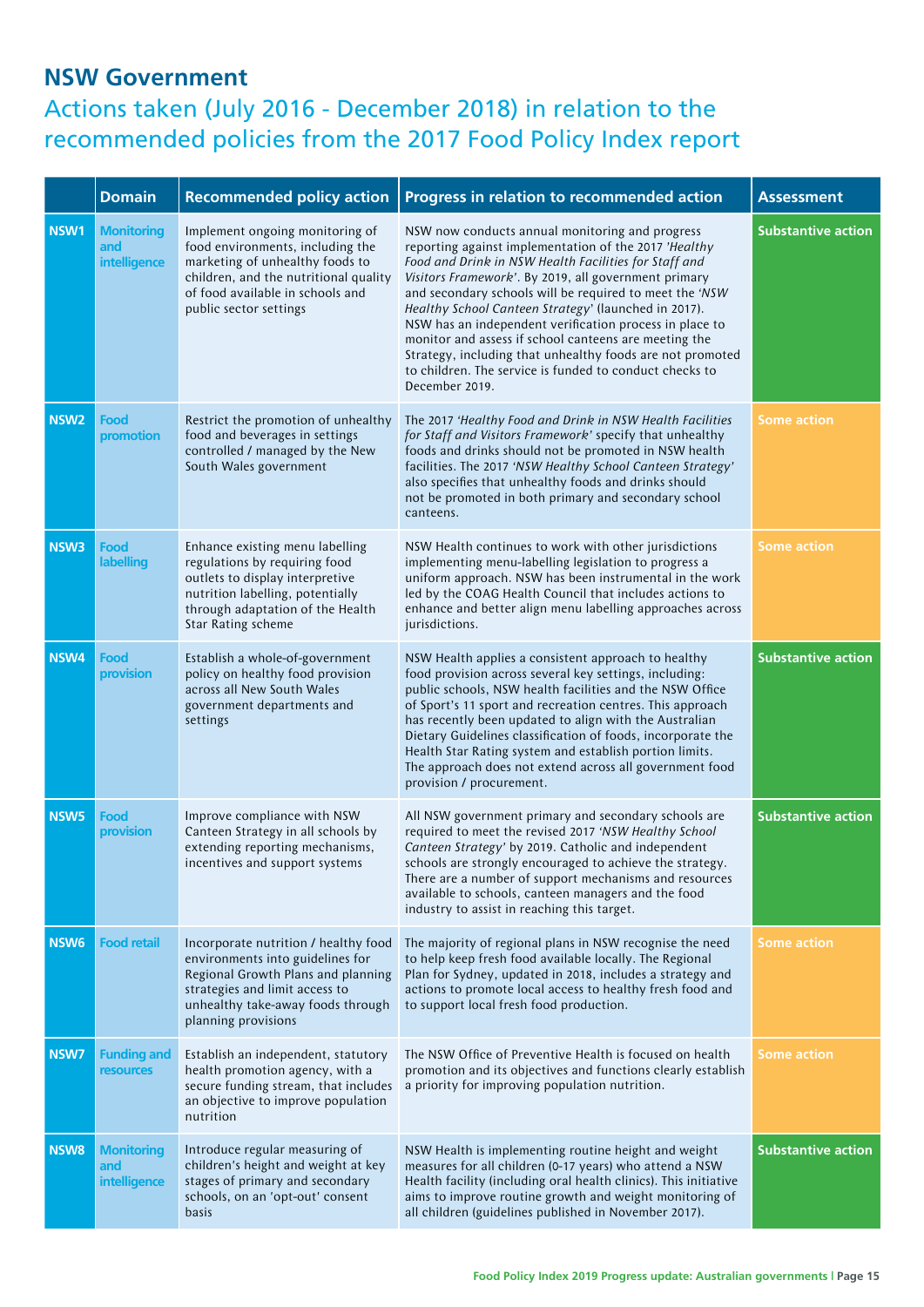| NSW9         | Food<br>promotion       | Require all organisations that<br>receive funding from the New South<br>Wales Government to restrict all<br>promotion (including sponsorship)<br>related to unhealthy food and<br>beverages as a condition of funding | No specific progress has occurred since 2016.                                                                                                                                                                                                                                                                                                                                                                                    | <b>Limited action</b>     |
|--------------|-------------------------|-----------------------------------------------------------------------------------------------------------------------------------------------------------------------------------------------------------------------|----------------------------------------------------------------------------------------------------------------------------------------------------------------------------------------------------------------------------------------------------------------------------------------------------------------------------------------------------------------------------------------------------------------------------------|---------------------------|
| <b>NSW10</b> | <b>Food retail</b>      | Expand programs to incentivise<br>sports and recreation clubs to sell<br>healthier foods and beverages<br>whilst limiting unhealthy foods and<br>beverages                                                            | The NSW Office of Sport has committed to align with the<br>NSW Healthy School Canteen Strategy in their 11 Sport<br>and Recreation Centres. NSW Health continues to fund the<br>'Finish with the Right Stuff' program, which encourages<br>community based sport clubs to provide and promote<br>healthy food and drink at their canteens, and has actively<br>recruited 300 clubs / associations across NSW from 2016-<br>2018. | <b>Substantive action</b> |
| <b>NSW11</b> | Food<br>provision       | Actively promote healthy workplace<br>initiatives and associated resources<br>to private sector workplaces, and<br>monitor and evaluate progress                                                                      | NSW Health continues to support the 'Get Healthy at<br>Work' initiative for the private sector, and has developed<br>a workplace Health Program Action Plan targeting Healthy<br>Eating. Associated resources have recently aligned with the<br>Healthy Food and Drink NSW Health Facilities framework,<br>to ensure a consistent approach across NSW settings. There<br>is no published monitoring and evaluation plan.         | <b>Some action</b>        |
| <b>NSW12</b> | <b>Governance</b>       | Improve transparency of political<br>donations by introducing real-time<br>declaration of political donations                                                                                                         | No specific progress has occurred since 2016.                                                                                                                                                                                                                                                                                                                                                                                    | <b>Limited action</b>     |
| <b>NSW13</b> | <b>Food retail</b>      | Implement programs, e.g.,<br>incentives or accreditation schemes,<br>for restaurants, pubs and clubs to<br>improve the healthiness of their<br>menu options                                                           | No specific progress has occurred since 2016.                                                                                                                                                                                                                                                                                                                                                                                    | <b>Limited action</b>     |
| <b>NSW14</b> | <b>Governance</b>       | Implement formal health impact<br>assessments on population nutrition<br>and health as part of policy<br>development and proposal process                                                                             | No specific progress has occurred since 2016.                                                                                                                                                                                                                                                                                                                                                                                    | <b>Limited action</b>     |
| <b>NSW15</b> | <b>Governance</b>       | Establish governance structures<br>to improve policy coherence<br>regarding agriculture, food, health,<br>and innovation / research and<br>development policies                                                       | No specific progress has occurred since 2016.                                                                                                                                                                                                                                                                                                                                                                                    | <b>Limited action</b>     |
|              | <b>NSW16</b> Governance | Modify the government lobby<br>register to require more detailed<br>reporting, including details of<br>specific lobbying activities                                                                                   | No specific progress has occurred since 2016.                                                                                                                                                                                                                                                                                                                                                                                    | <b>Limited action</b>     |
| <b>NSW17</b> | <b>Governance</b>       | Add food manufacturers (and<br>associated entities) to the list of<br>prohibited political donors                                                                                                                     | No specific progress has occurred since 2016.                                                                                                                                                                                                                                                                                                                                                                                    | <b>Limited action</b>     |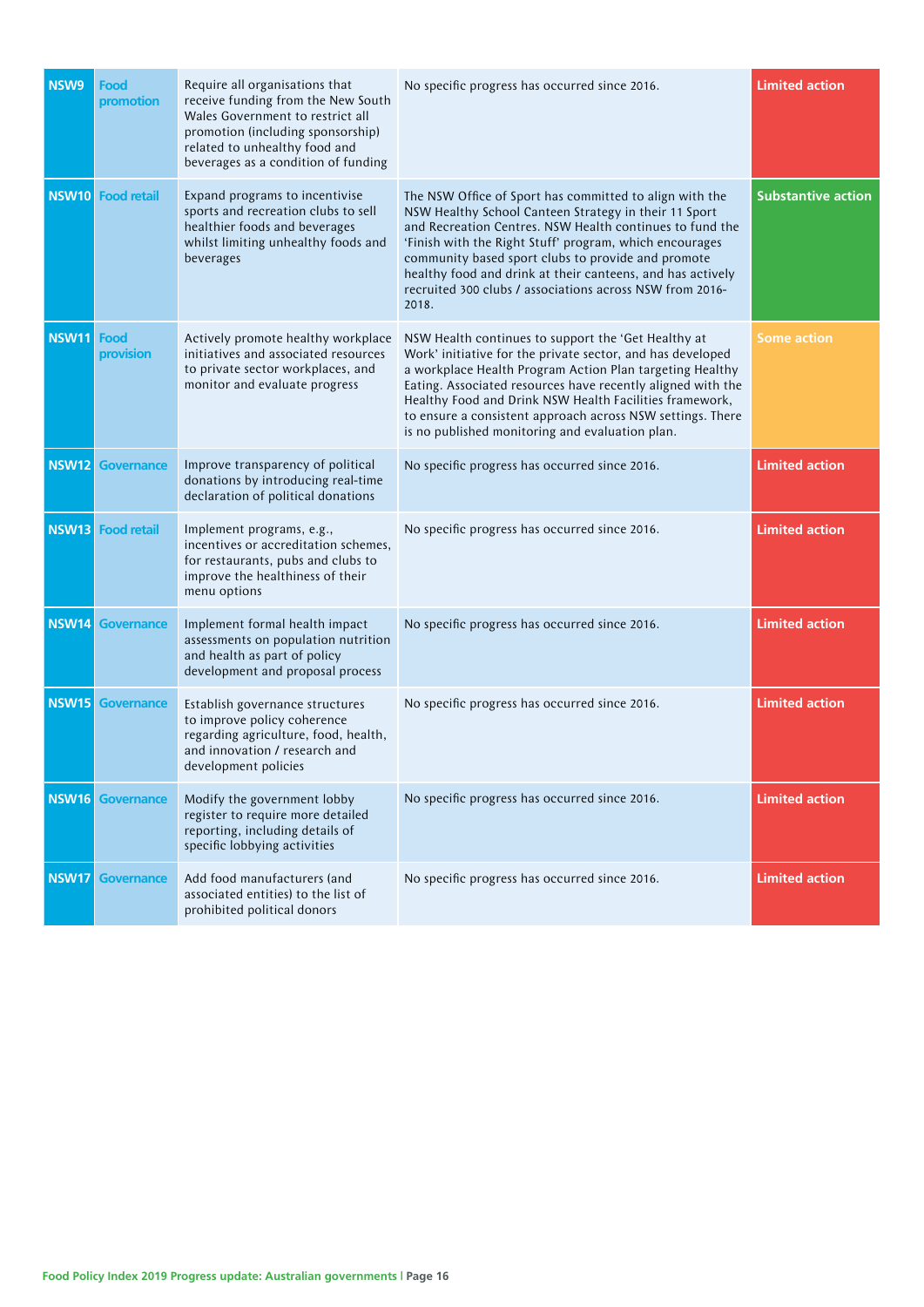#### **Northern Territory Government**

|                 | <b>Domain</b>                                   | <b>Recommended policy action</b>                                                                                                                                                                                                         | Progress in relation to recommended action                                                                                                                                                                                                                                                                                                                                                                                                                         | <b>Assessment</b>         |
|-----------------|-------------------------------------------------|------------------------------------------------------------------------------------------------------------------------------------------------------------------------------------------------------------------------------------------|--------------------------------------------------------------------------------------------------------------------------------------------------------------------------------------------------------------------------------------------------------------------------------------------------------------------------------------------------------------------------------------------------------------------------------------------------------------------|---------------------------|
| NT <sub>1</sub> | <b>Monitoring</b><br>and<br>intelligence        | Implement ongoing monitoring of food<br>environments, including the marketing<br>of unhealthy foods to children, and the<br>nutritional quality of food available in<br>schools and public sector settings                               | NT Health conducts regular audits of compliance with the<br>'Healthy Choices Made Easy' policy for provision of food<br>and drinks in NT health premises.                                                                                                                                                                                                                                                                                                          | <b>Some action</b>        |
| NT <sub>2</sub> | Food<br>provision                               | Improve awareness and compliance<br>with existing canteen policy in all<br>schools, by extending reporting<br>mechanisms, incentives and support<br>systems                                                                              | NT Health continues to work with canteens in NT schools<br>and the NT Department of Education to support the<br>implementation of the 'Canteen, nutrition and healthy<br>eating policy'.                                                                                                                                                                                                                                                                           | <b>Some action</b>        |
| NT <sub>3</sub> | <b>Monitoring</b><br>and<br><b>intelligence</b> | Actively monitor prices of healthy and<br>unhealthy foods across the Northern<br>Territory by widening the scope of the<br>'Market Basket Survey'                                                                                        | Monitoring of unhealthy food prices was included in the<br>2016 and 2017 market basket surveys and will continue to<br>be included in future surveys. The 'Market Basket Survey'<br>includes surveying of a major supermarket and corner store<br>in each district centre town.                                                                                                                                                                                    | <b>Substantive action</b> |
| NT4             | <b>Food retail</b>                              | Expand existing work with retailers<br>/ food service outlets to improve<br>availability of healthy foods and limit<br>availability / sales of unhealthy foods,<br>particularly in remote stores                                         | This is ongoing work and core business for public health<br>nutritionists working in remote communities. NT Health<br>provides strategic advice to Community Stores Licensing<br>team in the Department of Prime Minister and Cabinet.<br>NT Health is supporting 'Healthy Stores 2020', a research<br>project led by Menzies School of Health Research which<br>assesses the impact of reducing the visibility/availability<br>of discretionary foods and drinks. | <b>Substantive action</b> |
| NT5             | Food<br>provision                               | Establish a whole-of-government policy<br>on healthy food provision by applying<br>the NT Health 'Healthy Choices Made<br>Easy' policy across all public sector<br>settings as well as settings under<br>government control              | The NT Department of Health (DoH) is not aware of any<br>work to establish a whole of government policy, however<br>other agencies have shown interest in developing a similar<br>policy, particularly in regards to catering events and DoH is<br>supporting this work when it arises.                                                                                                                                                                            | <b>Limited action</b>     |
| NT <sub>6</sub> | Food<br>labelling                               | Implement mandatory nutrition<br>labelling on menus at food service<br>outlets (e.g., fast food and take-away),<br>in line with regulations in other States<br>/ Territories                                                             | To date, no progress has been made in this area.<br>However, in response to mandatory requirements in<br>other jurisdictions, major fast food chains have adopted<br>nutrition labelling across their stores nationwide, including<br>the NT. There are no 'chains' that only operate in the NT.<br>Accordingly, it could be argued that no further action is<br>required.                                                                                         | <b>Limited action</b>     |
| NT7             | Governance                                      | Implement formal health impact<br>assessments that consider population<br>nutrition and health impacts as part<br>of policy development and proposal<br>process                                                                          | NT Health continues to provide commentary on major NT<br>Government policies and projects, however there is no<br>formal health impact assessment process.                                                                                                                                                                                                                                                                                                         | <b>Limited action</b>     |
| NT8             | <b>Food retail</b>                              | Amend the planning framework to<br>prioritise health and healthy food<br>environments, as part of facilitating<br>local governments to limit the<br>placement / density of unhealthy<br>food outlets and support healthy food<br>outlets | No specific progress has occurred since 2016.                                                                                                                                                                                                                                                                                                                                                                                                                      | <b>Limited action</b>     |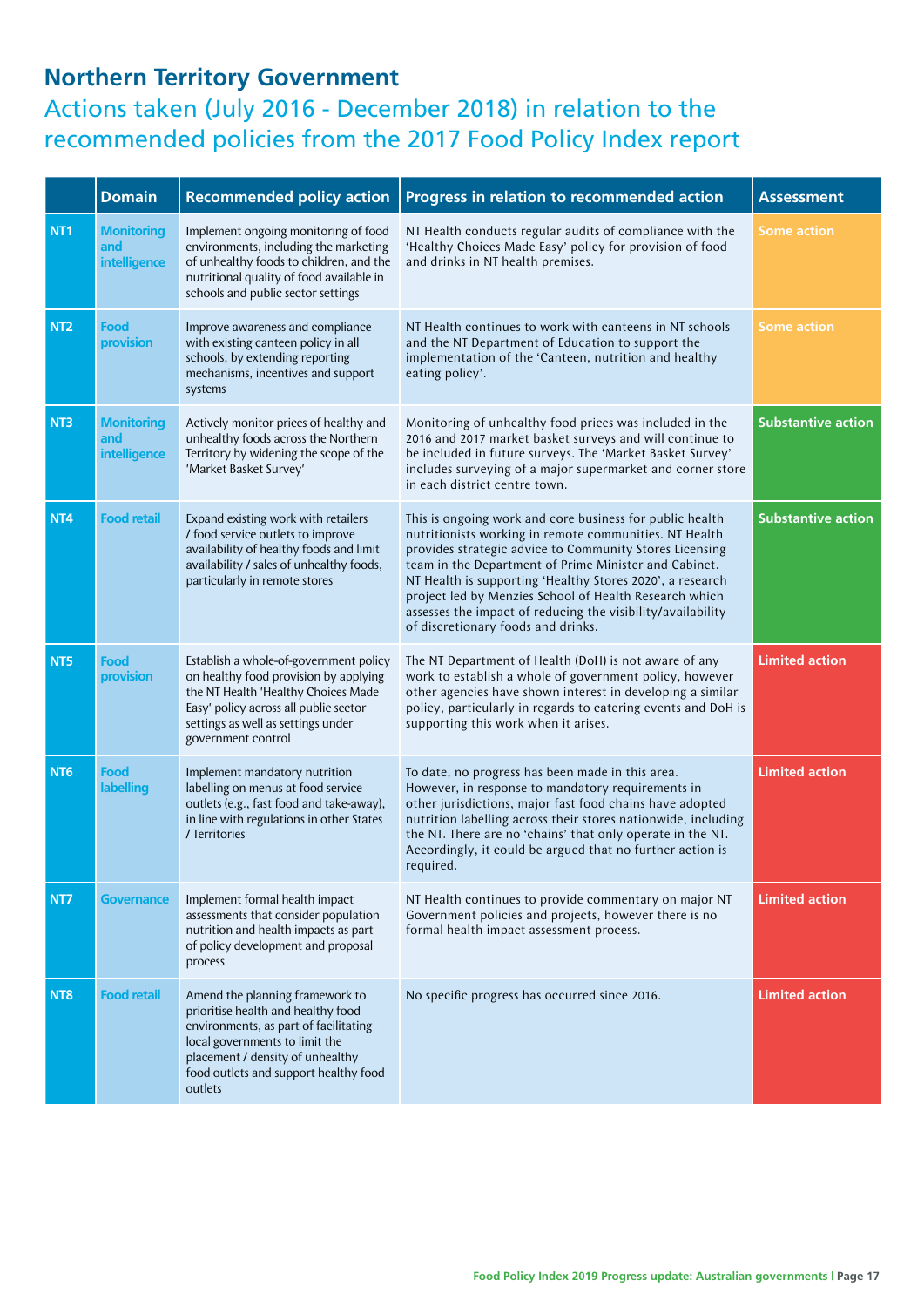| NT <sub>9</sub> | Food<br>promotion                        | Implement policies to restrict the<br>promotion of unhealthy food and<br>beverages in settings controlled or<br>managed by the Northern Territory<br>government                                                          | NT Health contributed to a national interim guide for<br>reducing children's exposure to unhealthy food and drink<br>marketing. This guide is for voluntary use by governments<br>and was endorsed by Health Ministers at the Council of<br>Australian Governments Health Council meeting on 2<br>August 2018. NT Health has commenced discussion to<br>progress implementation of the guide.                                                            | <b>Some action</b>        |
|-----------------|------------------------------------------|--------------------------------------------------------------------------------------------------------------------------------------------------------------------------------------------------------------------------|----------------------------------------------------------------------------------------------------------------------------------------------------------------------------------------------------------------------------------------------------------------------------------------------------------------------------------------------------------------------------------------------------------------------------------------------------------|---------------------------|
| <b>NT10</b>     | <b>Food retail</b>                       | Develop and implement programs<br>to incentivise sports and recreation<br>clubs to sell healthier foods and<br>beverages whilst limiting unhealthy<br>foods and beverages                                                | NT Health is investigating options to progress work in this<br>area.                                                                                                                                                                                                                                                                                                                                                                                     | <b>Some action</b>        |
| <b>NT11</b>     | <b>Support for</b><br>communities        | Commit to ongoing, long-term<br>support for social marketing<br>campaigns promoting healthy<br>eating (including tailored campaigns<br>for remote communities)                                                           | NT health has continued to fund the NT Heart Foundation<br>branch to implement Live Lighter social marketing<br>campaign. Promotion includes mass media, advertising,<br>social media, online and printed resources, advocacy and<br>retailers. In remote communities, advertisements were<br>produced by Victorian Aboriginal Community Controlled<br>Health Organisation instead of the standard Live Lighter<br>sugary drinks television commercials. | <b>Substantive action</b> |
| <b>NT12</b>     | Food<br>provision                        | Roll out the newly developed<br>'Healthy Workplace' resources<br>to support healthy eating policy<br>implementation in private sector<br>workplaces                                                                      | The healthy workplace toolkit "Your Simple Guide to<br>Workplace Health and Well Being" was published online by<br>the NT Government in 2017. This document is a practical<br>guide to implementing workplace health programs,<br>available online to government and private sector<br>workplaces. NT Health provides support to implement the<br>toolkit to workplaces as requested.                                                                    | <b>Substantive action</b> |
| <b>NT13</b>     | Food<br>promotion                        | Require all organisations that<br>receive funding from the Northern<br>Territory Government to restrict all<br>promotion (including sponsorship)<br>related to unhealthy food and<br>beverages as a condition of funding | No specific progress has occurred since 2016.                                                                                                                                                                                                                                                                                                                                                                                                            | <b>Limited action</b>     |
| <b>NT14</b>     | <b>Support for</b><br>communities        | Roll out the 'Childhood Obesity<br>Prevention and Lifestyle (COPAL)'<br>program, providing funding and<br>support for implementation at the<br>local government / community level                                        | Commonwealth funding for COPAL is no longer available.<br>However, the City of Palmerston Council who delivered the<br>initiative, has continued to build on relationships created<br>by COPAL, through employing a Health Programs Manager.<br>No further funding for this initiative has been identified.                                                                                                                                              | <b>Some action</b>        |
| <b>NT15</b>     | <b>Monitoring</b><br>and<br>intelligence | Introduce regular measuring of<br>children's height and weight at key<br>stages of primary and secondary<br>schools, on an 'opt-out' consent<br>basis                                                                    | No specific progress has occurred since 2016.                                                                                                                                                                                                                                                                                                                                                                                                            | <b>Limited action</b>     |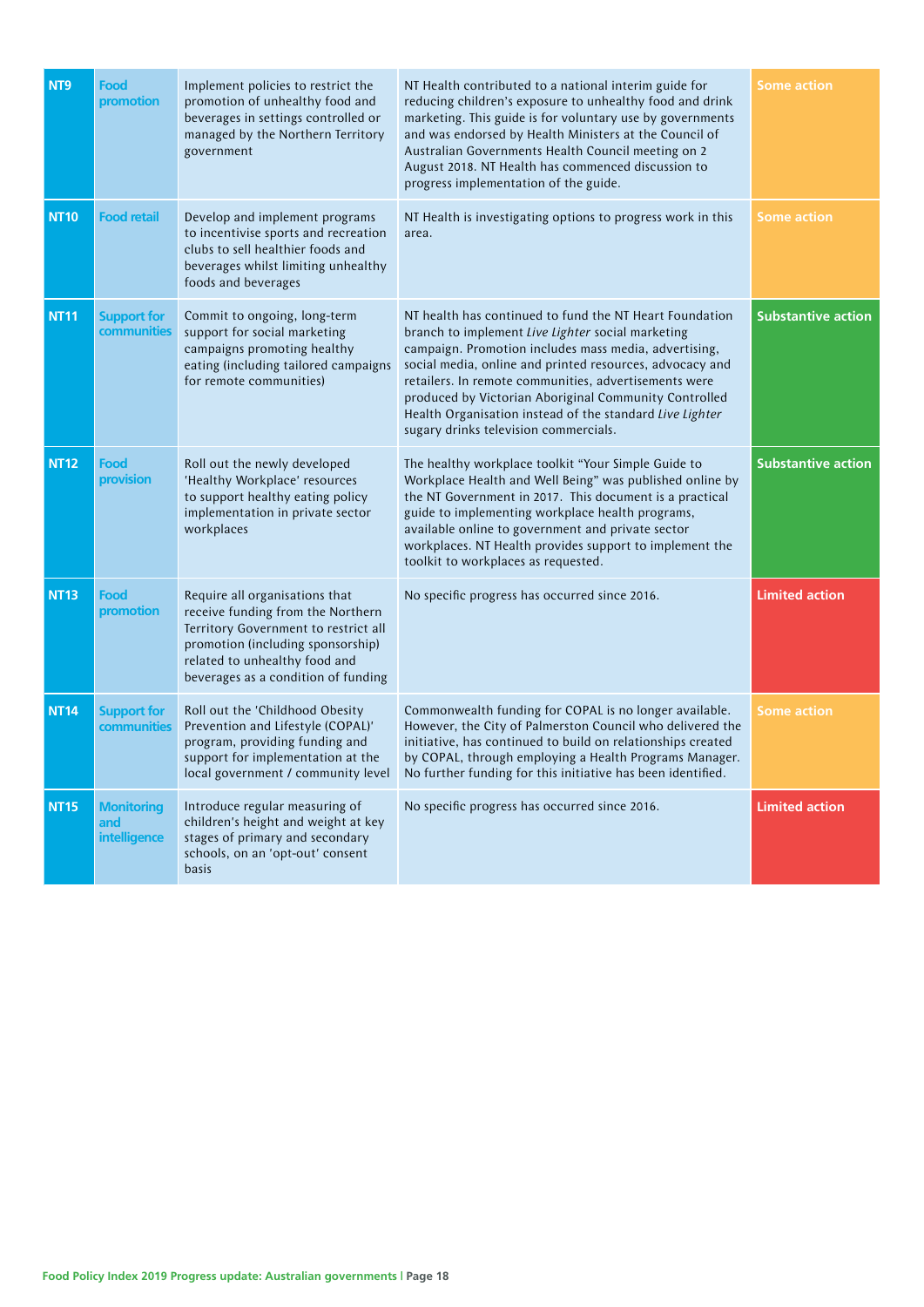#### **Queensland Government**  Actions taken (July 2016 - June 2018) in relation to the recommended policies from the 2017 Food Policy Index report

|                  | <b>Domain</b>                            | <b>Recommended policy action</b>                                                                                                                                                                                 | Progress in relation to recommended action                                                                                                                                                                                                                                                                                                                                                                                                                                                                                                                                                                                                                                                                                                  | <b>Assessment</b>         |
|------------------|------------------------------------------|------------------------------------------------------------------------------------------------------------------------------------------------------------------------------------------------------------------|---------------------------------------------------------------------------------------------------------------------------------------------------------------------------------------------------------------------------------------------------------------------------------------------------------------------------------------------------------------------------------------------------------------------------------------------------------------------------------------------------------------------------------------------------------------------------------------------------------------------------------------------------------------------------------------------------------------------------------------------|---------------------------|
| QLD1             | <b>Leadership</b>                        | Continue efforts to establish a state-<br>wide Queensland Health Promotion<br>Commission (QHPC) to implement<br>programs that promote health and<br>wellbeing                                                    | The Queensland Government has committed to introduce<br>legislation to establish a state-wide health promotion<br>agency in 2019.                                                                                                                                                                                                                                                                                                                                                                                                                                                                                                                                                                                                           | <b>Substantive action</b> |
| QLD <sub>2</sub> | Food<br>provision                        | Improve compliance with the 'Smart<br>Choices: Healthy Food and Drink<br>Strategy for Queensland Schools' in<br>all schools by extending reporting<br>mechanisms, incentives and support<br>systems              | The Queensland Department of Education continues to<br>develop and review student health and wellbeing initiatives<br>and resources, provide advice and support to schools<br>about implementing Smart Choices, and liaise with key<br>stakeholders to deliver programs across Queensland. The<br>Queensland Government continues to fund the Queensland<br>Association of School Tuckshops to provide support and<br>resources to implement / maintain the Smart Choices<br>canteen strategy. In 2017/18, 52% of school tuckshops<br>reviewed were compliant, compared to 12% in 2015/2016.<br>In 2018, a state-wide snapshot survey of school tuckshops<br>was conducted. However, there is no independent<br>verification of compliance. | <b>Some action</b>        |
| QLD3             | Food<br>provision                        | Establish a whole-of-government<br>policy on healthy food procurement<br>and provision across Queensland<br>Government departments and settings                                                                  | There is currently no government-wide policy around the<br>provision of healthy food in public sector workplaces<br>however the new Be Healthy, be safe, be well whole-<br>of government framework integrates wellbeing into<br>leadership, culture, work design and environment.<br>The Healthier.Happier.Workplaces initiative supports<br>all Queensland organisations to commit to health and<br>wellbeing in the workplace.                                                                                                                                                                                                                                                                                                            | <b>Limited action</b>     |
| QLD4             | Food<br><b>labelling</b>                 | Enhance existing menu labelling<br>regulations by requiring food outlets to<br>display interpretive nutrition labelling,<br>potentially through adaptation of the<br>Health Star Rating scheme                   | The Queensland Department of Health is leading the<br>national review of fast food menu labelling schemes in<br>Australia. In June 2018, further consultation was endorsed<br>to strengthen menu labelling and a public health and<br>industry co-design process is proceeding on issues including<br>menu legibility, electronic menus, multi-serve items and<br>third-party operators.                                                                                                                                                                                                                                                                                                                                                    | <b>Some action</b>        |
| QLD5             | <b>Monitoring</b><br>and<br>intelligence | Implement ongoing monitoring of food<br>environments, including the marketing<br>of unhealthy foods to children, and the<br>nutritional quality of food available in<br>schools and public sector settings       | The Queensland Government has recently (2018) conducted<br>monitoring of their 'Healthier drinks at healthcare<br>facilities: Best Practice Guide', which indicated that 60%<br>of health facilities are making progress to meet guidelines<br>to restrict the sale and promotion of unhealthy drinks.<br>Queensland is evaluating its fast food menu labelling<br>scheme, with results available in 2019. No comprehensive<br>monitoring of marketing of unhealthy foods to children is<br>in place.                                                                                                                                                                                                                                       | <b>Some action</b>        |
| QLD6             | Food<br>promotion                        | Restrict the promotion of unhealthy<br>food and beverages in settings<br>controlled / managed by the<br><b>Oueensland Government</b>                                                                             | The Queensland Government continues to implement the<br>'Healthier drinks at healthcare facilities: Best Practice<br>Guide' for use by all Hospital and Health Services (HHSs).<br>This specifies that unhealthy drinks (e.g., sugary drinks)<br>should not be promoted in Queensland HHSs. No other<br>action was identified.                                                                                                                                                                                                                                                                                                                                                                                                              | <b>Some action</b>        |
| QLD7             | Food<br>promotion                        | Require all organisations that receive<br>funding from the Queensland<br>Government to restrict all promotion<br>(including sponsorship) related to<br>unhealthy food and beverages as a<br>condition of funding | No specific progress has occurred since 2016.                                                                                                                                                                                                                                                                                                                                                                                                                                                                                                                                                                                                                                                                                               | <b>Limited action</b>     |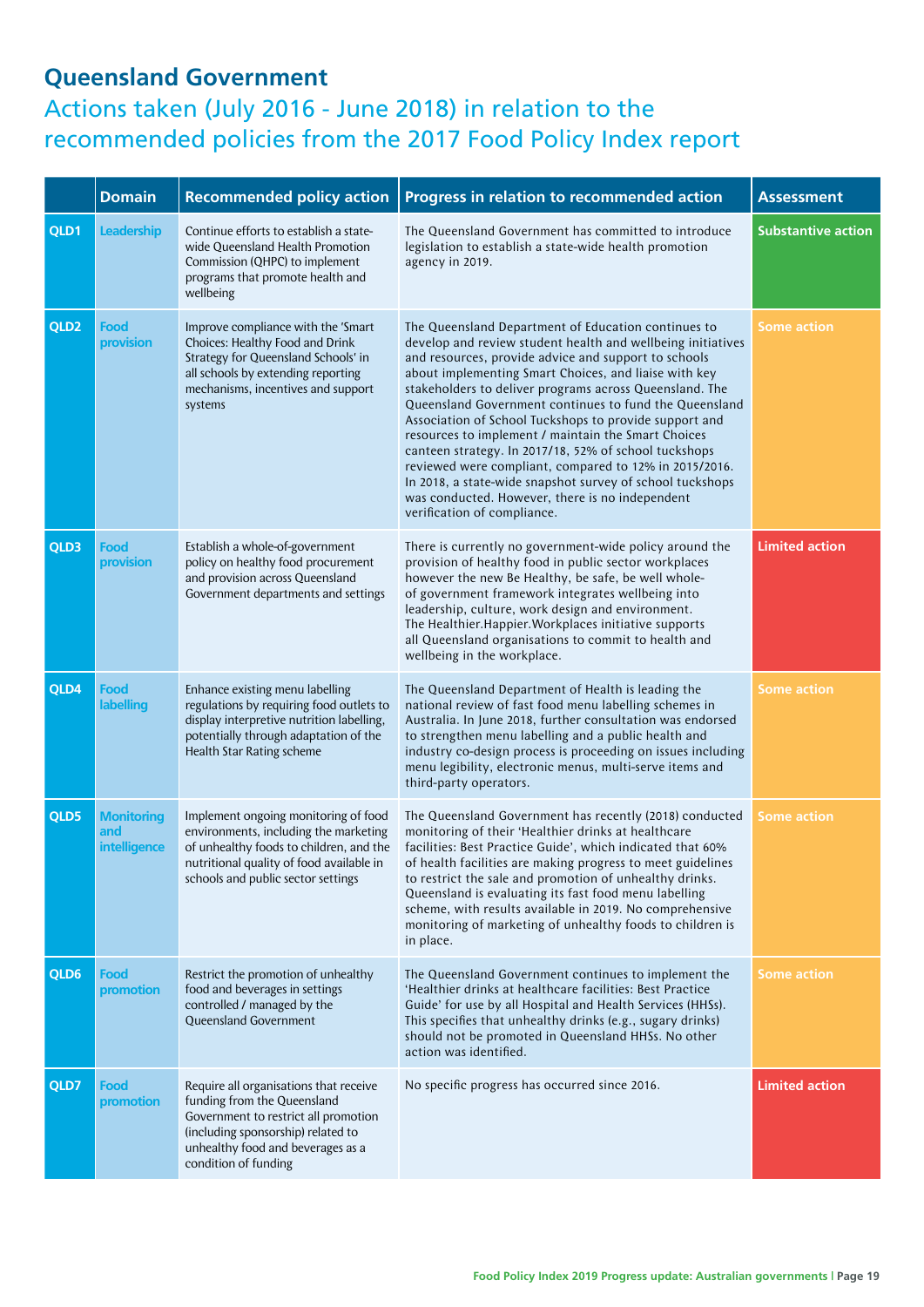| QLD8         | <b>Governance</b>                        | Implement formal health impact<br>assessments on population nutrition<br>and health as part of policy<br>development and proposal process                                            | The Social Impact Assessment (SIA) Guideline was updated<br>in March 2018 and applies to all Queensland Government<br>projects that are subject to an Environmental Impact<br>Statement process. The Guideline states that the SIA must<br>address 'health and community wellbeing', and considers<br>a range of ways in which a project may impact health and<br>wellbeing. Impact on population nutrition is not specified.                                                                                                                                                                                                                                                                                              | <b>Some action</b>        |
|--------------|------------------------------------------|--------------------------------------------------------------------------------------------------------------------------------------------------------------------------------------|----------------------------------------------------------------------------------------------------------------------------------------------------------------------------------------------------------------------------------------------------------------------------------------------------------------------------------------------------------------------------------------------------------------------------------------------------------------------------------------------------------------------------------------------------------------------------------------------------------------------------------------------------------------------------------------------------------------------------|---------------------------|
| QLD9         | <b>Support for</b><br>communities        | Put in place overarching state-wide<br>structures and associated resources<br>for supporting healthy food<br>environments at the community<br>level across settings                  | Following the 2017 State election, the Government has<br>maintained their commitment to rebuild preventive health<br>and health promotion capacity through the establishment<br>of a state-wide health promotion agency, and by<br>supporting practical programs of proven effectiveness. The<br>Health and Wellbeing Strategic Framework 2017-26 outlines<br>priority actions to support/foster healthy behaviours, with<br>specific targets and annual progress reporting. In 2018, the<br>government released two whole-of-government priorities<br>focused on healthy weight. There is currently no state-wide<br>structure in place to support communities to co-ordinate<br>comprehensive local-level interventions. | <b>Substantive action</b> |
| <b>QLD10</b> | <b>Support for</b><br>communities        | Extend commitment to existing<br>social marketing campaigns by<br>increasing their scope and reach, as<br>part of broader efforts to improve<br>population nutrition                 | The 'Healthier. Happier' social marketing campaign<br>has continued to be supported by the Queensland<br>Government, along with associated resources. Partnerships<br>with Queensland Government departments and NGOs<br>have aimed to extend the campaign's behaviour change<br>messaging.                                                                                                                                                                                                                                                                                                                                                                                                                                | <b>Substantive action</b> |
| QLD11        | <b>Food retail</b>                       | Develop and implement programs<br>to incentivise sports and recreation<br>venues and clubs to sell healthier<br>foods and beverages whilst limiting<br>unhealthy foods and beverages | The Queensland Government continues to fund the Alcohol<br>and Drug Foundation to support amateur junior sporting<br>clubs to improve the way alcohol is managed, and promote<br>healthy food and drinks through the Good Sports Healthy<br>Eating program. This aims to increase the availability of<br>healthy options, develop healthy food and drink policy,<br>promote water and encourage healthy fundraising<br>activities.                                                                                                                                                                                                                                                                                         | Some action               |
| <b>QLD12</b> | Food<br>provision                        | Increase incentives for workplaces<br>to adopt healthy workplace<br>initiatives, and actively promote<br>the initiative                                                              | The Queensland Government supports the newly<br>implemented 'Be Healthy, Be Safe, Be Well' framework<br>across the public sector. The government continues to<br>support the 'Healthier. Happier. Workplaces' program,<br>which supports and recognises best practice health<br>promotion programs and policies across the private sector.                                                                                                                                                                                                                                                                                                                                                                                 | <b>Some action</b>        |
| QLD13        | <b>Governance</b>                        | Establish governance structures<br>to improve policy coherence<br>regarding agriculture, food,<br>health, innovation / research and<br>development policies                          | The Queensland Department of Premier and Cabinet is<br>coordinating governance mechanisms across all relevant<br>agencies to ensure the attainment of Our Future State:<br>Advancing Queensland's Priorities (2018). The strategy<br>is focused on collaborative efforts across government<br>and with partners. Two of the six whole-of-government<br>priorities specifically relate to health and wellbeing                                                                                                                                                                                                                                                                                                              | <b>Substantive action</b> |
| QLD14        | <b>Food retail</b>                       | Expand existing initiatives with<br>retailers / food service outlets in<br>remote communities to improve<br>in-store availability of healthy foods<br>and limit unhealthy foods      | The Queensland Government partnered with three<br>Aboriginal and Torres Strait Islander Shire Councils to<br>conduct an 18-month pilot project aimed at reducing<br>sugary drink consumption. For community stores this<br>involved placing water only fridges at the front-of-store<br>and selling water at cost-price.                                                                                                                                                                                                                                                                                                                                                                                                   | <b>Some action</b>        |
| QLD15        | <b>Monitoring</b><br>and<br>intelligence | Introduce regular measuring of<br>children's height and weight at key<br>stages of primary and secondary<br>schools, on an 'opt-out' consent<br>basis                                | No specific progress has occurred since 2016.                                                                                                                                                                                                                                                                                                                                                                                                                                                                                                                                                                                                                                                                              | <b>Limited action</b>     |
| QLD16        | <b>Food retail</b>                       | Implement programs, e.g.,<br>incentives or accreditation schemes,<br>for restaurants, pubs and clubs to<br>improve the healthiness of their<br>menu options                          | At the Federal level, the Queensland Department of Health<br>has contributed to the Healthy Food Partnership's 'Food<br>Service Working Group', which has developed a pledge<br>scheme to incentivise the food service sector to improve<br>the healthiness of menu items and practices.                                                                                                                                                                                                                                                                                                                                                                                                                                   | <b>Some action</b>        |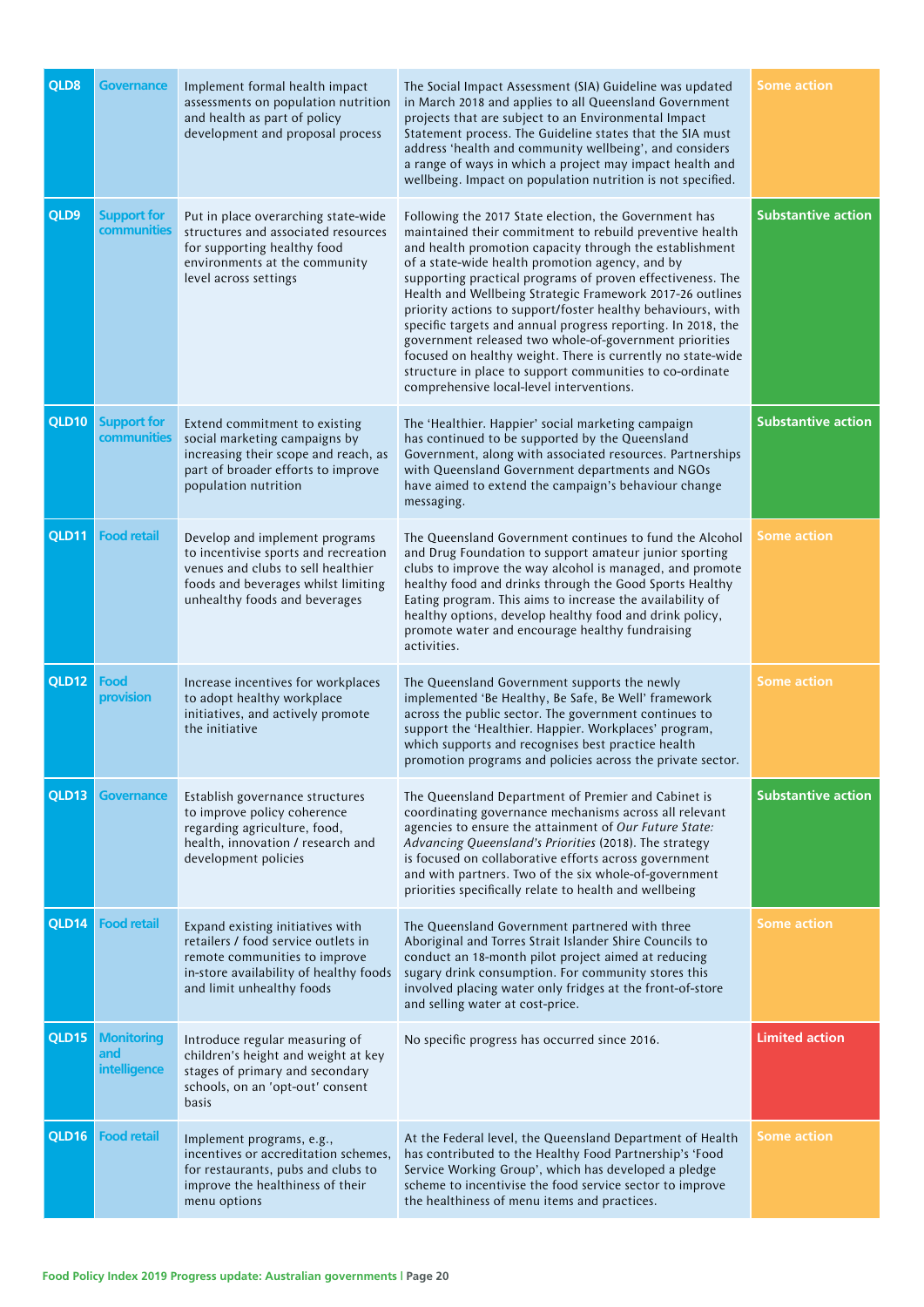#### **South Australian Government**

|                 | <b>Domain</b>                            | <b>Recommended policy action</b>                                                                                                                                                                                                             | Progress in relation to recommended action                                                                                                                                                                                                                                                                                                                                                                                                                                                                                                             | <b>Assessment</b>         |
|-----------------|------------------------------------------|----------------------------------------------------------------------------------------------------------------------------------------------------------------------------------------------------------------------------------------------|--------------------------------------------------------------------------------------------------------------------------------------------------------------------------------------------------------------------------------------------------------------------------------------------------------------------------------------------------------------------------------------------------------------------------------------------------------------------------------------------------------------------------------------------------------|---------------------------|
| SA <sub>1</sub> | Leadership                               | Develop a comprehensive strategy,<br>with a clear implementation plan<br>and associated funding, that includes<br>addressing population nutrition needs<br>in South Australia                                                                | In 2018 the SA government renewed its focus on prevention<br>through its Better Prevention for a Healthy South Australia<br>policy, which delivers prevention outcomes through five<br>key strategic levers that include aspects of nutrition. The<br>Prevention and Population Health Branch (PPHB), formed in<br>2017, committed to develop a PPHB Prevention Plan, which<br>focuses on healthy eating and physical activity to prevent<br>NCDs, and has recruited two public health nutritionists to<br>support progress.                           | <b>Substantive action</b> |
| SA <sub>2</sub> | Food<br>provision                        | Mandate implementation of the 'Right<br>Bite' canteen policy in all schools /<br>preschools. Monitor compliance and<br>introduce reporting mechanisms,<br>incentives and stronger support<br>systems to increase awareness and<br>compliance | 'Right Bite' school canteen policy is mandated for schools<br>and preschools. Principals and Governing Councils are<br>responsible for ensuring the policy is adhered to. Support<br>and advice is provided through online resources and<br>through the Department of Education. A review of Right<br>Bite is planned, and an awareness and communication<br>campaign will be included.                                                                                                                                                                | <b>Some action</b>        |
| SA3             | Food<br>promotion                        | Restrict the promotion of unhealthy<br>food and beverages in settings<br>controlled / managed by the South<br>Australian Government                                                                                                          | Through the COAG Health Council (CHC) Obesity Working<br>Group, the SA Department of Health and Wellbeing (DHW)<br>has contributed to the development of a national interim<br>guide to reduce the exposure of children to unhealthy food<br>and drink marketing in settings under government control.<br>This was endorsed by CHC in August 2018.                                                                                                                                                                                                     | <b>Some action</b>        |
| SA4             | <b>Monitoring</b><br>and<br>intelligence | Implement ongoing monitoring of food<br>environments, including the marketing<br>of unhealthy foods to children, and the<br>nutritional quality of food available in<br>schools and public sector settings                                   | The Department of Education provided a grant to the<br>SA Schools Canteen Network to provide support to<br>school canteens and facilitate menu audits and product<br>assessment services for schools. PPHB is planning a review<br>of the Healthy Food and Drink Choices for Staff and<br>Visitors in SA Health Facilities policy. PPHB will develop a<br>strategy to improve healthy food provision in government<br>(e.g., schools, prisons, health facilities) and monitoring<br>mechanisms will be considered within the future strategy.          | <b>Some action</b>        |
| SA <sub>5</sub> | Leadership                               | Support local governments to develop<br>and implement Regional Public Health<br>Plans that include actions to create<br>healthy food environments and<br>improve population nutrition                                                        | The State Public Health Plan (2019-24) encourages local<br>councils to consider healthy food environments and<br>nutrition through building stronger communities, healthier<br>environments, and preventing chronic disease. The<br>'Creating Healthier Local Food Environments - A Guide for<br>Local Government' resource tool was developed to assist<br>local councils in assessing their policies, plans and practices<br>in relation to supporting healthy eating (City of Adelaide is<br>currently implementing recommendations from the tool). | <b>Some action</b>        |
| SA <sub>6</sub> | <b>Funding and</b><br><b>resources</b>   | Establish an independent, statutory<br>health promotion agency, with a<br>secure funding stream, that includes<br>an objective to improve population<br>nutrition                                                                            | Under the Better Prevention for a Healthy South Australia<br>policy, the new SA Government has committed to establish<br>"Wellbeing SA" as a Prevention, Health Promotion and<br>Primary Health Care agency, within SA Health. Separate<br>from hospitals and health services, Wellbeing SA will be<br>able to advocate for and purchase services in public health<br>and health promotion - it will include a health promotion<br>branch and focus on preventing health issues before they<br>arise.                                                  | <b>Substantive action</b> |
| SA7             | <b>Food</b><br>promotion                 | Require all organisations that receive<br>funding from the South Australian<br>Government to restrict all promotion<br>(including sponsorship) related to<br>unhealthy food and beverages as a<br>condition of receiving funding             | A short clause, reflecting a requirement to ensure food<br>provision and partnerships are in line with national<br>nutrition guidelines, has been trialled within service<br>agreements for workplace health with peak industry<br>bodies.                                                                                                                                                                                                                                                                                                             | <b>Some action</b>        |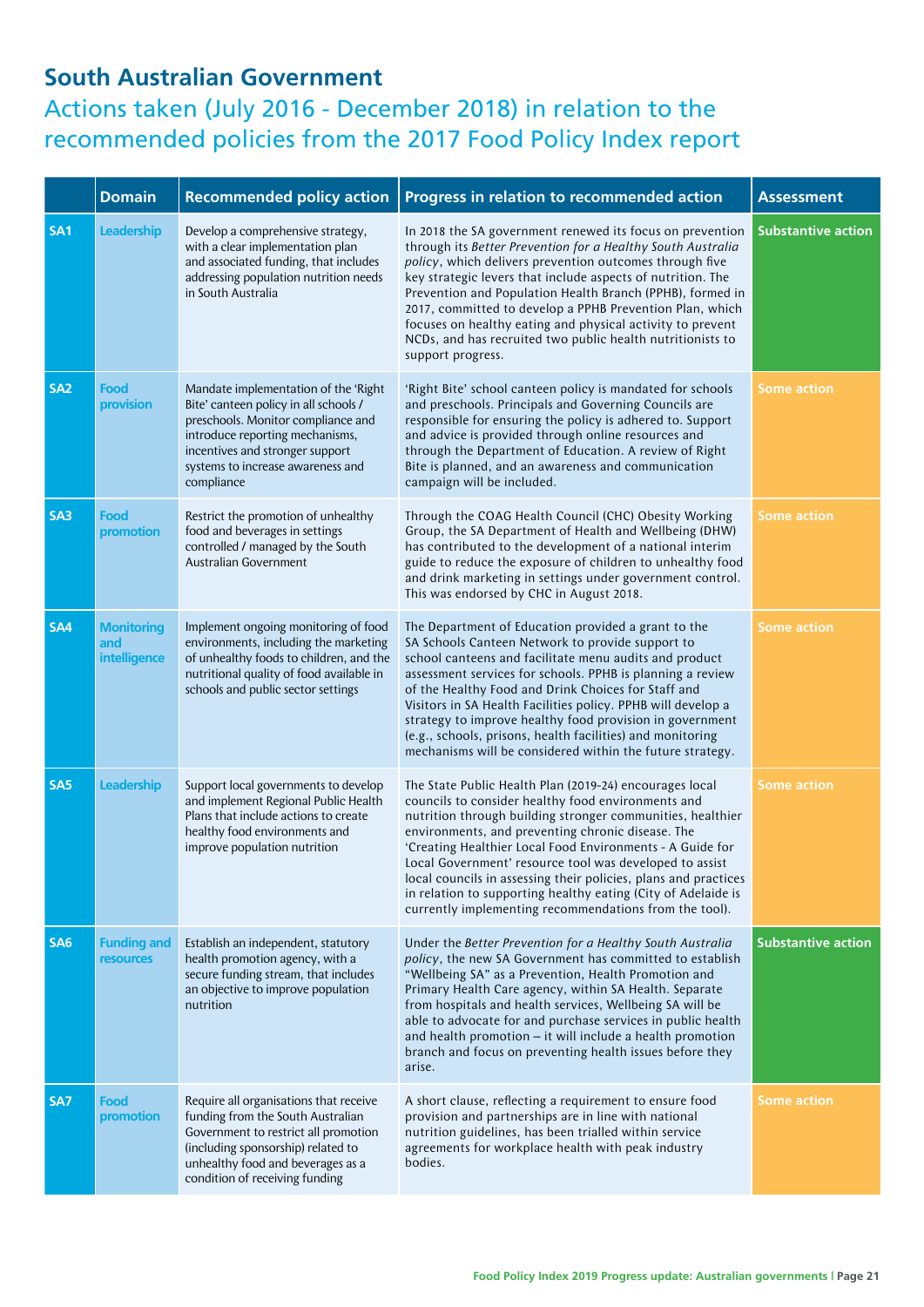| SA <sub>8</sub> | Food<br>provision                               | Establish a whole-of-government<br>policy on healthy food procurement<br>and provision across all SA<br>Government departments and<br>settings under government control                                                                                          | PPHB will progress improvements in healthy food provision<br>in government settings including schools, children's sport<br>and recreation settings, health facilities and prisons.<br>Two new public health nutrition positions have been<br>established, and steps have been taken to review policies<br>in relation to public sector health care facilities and to<br>explore opportunities for healthy food procurement.                                                                                               | Some action               |
|-----------------|-------------------------------------------------|------------------------------------------------------------------------------------------------------------------------------------------------------------------------------------------------------------------------------------------------------------------|---------------------------------------------------------------------------------------------------------------------------------------------------------------------------------------------------------------------------------------------------------------------------------------------------------------------------------------------------------------------------------------------------------------------------------------------------------------------------------------------------------------------------|---------------------------|
| SA <sub>9</sub> | <b>Support for</b><br>communities               | Commit to ongoing, long-term<br>support for social marketing<br>campaigns promoting healthy<br>eating, as part of broader efforts to<br>improve population nutrition                                                                                             | PPHB Strategic Plan 2018-2020 identifies 'Communication<br>and social marketing' as a key function of the Branch.<br>Social marketing campaigns have been undertaken in<br>relation to several initiatives that include a healthy eating<br>component, including Healthy Kids Menu Initiative,<br>Healthy Workers Healthy Futures (2017-18 final campaign),<br>Get Healthy (2018 advertising campaign).                                                                                                                   | Some action               |
| <b>SA10</b>     | <b>Support for</b><br>communities               | Building on the work of OPAL, put<br>in place overarching state-wide<br>structures and resources, to provide<br>broad and coordinated support<br>for creating and maintaining<br>healthy food environments at the<br>community level across multiple<br>settings | DHW funds the SA Community Foodies program which<br>aims to increase knowledge and healthy behaviours in<br>vulnerable communities. Through the Healthy Towns<br>Challenge (launched June 2018), the state government<br>will invest \$1 million over four years to provide grants<br>to regional towns to develop approaches to reduce<br>preventable diseases and improve healthy wellbeing. There<br>are several resources in place to support workplaces, food<br>outlets and community/primary health care settings. | <b>Some action</b>        |
| <b>SA11</b>     | <b>Food retail</b>                              | Develop and implement programs<br>to incentivise sports and recreation<br>venues and clubs to sell healthier<br>foods and beverages whilst limiting<br>unhealthy foods and beverages                                                                             | DHW actively contributes to the Obesity Working Group<br>under CHC, of which one of the prevention actions is<br>limiting the impact of unhealthy food and drink on<br>children within children sport and recreation settings.<br>The Healthy Kids Menu initiative sets criteria for healthy<br>food provision, and one recreation centre and two surf<br>lifesaving clubs have signed on to the initiative.                                                                                                              | <b>Some action</b>        |
| <b>SA12</b>     | Food<br>provision                               | Provide greater support for early<br>childhood services to develop and<br>implement best practice healthy<br>food policies                                                                                                                                       | The Department of Education's Learning Together Program<br>incorporates nutrition and healthy eating, and supports<br>families to make healthy food choices. Some Learning<br>Together programs have partnered with community<br>organisations (e.g., KickStart for Kids, Foodbank,<br>Community Foodies and Community Food SA) to provide<br>access to healthier foods and support in cooking meals.                                                                                                                     | Some action               |
| <b>SA13</b>     | <b>Food retail</b>                              | Explore applying the 'Healthy Kids<br>Menus Initiative' to all food service<br>outlets / restaurants, including<br>schemes to incentivise restaurants,<br>pubs and clubs to improve the<br>healthiness of menu options                                           | The Healthy Kids Menu (HKM) initiative is currently running Some action<br>in SA with >40 food outlets signed on board. HKM has<br>also partnered up with ICT & Digital Government to run<br>a 'D3 challenge' for HKM. As a result, a local business has<br>received seed funding from the challenge to rollout their<br>business model that is focused on providing pre-prepared<br>healthy kids meal items to food outlets.                                                                                             |                           |
| <b>SA14</b>     | <b>Monitoring</b><br>and<br><i>intelligence</i> | Introduce regular measuring of<br>children's height and weight at key<br>stages of primary and secondary<br>schools, on an 'opt-out' consent<br>basis                                                                                                            | The Department of Education recognises that monitoring<br>of children's height / weight would need to be part of a<br>comprehensive program of health and wellbeing and is<br>currently considering the development of a healthy living<br>and physical education strategy.                                                                                                                                                                                                                                               | <b>Limited action</b>     |
| <b>SA15</b>     | <b>Governance</b>                               | Continue a health-in-all-policies<br>approach to relevant government<br>priorities. Ensure that where<br>priorities are relevant to population<br>nutrition / health issues, these are<br>considered at each stage of the<br>policy development process          | The health-in-all-policies approach continues to be<br>implemented by Health Determinants and Policy within<br>the PPHB, including using Public Health Partner Authority<br>(PHPA) Agreements. Where relevant, nutrition is considered<br>as part of the work under the PHPA Agreements. A number<br>of new agreements have been entered into that explicitly<br>include nutrition considerations.                                                                                                                        | <b>Substantive action</b> |
| <b>SA16</b>     | Food<br>labelling                               | Enhance existing menu labelling<br>regulations by requiring food<br>outlets to display interpretive<br>nutrition labelling (e.g., adaptation<br>of the HSR scheme)                                                                                               | In June, 2018 the ANZ Ministerial Forum on Food<br>Regulation agreed that further targeted consultation is to<br>be undertaken to improve and strengthen fast food menu<br>labelling in Australia. DHW will continue to support this<br>national agenda, however there are no plans to enhance<br>menu labelling at the state level.                                                                                                                                                                                      | Some action               |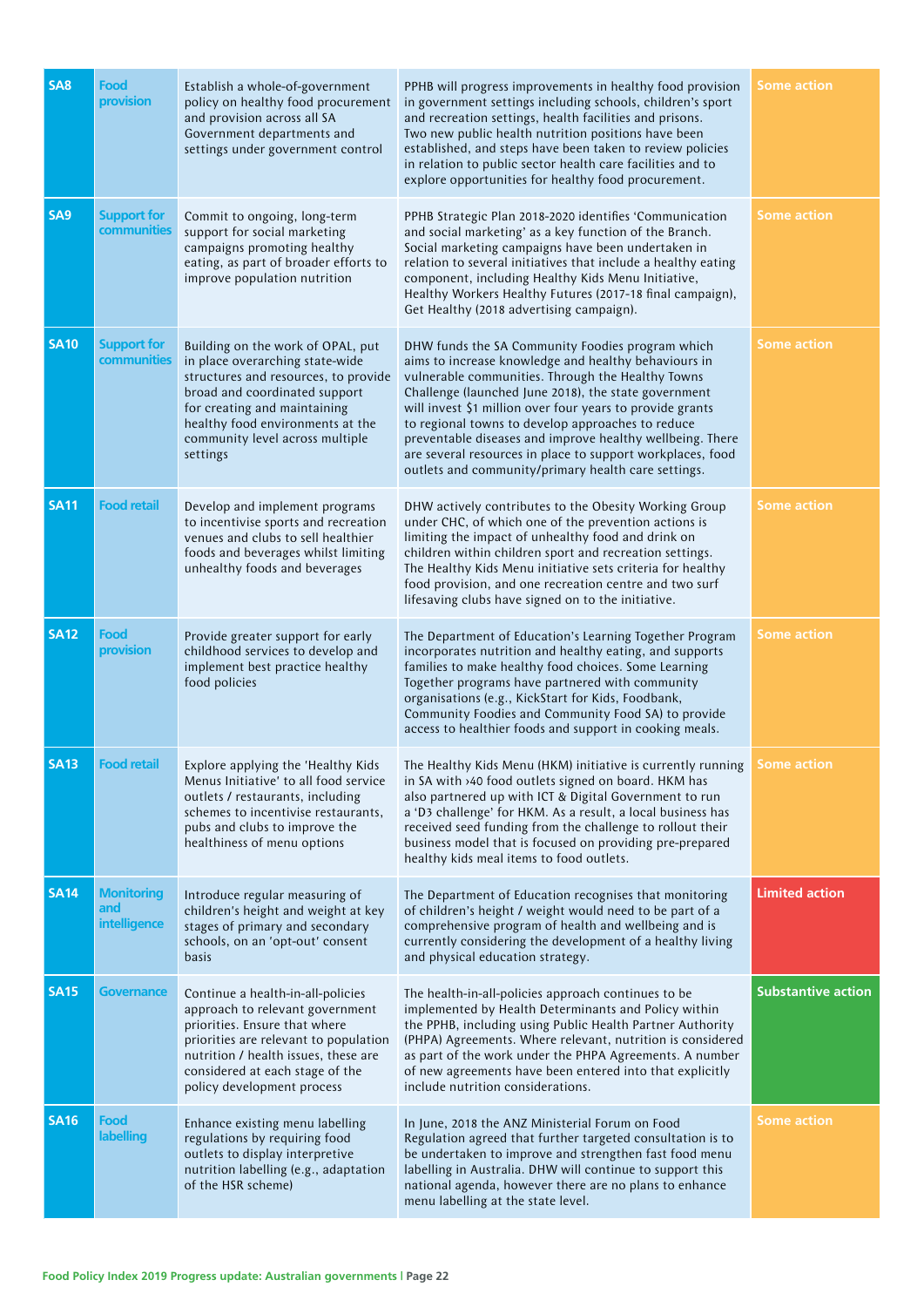|             | <b>Domain</b>                     | <b>Recommended policy action</b>                                                                                                                                                                                                                               | Progress in relation to recommended action                                                                                                                                                                                                                                                                                                                                                                                                                                                                                                                                                                                        | <b>Assessment</b>         |
|-------------|-----------------------------------|----------------------------------------------------------------------------------------------------------------------------------------------------------------------------------------------------------------------------------------------------------------|-----------------------------------------------------------------------------------------------------------------------------------------------------------------------------------------------------------------------------------------------------------------------------------------------------------------------------------------------------------------------------------------------------------------------------------------------------------------------------------------------------------------------------------------------------------------------------------------------------------------------------------|---------------------------|
| TAS1        | <b>Funding and</b><br>resources   | Establish and lead a collaborative, state-<br>wide coalition (such as the Tasmanian<br>Food and Nutrition Coalition), with a<br>long-term commitment of resources,<br>that aims to address population<br>nutrition and obesity                                 | The Premier's Health and Wellbeing Advisory Council has<br>been established to provide advice to government on cross-<br>sector and collaborative approaches to improving the health<br>and wellbeing of Tasmanians, particularly in the areas of<br>physical activity, smoking and healthy eating. The Tasmanian<br>Government, through the Department of Health, funds<br>several non-government organisations to run programs<br>focussed on increasing nutrition and physical activity.                                                                                                                                       | <b>Some action</b>        |
| TAS2        | Leadership                        | Provide resources for the<br>implementation, monitoring, and<br>evaluation of the 'Healthy Tasmania<br>Strategy'                                                                                                                                               | The Healthy Kids Toolkit website (deliverable of the<br>Healthy Tasmania Strategy) and associated resources were<br>successfully launched in 2017. In 2017-18, \$500,000 was<br>made available for Healthy Tasmania Community Innovation<br>Grants, of which \$25,000 went to healthy eating, physical<br>activity, tobacco cessation and community. \$6.6 million<br>will be available through the new Community Health Fund,<br>to be launched in 2019, and prevention is anticipated to be<br>included within the scope of this fund.                                                                                          | <b>Substantive action</b> |
| TAS3        | Food<br>provision                 | Establish a whole-of-government<br>policy on healthy food provision that<br>applies across all Tasmania Government<br>departments and settings under<br>government control                                                                                     | Tasmania has contributed to progressing five key actions<br>through the COAG Health Council to limit the impact of<br>unhealthy food and drinks on children across education,<br>sport and recreation and public healthcare facilities.<br>Once these actions are completed, this work will provide<br>leverage for further action at the state level.                                                                                                                                                                                                                                                                            | <b>Some action</b>        |
| <b>TAS4</b> | Food<br>provision                 | Provide strong incentives for all schools<br>to implement the 'Move Well Eat<br>Well' initiative (a health and wellbeing<br>framework for schools) and associated<br>Canteen Accreditation Program,<br>strongly support and actively monitor<br>implementation | The Tasmania Government continues to support the 'Move<br>Well, Eat Well' initiative, and provides funding (up to 2021)<br>for the Tasmanian School Canteen Association to promote<br>healthy food / beverage provision in schools (supporting 63% of<br>schools). The Healthy Tasmania Five Year Strategic Plan includes<br>a commitment to have all Government schools working<br>towards canteen accreditation by 2020, with \$100,000 going<br>towards the Tasmanian School Canteen Association to achieve<br>this goal, including some monitoring activities.                                                                | <b>Substantive action</b> |
| TAS5        | <b>Support for</b><br>communities | Commit to ongoing, long-term support<br>for healthy eating social marketing<br>campaigns, potentially collaborating<br>with the food production, food service,<br>tourism and health sectors, as part of<br>efforts to improve population nutrition            | The Tasmanian Department of Health funded the Heart<br>Foundation to run the Live Lighter campaign in Tasmania until<br>30 June 2018. Evaluation results will be considered as part of the<br>broader planning framework for social marketing, conducted<br>as part of Healthy Tasmania. Eat Well Tasmania Inc. (funded<br>by the Government) has developed a series of connected<br>healthy eating social media campaigns. The Healthy Tasmania<br>Community Challenge was conducted in early 2018 over 12<br>weeks. This was an online healthy challenge with associated<br>incentives. Evaluation showed strong participation. | <b>Some action</b>        |
| TAS6        | Food<br>promotion                 | Implement policies to restrict the<br>promotion of unhealthy food and<br>beverages in settings controlled or<br>managed by the Tasmania Government                                                                                                             | Tasmania has contributed to progressing five key actions<br>through the COAG Health Council to limit the impact of<br>unhealthy food and drinks on children across education,<br>sport and recreation and public healthcare facilities. Once<br>finalised this work will provide useful tools and a foundation<br>to leverage action across government controlled settings.                                                                                                                                                                                                                                                       | <b>Some action</b>        |
| TAS7        | <b>Food retail</b>                | Work with supermarkets and retailers<br>to improve availability of healthy foods<br>and decrease availability / promotion<br>of unhealthy foods in retail settings,<br>using Eat Well Tasmania as a framework<br>for engagement                                | Eat Well Tasmania Inc. (funded by the Tasmanian Government)<br>has been pursuing opportunities to engage with the retail<br>sector, in particular with IGA - this preliminary work is<br>ongoing. Hill Street Grocers (a state-wide fresh produce outlet<br>linked to IGA) was actively involved in Eat Well Tasmania's<br>summer social media campaign of 2017/18 promoting the Get<br>Fruity and Veg It Up messages.                                                                                                                                                                                                            | <b>Some action</b>        |
| TAS8        | Food<br>promotion                 | Require all organisations that<br>receive funding from the Tasmania<br>Government to restrict all promotion<br>(including sponsorship) related to<br>unhealthy food and beverages as a<br>condition of receiving funding                                       | The COAG Health Council is considering a series of actions<br>to limit the impact of unhealthy food and drinks on children<br>across education, sport and recreation and public healthcare<br>facilities. The Tasmanian Government has also provided<br>funding for the Alcohol and Drug Foundation's Good Sports<br>program to expand their existing Good Sports programs and<br>implement a "Good Sports Healthy Eating" program.                                                                                                                                                                                               | <b>Some action</b>        |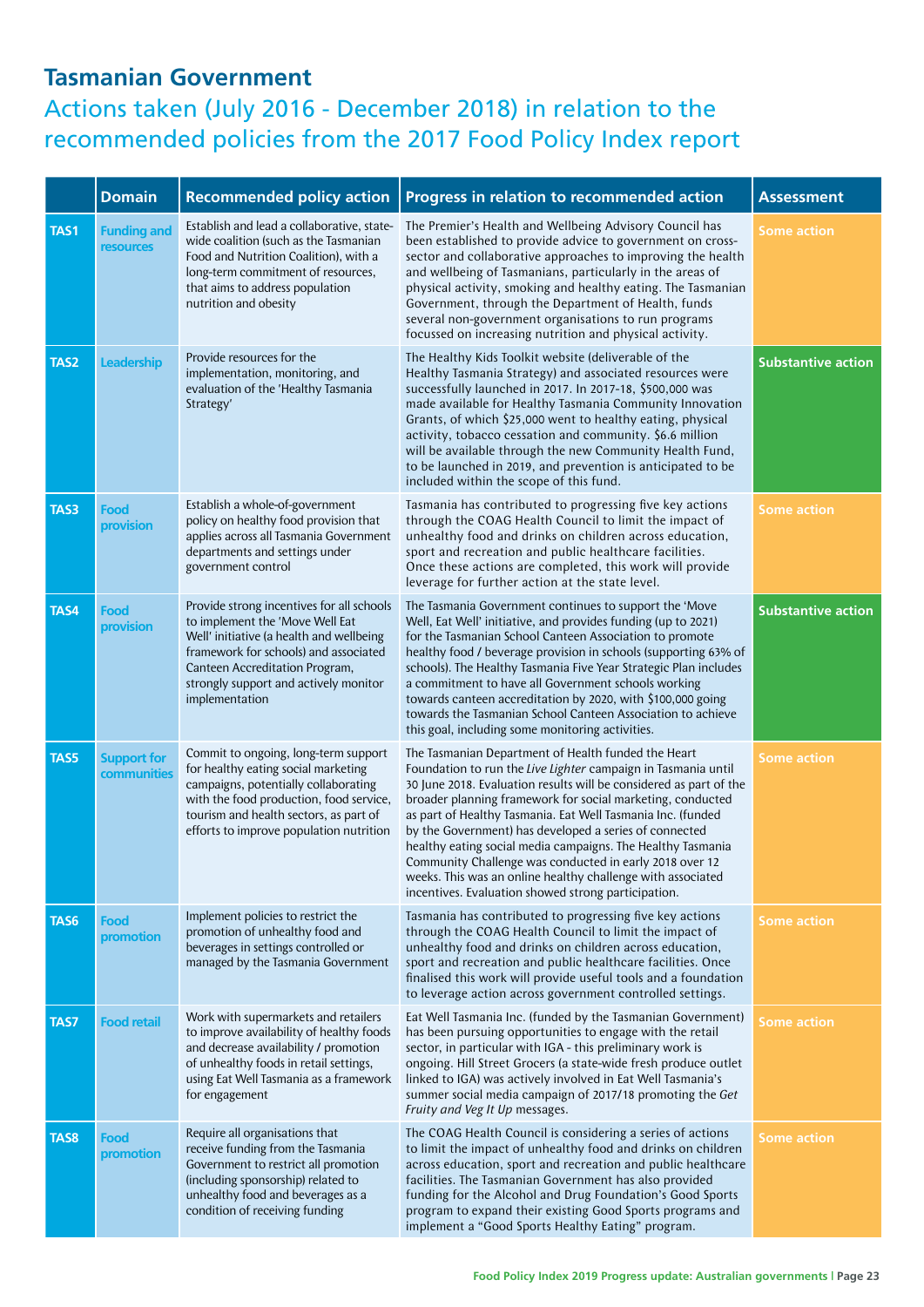| TAS9         | <b>Monitoring</b><br>and<br>intelligence | Implement ongoing monitoring of food<br>environments, including the marketing<br>of unhealthy foods to children, and the<br>nutritional quality of food in schools<br>and public sector settings                                      | The Tasmanian School Canteen Accreditation Program<br>monitors the menus of schools food service that have<br>achieved canteen accreditation. This provides a<br>breakdown of the number of schools accredited and the<br>nutritional quality of the food provided by the percentage<br>of green, amber and red foods on the menu.                                                                                                                                                                                                                                                                                                                                                                                                                                                         | <b>Some action</b>        |
|--------------|------------------------------------------|---------------------------------------------------------------------------------------------------------------------------------------------------------------------------------------------------------------------------------------|--------------------------------------------------------------------------------------------------------------------------------------------------------------------------------------------------------------------------------------------------------------------------------------------------------------------------------------------------------------------------------------------------------------------------------------------------------------------------------------------------------------------------------------------------------------------------------------------------------------------------------------------------------------------------------------------------------------------------------------------------------------------------------------------|---------------------------|
| <b>TAS10</b> | <b>Monitoring</b><br>and<br>intelligence | Provide funding for oversampling for<br>Tasmania in the triennial National<br>Health Survey for the purposes of<br>monitoring BMI and key nutrition<br>indicators of children and adults                                              | The sample size for Tasmania in the current NHS 2017/18<br>is deemed to be adequate as the Australian Bureau of<br>Statistics has allocated more sample to Tasmania than<br>expected under the "normal' allocation method. The<br>Tasmanian Population Health Surveys monitors BMI and<br>several nutrition indicators for adults.                                                                                                                                                                                                                                                                                                                                                                                                                                                         | <b>Substantive action</b> |
| <b>TAS11</b> | <b>Monitoring</b><br>and<br>intelligence | Monitor prices of healthy and<br>unhealthy foods across Tasmania every<br>3 years, through the Healthy Food<br><b>Access Survey</b>                                                                                                   | The Tasmanian Government is maintaining a watching brief<br>on a number of attempts in the academic sector to develop<br>a national model for monitoring price and availability of<br>healthy/unhealthy foods.                                                                                                                                                                                                                                                                                                                                                                                                                                                                                                                                                                             | <b>Some action</b>        |
| <b>TAS12</b> | <b>Food retail</b>                       | Provide co-ordinated support for<br>local communities to access healthy<br>produce and promote healthy eating,<br>continuing the work of the Healthy<br>Food Access Project                                                           | Eat Well Tasmania Inc. is funded to influence healthy<br>eating in Tasmania and connect the local food industry<br>with the community. Part of a funded program (2018-21)<br>will involve promoting access to local produce through<br>community, grower and local retailer networks. Multiple<br>Healthy Tasmania Innovations grants (in 2017) focussed on<br>community access to local, healthy foods.                                                                                                                                                                                                                                                                                                                                                                                   | <b>Substantive action</b> |
| <b>TAS13</b> | <b>Support for</b><br>communities        | Improve support for school teachers to<br>implement nutrition education as part<br>of the national curriculum                                                                                                                         | The COAG Health Council is currently developing Good<br>Practices for Supporting Healthy Eating and Drinking<br>at Schools. A key component will support teaching and<br>learning on nutrition and will provide leverage to support<br>teachers to implement nutrition education as part of the<br>national curriculum. Tasmania is taking an active lead<br>in this work. The Move Well Eat Well program provides<br>relevant curriculum units for teachers and Master of<br>Education students, including how to implement nutrition<br>education as part of the national curriculum.                                                                                                                                                                                                    | <b>Some action</b>        |
| <b>TAS14</b> | Food<br>provision                        | Require that locally sourced foods<br>constitute a given proportion (e.g.,<br>25%) of the food provided in school<br>canteens, as part of the 'Move Well Eat<br>Well' initiative and / or the Canteen<br><b>Accreditation Program</b> | Whilst there is no requirement that local foods constitute a<br>given proportion of the foods provided in school canteens,<br>Eat Well Tasmania works closely with the Move Well<br>Eat Well and Tasmanian School Canteen Accreditation<br>programs to encourage use of local, seasonal produce and<br>linking the programs to local growers and retailers.                                                                                                                                                                                                                                                                                                                                                                                                                                | <b>Some action</b>        |
| <b>TAS15</b> | <b>Governance</b>                        | Implement formal health impact<br>assessments as part of policy<br>development processes, including<br>explicit details about potential<br>impacts of policies on population<br>nutrition and health                                  | No specific progress on this recommended policy action has<br>occurred although the Department of Premier and Cabinet<br>is considering exploring work on Health in All Policies<br>during the 2018-19 financial year.                                                                                                                                                                                                                                                                                                                                                                                                                                                                                                                                                                     | <b>Limited action</b>     |
| <b>TAS16</b> | <b>Food retail</b>                       | Develop guidelines and offer<br>co-ordinated support to local<br>governments on ways to decrease<br>access to unhealthy take-away<br>foods through planning provisions                                                                | Public Health Services, in the Department of Health, is<br>looking to explore the concept of liveable cities during<br>2018-19 including issues associated with the food<br>environment.                                                                                                                                                                                                                                                                                                                                                                                                                                                                                                                                                                                                   | <b>Limited action</b>     |
| <b>TAS17</b> | <b>Food retail</b>                       | Develop and implement programs<br>to incentivise sports and recreation<br>venues and clubs to sell healthier<br>foods and beverages whilst limiting<br>unhealthy foods and beverages                                                  | The COAG Health Council is currently considering a series<br>of actions to limit the impact of unhealthy food and<br>drinks on children across education, sport and recreation<br>and public healthcare facilities. This, along with recent<br>funding, of the Good Sports program in Tasmania will<br>provide opportunities to progress action in this area. The<br>Alcohol and Drug Foundation has received 2 years funding<br>(June 2018-2020) to implement the Good Sports Enhanced<br>Community Clubs Program in community sporting clubs<br>across Tasmania. This includes piloting the Good Sports<br>Healthy Eating program which promotes healthy foods in<br>clubs via healthy foods for fundraising, provision of water<br>and a commitment to sell of healthy food and drinks. | <b>Some action</b>        |
| <b>TAS18</b> | <b>Food retail</b>                       | Develop and implement programs<br>to incentivise restaurants, pubs and<br>clubs to improve the healthiness<br>of their menu options, building<br>on the 'Healthy Options Tasmania'<br>approach                                        | No specific progress has occurred since 2016.                                                                                                                                                                                                                                                                                                                                                                                                                                                                                                                                                                                                                                                                                                                                              | <b>Limited action</b>     |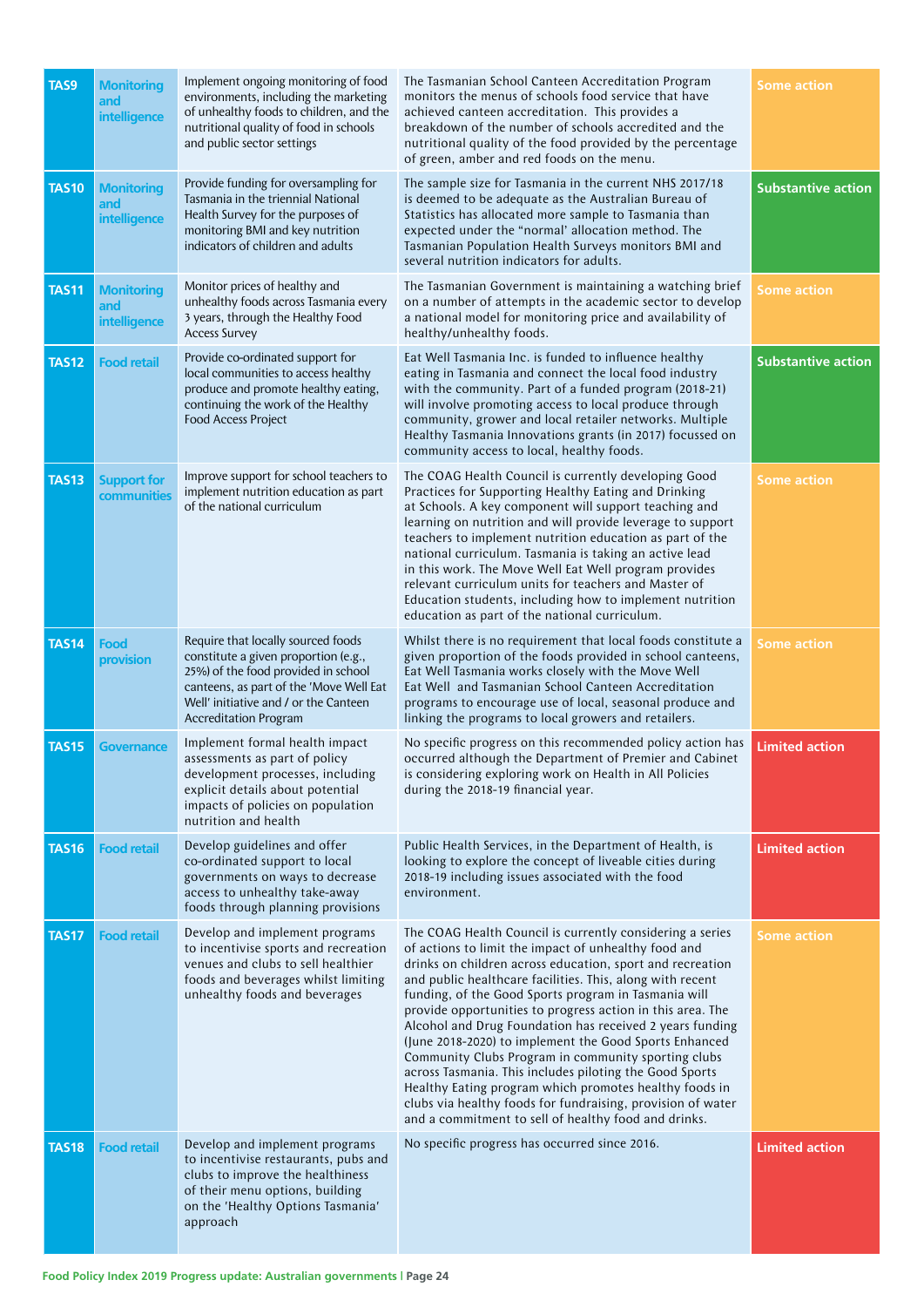|                  | <b>Domain</b>                                   | <b>Recommended policy action</b>                                                                                                                                                                                                                                            | Progress in relation to recommended action                                                                                                                                                                                                                                                                                                                                                                                                                                                                                                                                                                                                                                                                                                                                                                                                                                                                                                                                                                                                                                                                                                        | <b>Assessment</b>     |
|------------------|-------------------------------------------------|-----------------------------------------------------------------------------------------------------------------------------------------------------------------------------------------------------------------------------------------------------------------------------|---------------------------------------------------------------------------------------------------------------------------------------------------------------------------------------------------------------------------------------------------------------------------------------------------------------------------------------------------------------------------------------------------------------------------------------------------------------------------------------------------------------------------------------------------------------------------------------------------------------------------------------------------------------------------------------------------------------------------------------------------------------------------------------------------------------------------------------------------------------------------------------------------------------------------------------------------------------------------------------------------------------------------------------------------------------------------------------------------------------------------------------------------|-----------------------|
| VIC1             | <b>Support for</b><br>communities               | Put in place overarching state-wide<br>structures and resources to support<br>the creation and maintenance of<br>healthy food environments at the<br>community level across multiple<br>settings                                                                            | The Victorian Government has a suite of Healthy Choices policy<br>guidelines for sport and recreation facilities, hospitals, health<br>services, universities, workplaces and parks, as well as aligned policies<br>for schools and early childcare settings that provide consistent<br>healthy food supply standards across multiple settings. To support<br>implementation across the state, the Victorian Government funds the<br>Healthy Eating Advisory Service (HEAS) to coordinate support across<br>these settings to improve the supply and promotion of healthy foods<br>and drinks, and to reduce the supply of unhealthy options. In 2018,<br>HEAS released FoodChecker, an online menu assessment tool, to assist<br>retailers in aligning with the Healthy Choices guidelines. The Victorian<br>Healthy Eating Enterprise is a state-wide platform providing resources,<br>networking, coordination and collaboration opportunities to<br>communities and organisations implementing healthy eating initiatives,<br>engaging more than 300 partners from across the health sector and<br>state at four roundtable events each year. | Some action           |
| VIC <sub>2</sub> | <b>Food</b><br>provision                        | Establish a whole-of-government<br>policy on healthy food procurement<br>and provision across all Victorian<br>government departments and settings<br>under government control                                                                                              | There is work underway to develop a Department of Human Services<br>Healthy Food Procurement policy which would require staff across<br>Victoria to make healthier choices when purchasing catering using<br>government funds.                                                                                                                                                                                                                                                                                                                                                                                                                                                                                                                                                                                                                                                                                                                                                                                                                                                                                                                    | <b>Some action</b>    |
| VIC <sub>3</sub> | <b>Monitoring</b><br>and<br><b>intelligence</b> | Implement ongoing monitoring of<br>food environments, including the<br>marketing of unhealthy foods to<br>children, and the nutritional quality<br>of food available in schools and<br>public sector settings                                                               | There is no systematic and comprehensive monitoring of food<br>environments. The HEAS collects data on its level of engagement with<br>all settings and the organisations that are working towards or have met<br>Healthy Choices, and other healthy eating policies and guidelines.                                                                                                                                                                                                                                                                                                                                                                                                                                                                                                                                                                                                                                                                                                                                                                                                                                                              | <b>Some action</b>    |
| VIC4             | Food<br>provision                               | Improve compliance with the 'School<br>Canteens and Other School Food<br>Services Policy' in all schools by<br>extending reporting mechanisms,<br>incentives and support systems                                                                                            | The Victorian Government funds HEAS to provide free support to<br>schools in implementing the Department of Education and Training<br>(DET) School Canteens and Other School Food Services policy. Early<br>childhood services also receive free support from HEAS to meet the<br>National Quality Standards on healthy eating through HEAS. There are<br>no new incentive programs in place.                                                                                                                                                                                                                                                                                                                                                                                                                                                                                                                                                                                                                                                                                                                                                     | Some action           |
| VIC5             | Food<br>promotion                               | Require all organisations that<br>receive funding from the Victorian<br>Government to restrict all promotion<br>(including sponsorship) related to<br>unhealthy food and beverages as a<br>condition of receiving funding                                                   | Implementation of the Healthy Choices guidelines is a condition of<br>receiving Better Indoor Stadiums and Community Sport Infrastructure<br>(Better Pools category) Funds, which provides up to \$3 million to<br>local council stadium and pool infrastructure projects, through<br>Sports and Recreation Victoria. VicHealth has been working with<br>sporting organisations to help inform next steps to reduce junk food<br>sponsorship in sports.                                                                                                                                                                                                                                                                                                                                                                                                                                                                                                                                                                                                                                                                                           | Some action           |
| VIC <sub>6</sub> | <b>Food retail</b>                              | Develop guidelines and support<br>local governments to improve<br>the availability of healthy foods<br>and decrease the availability and<br>promotion of unhealthy foods in<br>retail settings                                                                              | HEAS and the Healthy Choices policy guidelines provide support to<br>local government to improve the availability and promotion of healthy<br>food and drinks in key retail settings. In 2018, 92% of Victorian local<br>governments have prioritised healthier eating in their Municipal Health<br>and Wellbeing Plans. VicHealth's Water in Sport Initiative 2017-20<br>supports 8 local governments to make water the drink of choice in<br>canteens/retail food outlets in sport and active recreation facilities.                                                                                                                                                                                                                                                                                                                                                                                                                                                                                                                                                                                                                            | Some action           |
| VIC7             | Food<br>promotion                               | Implement policies to restrict the<br>promotion of unhealthy food and<br>beverages in settings controlled<br>or managed by the Victorian<br>Government                                                                                                                      | Implementation of the (voluntary) Healthy Choices guidelines within<br>sport and recreation centres includes food promotion targets, and<br>states that organisations should not engage in sponsorship, marketing,<br>branding or advertising to children and youth of foods and drinks<br>inconsistent with Healthy Choices. Victoria has contributed to the<br>development of a national interim guide for reducing children's<br>exposure to unhealthy food and drink marketing, for voluntary use by<br>governments.                                                                                                                                                                                                                                                                                                                                                                                                                                                                                                                                                                                                                          | Some action           |
| VIC <sub>8</sub> | Governance                                      | Implement formal health impact<br>assessments on population nutrition<br>and health as part of the policy<br>development and proposal process                                                                                                                               | The Victorian Public Health and Wellbeing Plan 2015-2019 and<br>associated outcomes framework and action plan guides population<br>nutrition activities across government. There are no requirements to<br>include formal health impact assessments on population nutrition and<br>health as part of the policy development process.                                                                                                                                                                                                                                                                                                                                                                                                                                                                                                                                                                                                                                                                                                                                                                                                              | <b>Limited action</b> |
| VIC <sub>9</sub> | <b>Food retail</b>                              | Amend the planning framework to<br>explicitly make health and healthy<br>food environments a priority<br>in state planning, to facilitate<br>local governments in limiting the<br>placement / density of unhealthy<br>food outlets while supporting healthy<br>food outlets | No specific progress has occurred since 2016.                                                                                                                                                                                                                                                                                                                                                                                                                                                                                                                                                                                                                                                                                                                                                                                                                                                                                                                                                                                                                                                                                                     | <b>Limited action</b> |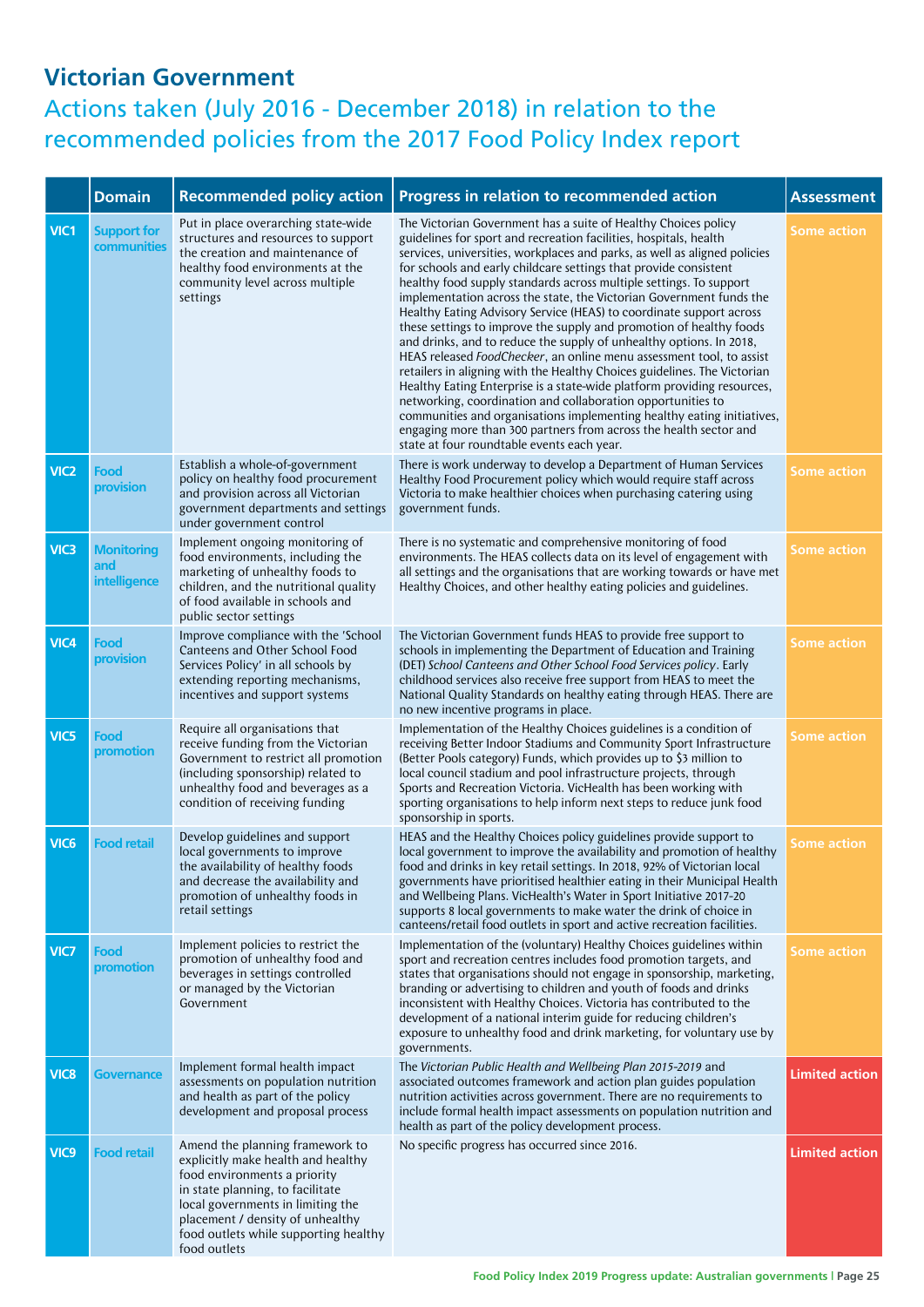| VIC10        | Food<br>provision                               | Demonstrate long-term commitment<br>and support for the 'Achievement<br>Program' and the 'Healthy Eating<br>Advisory Service', supporting public /<br>private-sector settings to implement<br>healthy food policies                | The Victorian Government is committed to increasing access to<br>healthy foods in multiple settings through the Healthy Choices<br>and other healthy eating policies and guidelines, the HEAS and the<br>Achievement Program (AP). The Department of Health and Human<br>Services (DHHS) has revised the AP, but continues a focus on healthy<br>eating and support for settings to implement healthy food policies.<br>Alfred Health collaborates with HEAS and AP to support the uptake of<br>the Healthy Choices policy in hospitals and health services.                                                                                                                                                                                                                                                                                                                                                           | <b>Substantive</b><br>action |
|--------------|-------------------------------------------------|------------------------------------------------------------------------------------------------------------------------------------------------------------------------------------------------------------------------------------|------------------------------------------------------------------------------------------------------------------------------------------------------------------------------------------------------------------------------------------------------------------------------------------------------------------------------------------------------------------------------------------------------------------------------------------------------------------------------------------------------------------------------------------------------------------------------------------------------------------------------------------------------------------------------------------------------------------------------------------------------------------------------------------------------------------------------------------------------------------------------------------------------------------------|------------------------------|
| <b>VIC11</b> | <b>Support for</b><br>communities               | Integrate practical skills in growing<br>and cooking foods, and nutrition<br>information, into the school<br>curriculum across all school years in<br>a way that supports existing teaching<br>priorities                          | The Victorian Government funded the Playground to Plate Grants<br>Scheme, administered by the Stephanie Alexander Kitchen Garden<br>Foundation. The scheme provided 100 government primary schools<br>with a one-off \$5,000 infrastructure grant to establish or enhance a<br>kitchen garden program. The Stephanie Alexander program has also<br>been funded to expand its program through the Pleasurable Food<br>Education Package, which reaches 250 early childhood services,<br>primary and secondary schools.                                                                                                                                                                                                                                                                                                                                                                                                  | <b>Some action</b>           |
| <b>VIC12</b> | <b>Food retail</b>                              | Implement programs to incentivise<br>sports and recreation clubs to sell<br>healthier foods and beverages<br>whilst limiting unhealthy foods and<br>beverages                                                                      | Through collaboration between Victorian Government stakeholders,<br>implementation of the Healthy Choices guidelines, specific for sport<br>and recreation facilities, has improved the healthiness of foods and<br>drinks supplied within these settings. This has been incentivised<br>through the embedding of the guidelines within Victorian<br>Government facility funding grants, the support of lead adopters<br>such as the YMCA Victoria, as well as research collaborations that<br>demonstrate the business case for change. Consistent implementation<br>support for food supply change has been provided through the<br>HEAS. VicHealth has provided additional support to Regional Sports<br>Assemblies, State Sporting Associations, local governments, sports<br>clubs, associations and sport and recreation facilities to trial retail<br>nudges that promote healthy choices within sports venues. | <b>Some action</b>           |
| <b>VIC13</b> | <b>Support for</b><br>communities               | Commit to ongoing, long-term<br>support for social marketing<br>campaigns promoting healthy eating,<br>as part of broader efforts to improve<br>population nutrition                                                               | In May 2018, the Victorian Government launched a small consumer<br>education campaign and associated web resources to raise awareness<br>and support the introduction of kilojoule menu labelling laws in<br>chain food outlets. Phase 2 is being planned for 2018-19. VicHealth<br>has invested in a social marketing campaign to promote healthier<br>eating through reduced salt intake, with investment continuing in<br>2018 and 2019.                                                                                                                                                                                                                                                                                                                                                                                                                                                                            | Some action                  |
| <b>VIC14</b> | <b>Monitoring</b><br>and<br><b>intelligence</b> | Introduce regular measuring of<br>children's height and weight at key<br>stages of primary and secondary<br>schools, on an 'opt-out' consent basis                                                                                 | Deakin University has partnered with the DET, DHHS, VicHealth,<br>primary care partnerships and health services in Northern Victoria<br>to trial a whole-of-community approach to childhood obesity<br>prevention. As part of this study, school level direct height and<br>weight measurements will be taken.                                                                                                                                                                                                                                                                                                                                                                                                                                                                                                                                                                                                         | <b>Some action</b>           |
| <b>VIC15</b> | Food<br>labelling                               | Extend the proposed implementation<br>of kilojoule menu labelling in fast<br>food chains to apply to more settings<br>(e.g., cinemas) with potential<br>adaptation of the HSR scheme for<br>menu labelling                         | The Food Amendment (Kilojoule Labelling Scheme and Other Matters)<br>Act 2017 came into effect in Victoria on 1 May 2018 requiring certain<br>large chain food outlets and supermarkets to display kilojoules on<br>their menus, and food tags as well as display 'the average daily adult<br>energy intake is 8,700 kJ'. Future policy responses will be considered<br>once the evaluation of the kilojoule labelling scheme in Victoria has<br>taken place.                                                                                                                                                                                                                                                                                                                                                                                                                                                          | Some action                  |
| <b>VIC16</b> | <b>Food retail</b>                              | Implement programs, e.g., incentives<br>or accreditation schemes, for<br>restaurants, pubs and clubs to<br>improve the healthiness of menu<br>options, building on the 'Healthy<br>Dining Victoria - Pubs and Clubs'<br>initiative | No specific progress has occurred since 2016.                                                                                                                                                                                                                                                                                                                                                                                                                                                                                                                                                                                                                                                                                                                                                                                                                                                                          | <b>Limited action</b>        |
| <b>VIC17</b> | Governance                                      | Establish governance structures<br>to improve policy coherence<br>regarding agriculture, food, health,<br>and innovation / research and<br>development policies                                                                    | Collaboration between DHHS and Agriculture Victoria, has led the<br>Healthy Choices guidelines to be incorporated into the Boost your<br>Business Guidelines under the Food innovation Voucher Stream.<br>Businesses were encouraged to consider the guidelines in their<br>applications.                                                                                                                                                                                                                                                                                                                                                                                                                                                                                                                                                                                                                              | <b>Some action</b>           |
| <b>VIC18</b> | <b>Governance</b>                               | Modify the government lobby register<br>to require more detailed reporting,<br>including details of specific lobbying<br>activities                                                                                                | The Victorian Register of lobbyists is a public online platform that<br>contains information about lobbyists who make representation to<br>government on behalf of their clients. The Victorian Public Sector<br>Commissioner maintains the register. No changes in reporting<br>requirements have recently been made.                                                                                                                                                                                                                                                                                                                                                                                                                                                                                                                                                                                                 | <b>Limited action</b>        |
| <b>VIC19</b> | <b>Governance</b>                               | Improve transparency of political<br>donations by introducing online,<br>real-time declaration of political<br>donations over \$1,000                                                                                              | The Electoral Legislation Amendment Bill 2018 overhauled Victoria's<br>political donations regime by eliminating large donations (donations<br>capped at \$4000 over 4 years) and ushered in Australia's most<br>transparent donation disclosure laws. All donations over \$1000 need<br>to be disclosed in real-time.                                                                                                                                                                                                                                                                                                                                                                                                                                                                                                                                                                                                 | <b>Substantive</b><br>action |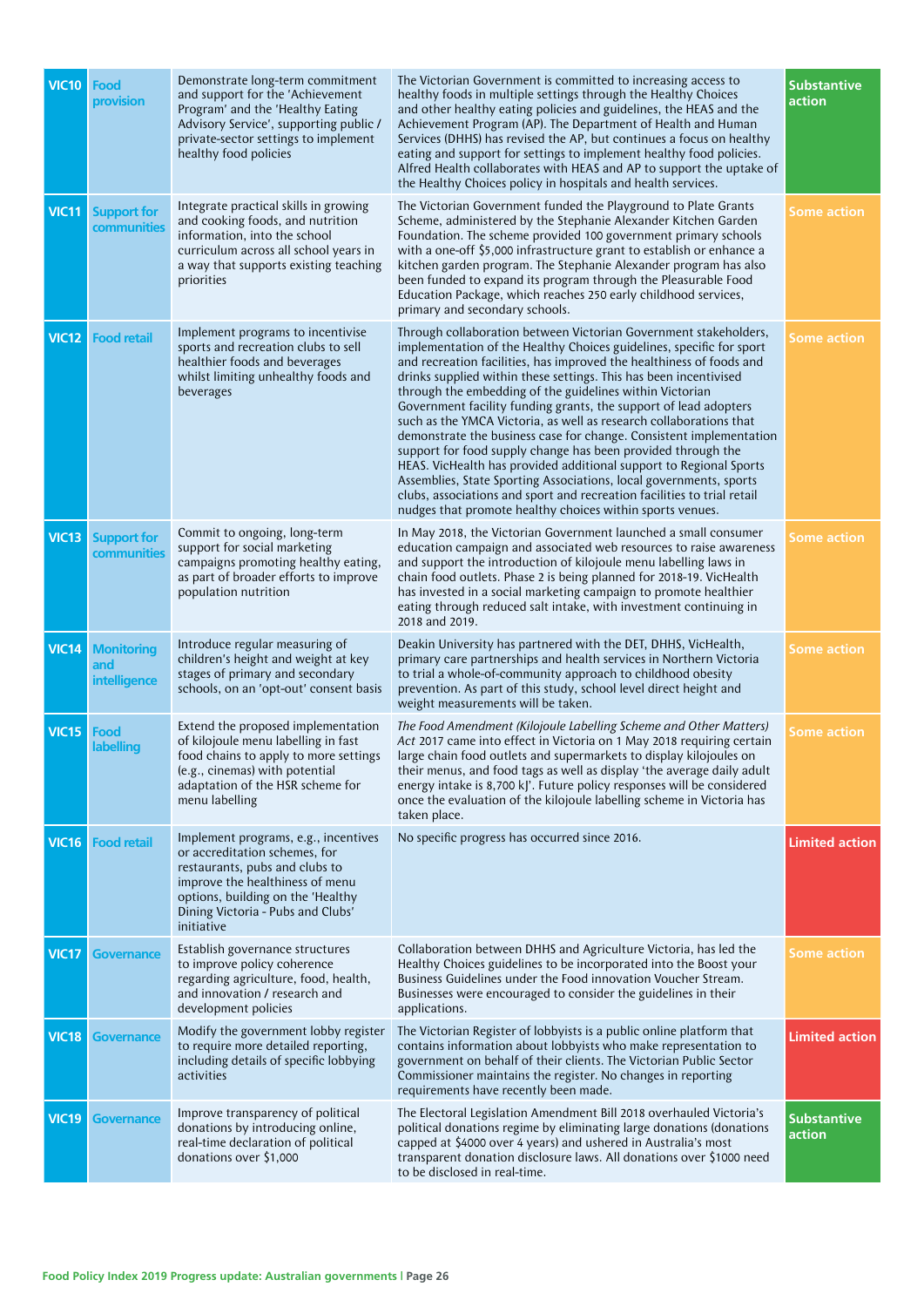#### **Western Australian Government**

|     | <b>Domain</b>                            | <b>Recommended policy action</b>                                                                                                                                                                                                                                                                               | Progress in relation to recommended action                                                                                                                                                                                                                                                                                                                                                                                                                                                                                                                                                                                                                                                                                                                                                                   | <b>Assessment</b>         |
|-----|------------------------------------------|----------------------------------------------------------------------------------------------------------------------------------------------------------------------------------------------------------------------------------------------------------------------------------------------------------------|--------------------------------------------------------------------------------------------------------------------------------------------------------------------------------------------------------------------------------------------------------------------------------------------------------------------------------------------------------------------------------------------------------------------------------------------------------------------------------------------------------------------------------------------------------------------------------------------------------------------------------------------------------------------------------------------------------------------------------------------------------------------------------------------------------------|---------------------------|
| WA1 | <b>Monitoring</b><br>and<br>intelligence | Implement ongoing monitoring of<br>food environments, including the<br>marketing of unhealthy foods to<br>children, and the nutritional quality<br>of food available in schools and<br>public sector settings                                                                                                  | The Department of Health conducted an audit of WA<br>Health food and drink outlets to measure compliance with<br>the Healthy Options WA: Food and Nutrition Policy for WA<br>Health Services and Facilities. Annual surveys of school<br>principals are conducted which contain a school canteen<br>component. The North Metropolitan Health Service has<br>trialled food environment assessment tools for sport and<br>recreation centres, available to selected local governments.<br>The East Metropolitan Health Service is conducting a<br>Food Outlet Mapping project to support 13 local councils<br>in factoring in public health nutrition risk in planning<br>decisions. In 2017, the Food Access and Costs Survey was<br>conducted again to monitor the availability and cost of<br>healthy food. | <b>Substantive action</b> |
| WA2 | <b>Support for</b><br>communities        | Continue to invest in sustained,<br>high quality state-wide public<br>education campaigns promoting<br>healthy eating, as part of broader<br>efforts to improve population<br>nutrition                                                                                                                        | The Department of Health continues to fund a range of<br>evidence based, state-wide public education programs for<br>obesity prevention in adults and children. This includes<br>LiveLighter (a comprehensive state-wide healthy lifestyle<br>promotion and education program that encourages healthy<br>eating and active lifestyles) and a range of other education<br>programs.                                                                                                                                                                                                                                                                                                                                                                                                                           | <b>Substantive action</b> |
| WA3 | <b>Leadership</b>                        | Develop guidelines to support<br>local governments to implement<br>public health and wellbeing plans<br>under the Public Health Act 2016,<br>and detail how to incorporate<br>policies for creating healthy food<br>environments and improving<br>population nutrition                                         | The Department of Health has developed and uploaded<br>a practical, web-based resource to provide guidance to<br>local governments on creating healthy food environments.<br>In March 2018, the Department of Health published the<br>'Public Health Planning Guide for Local Government' which<br>provides guidance on how to meet the requirements of<br>public health planning within in the Public Health Act 2016.<br>They have also developed a searchable inventory of local<br>government health promotion programs/initiatives in each<br>area, and have undertaken a range of initiatives to support<br>local governments in this area.                                                                                                                                                            | <b>Substantive action</b> |
| WA4 | Food<br>promotion                        | Implement policies to restrict the<br>promotion of unhealthy food and<br>beverages in settings controlled or<br>managed by the Western Australian<br>Government                                                                                                                                                | In 2018, the WA government announced a ban on alcohol<br>advertising on public transport, starting with trains/train<br>stations. The WA Preventative Health Summit (held in<br>March 2018) identified the removal of unhealthy food and<br>drinks promotions from state-owned assets as a key area<br>for action. VenuesWest has begun piloting implementation<br>of healthy food and drink policies in selected government-<br>owned and self-managed sports venues.                                                                                                                                                                                                                                                                                                                                       | <b>Some action</b>        |
| WA5 | Food<br>provision                        | Establish a whole-of-government<br>policy on healthy food procurement<br>and provision across all WA<br>Government departments and<br>settings                                                                                                                                                                 | A key priority from the WA Preventative Health Summit<br>was to introduce healthy food policies across WA<br>Government Departments and agencies. Following the<br>Summit, the WA Minister for Health requested that audits<br>be conducted across WA health services and facilities to<br>improve compliance with the Healthy Options WA Policy.<br>Results of these audits will help to inform a review and<br>strengthening of the Policy in 2019.                                                                                                                                                                                                                                                                                                                                                        | <b>Some action</b>        |
| WA6 | Food<br>promotion                        | Require all organisations that<br>receive funding from the WA<br>Government to restrict all<br>promotion (including sponsorship)<br>related to unhealthy food and<br>beverages as a condition of<br>receiving funding (use Healthway<br>co-sponsorship policy or 'WA Health<br>Sponsorship Policy' as a model) | The Healthway co-sponsorship model is still in place.<br>Healthway has engaged with the WA School Canteen<br>Association to support the enforcement of healthy food<br>and beverage provision at Healthway-funded programs<br>and events since 2013. Healthway has begun preliminary<br>work with Lotterywest to support the development and<br>implementation of a "Healthy Event Guidelines" so that<br>Lotterywest funded events can provide healthy food and<br>beverage options, and limit availability and promotion of<br>unhealthy food and beverage products.                                                                                                                                                                                                                                       | <b>Some action</b>        |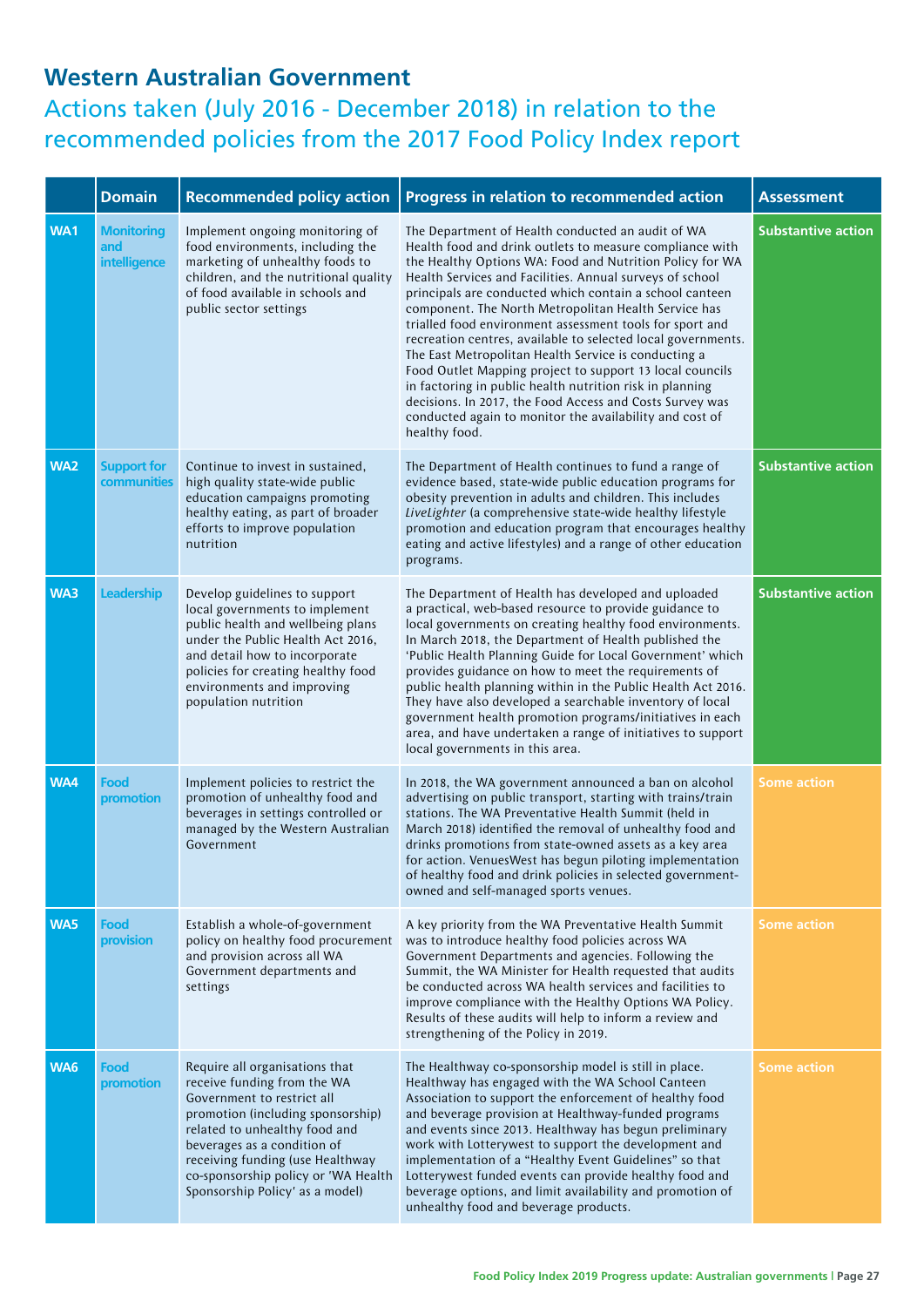| WA7         | Food<br>provision                               | Improve awareness and compliance<br>with the 'School Healthy Food<br>and Drink Policy' in all schools by<br>extending reporting mechanisms,<br>incentives and support systems                                                                                          | The Department of Health continues to fund the WA<br>School Canteen Association to support public schools<br>to implement the Healthy Food and Drink Policy. The<br>Department of Health also funds Foodbank WA to deliver<br>the School Breakfast and Nutrition Education Program<br>which complements implementation of the Policy by<br>providing children from low socio-economic backgrounds<br>with access to healthy food and nutrition education.                                                                           | <b>Some action</b>        |
|-------------|-------------------------------------------------|------------------------------------------------------------------------------------------------------------------------------------------------------------------------------------------------------------------------------------------------------------------------|-------------------------------------------------------------------------------------------------------------------------------------------------------------------------------------------------------------------------------------------------------------------------------------------------------------------------------------------------------------------------------------------------------------------------------------------------------------------------------------------------------------------------------------|---------------------------|
| WA8         | Food<br><b>labelling</b>                        | Implement mandatory nutrition<br>labelling on menus at food service<br>outlets, in line with regulations in<br>other States / Territories                                                                                                                              | The Department of Health is currently investigating the<br>feasibility of including kilojoule labelling on menus in quick<br>service food outlets.                                                                                                                                                                                                                                                                                                                                                                                  | <b>Some action</b>        |
| WA9         | <b>Food retail</b>                              | Amend the planning framework<br>to explicitly make healthy food<br>environments a priority in state<br>planning, as a way to facilitate local<br>governments limiting the placement<br>/ density of unhealthy food outlets<br>while supporting healthy food<br>outlets | The Department of Health submitted a policy response<br>to a green paper (May 2018) "Proposals for modernising<br>the planning system', highlighting the changes to the WA<br>planning system required to ensure health is a relevant<br>consideration. The WA Preventive Health Summit identified<br>amending planning regulations to prioritise considerations<br>of community health and wellbeing, and supporting local<br>governments to develop healthy food environment /<br>population nutrition plans as areas for action. | <b>Some action</b>        |
| <b>WA10</b> | <b>Support for</b><br>communities               | Put in place overarching state-<br>wide structures and resources<br>for supporting healthy food<br>environments at the community<br>level across multiple settings                                                                                                     | Healthway is currently supporting the WA School Canteen<br>Association (WASCA) to develop and deliver the Fuel<br>to Go and Play project to support child play centres to<br>improve the healthiness of food provision and support<br>for communities in this area. Healthway also continues to<br>support the Crunch&Sip initiative in schools. There is no<br>state-wide structure in place to support communities to co-<br>ordinate comprehensive local-level interventions.                                                    | <b>Some action</b>        |
| <b>WA11</b> | <b>Governance</b>                               | Establish governance structures<br>to improve policy coherence<br>regarding agriculture, food, health,<br>and innovation / research and<br>development policies                                                                                                        | The Department of Health is mapping wider public<br>sector agency policies and programs that align with<br>the obesity / chronic disease prevention agenda more<br>broadly. The Directorate is identifying several areas where<br>policy priorities intersect and opportunities for further<br>collaboration / partnerships.                                                                                                                                                                                                        | <b>Some action</b>        |
| <b>WA12</b> | Food<br>provision                               | Continue to invest in state-wide<br>initiatives that support workplaces<br>to make cultural, environmental<br>and policy changes promoting<br>positive lifestyle behaviours<br>amongst employees                                                                       | The Department of Health continues to invest in the<br>Healthier Workplace WA program. This program provides<br>a number of free services to support workplaces state-<br>wide to make cultural, environmental and policy changes<br>that support and encourage positive lifestyle behaviours<br>amongst employees.                                                                                                                                                                                                                 | <b>Substantive action</b> |
| <b>WA13</b> | <b>Food retail</b>                              | Develop and implement programs<br>to incentivise sports and recreation<br>clubs to sell healthier foods and<br>beverages whilst limiting unhealthy<br>food and beverages                                                                                               | South Metropolitan Health Service provides support to increase<br>the availability of healthier foods and beverages, including<br>a small grants scheme for sporting clubs in the region. East<br>Metropolitan Health Service is working with Healthway and the<br>WA Canteen Association to increase the availability of healthy<br>options across all Little Athletics Clubs in the region.                                                                                                                                       | <b>Some action</b>        |
| <b>WA14</b> | <b>Governance</b>                               | Strengthen the requirements for<br>health impact assessments to<br>include explicit consideration of<br>potential impacts of policies on<br>population nutrition and health                                                                                            | No specific progress has occurred since 2016.                                                                                                                                                                                                                                                                                                                                                                                                                                                                                       | <b>Limited action</b>     |
| <b>WA15</b> | <b>Monitoring</b><br>and<br><b>intelligence</b> | Introduce regular measuring of<br>children's height and weight at key<br>stages of primary and secondary<br>schools, on an 'opt-out' consent<br>basis                                                                                                                  | All children enrolled in WA primary schools are offered<br>height, weight, BMI assessment. In WA, secondary school<br>child measurement is available upon request. It is not<br>undertaken on a universal basis.                                                                                                                                                                                                                                                                                                                    | <b>Limited action</b>     |
| <b>WA16</b> | <b>Governance</b>                               | Improve transparency of political<br>donations by introducing online,<br>real-time declaration of political<br>donations over \$1,000                                                                                                                                  | No specific progress has occurred since 2016.                                                                                                                                                                                                                                                                                                                                                                                                                                                                                       | <b>Limited action</b>     |
| <b>WA17</b> | <b>Governance</b>                               | Modify the government lobby<br>register to require more detailed<br>reporting, including details of<br>specific lobbying activities                                                                                                                                    | No specific progress has occurred since 2016.                                                                                                                                                                                                                                                                                                                                                                                                                                                                                       | <b>Limited action</b>     |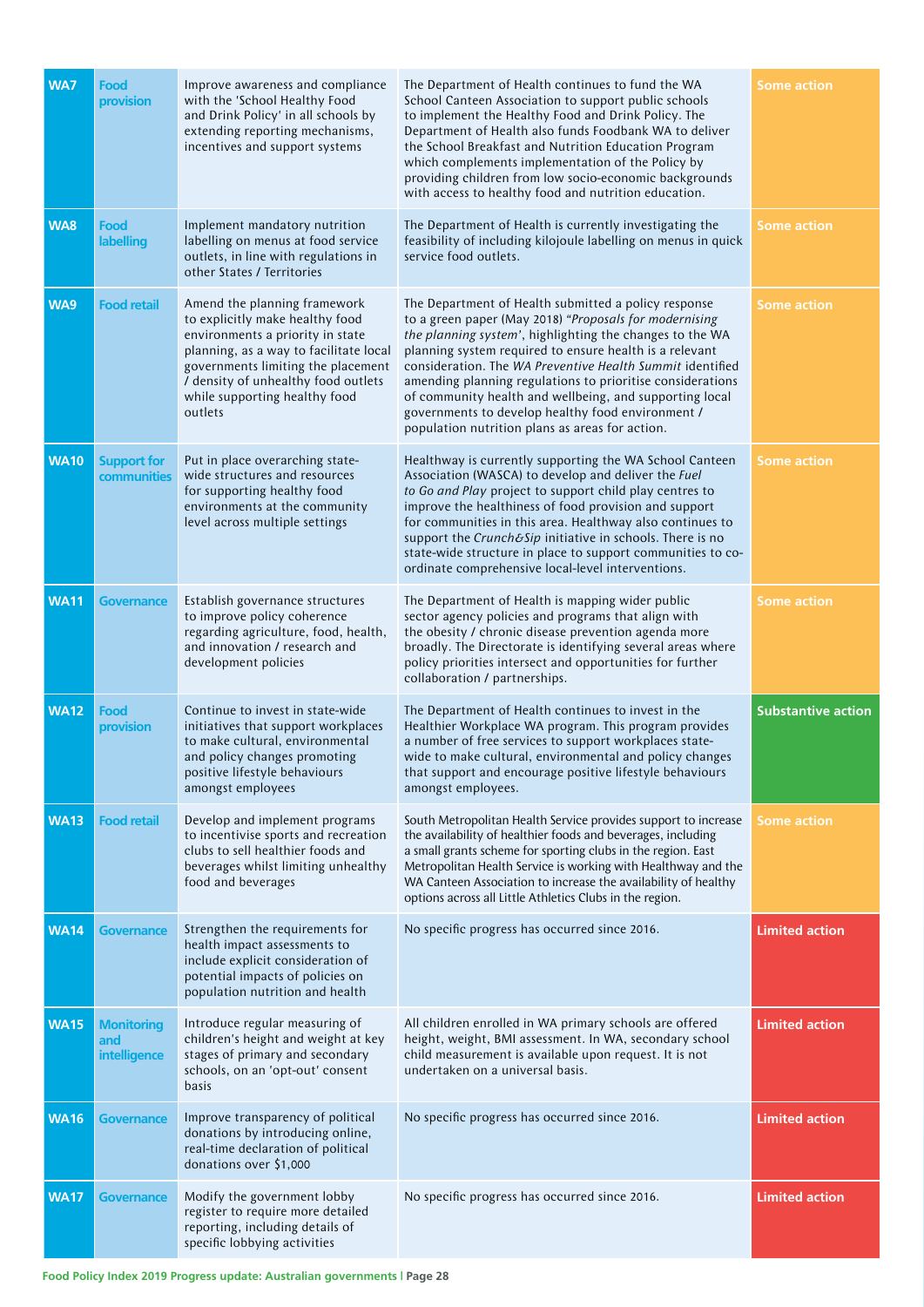# Acknowledgements

This project was conducted by researchers within the Global Obesity Centre, a World Health Organization (WHO) Collaborating Centre for Obesity Prevention within the Institute for Health Transformation at Deakin University, in conjunction with the Obesity Policy Coalition.

Funding for this project has been provided from the Australian Government's Medical Research Future Fund (MRFF). The MRFF provides funding to support health and medical research and innovation, with the objective of improving the health and wellbeing of Australians. MRFF funding has been provided to The Australian Prevention Partnership Centre under the Boosting Preventative Health Research Program. Further information on the MRFF is available at www.health.gov.au/mrff. Gary Sacks is the recipient of an Australian Research Council Discovery Early Career Researcher Award (DE160100307) and a Heart Foundation Future Leader Fellowship from the National Heart Foundation of Australia.

The project forms part of INFORMAS (International Network for Food and Obesity/NCD's Research, Monitoring, Action and Support), a global network of public interest organisations and researchers that seek to monitor and benchmark public and private sector actions to create healthier food environments and reduce obesity and NCD's globally.

We would like to thank all of the government officials that contributed their time and expertise to this report.

The contents of this published material are solely the responsibility of the authors and do not reflect the views of the funding partners.

Cite this report as: Sacks G, Robinson E for the Food-EPI Australia project team. Policies for tackling obesity and creating healthier food environments: 2019 Progress update, Australian governments. Melbourne: Deakin University, 2019.

For more details on the Healthy Food Environment Policy Index (Food-EPI) project go to: www.foodpolicyindex.org.au